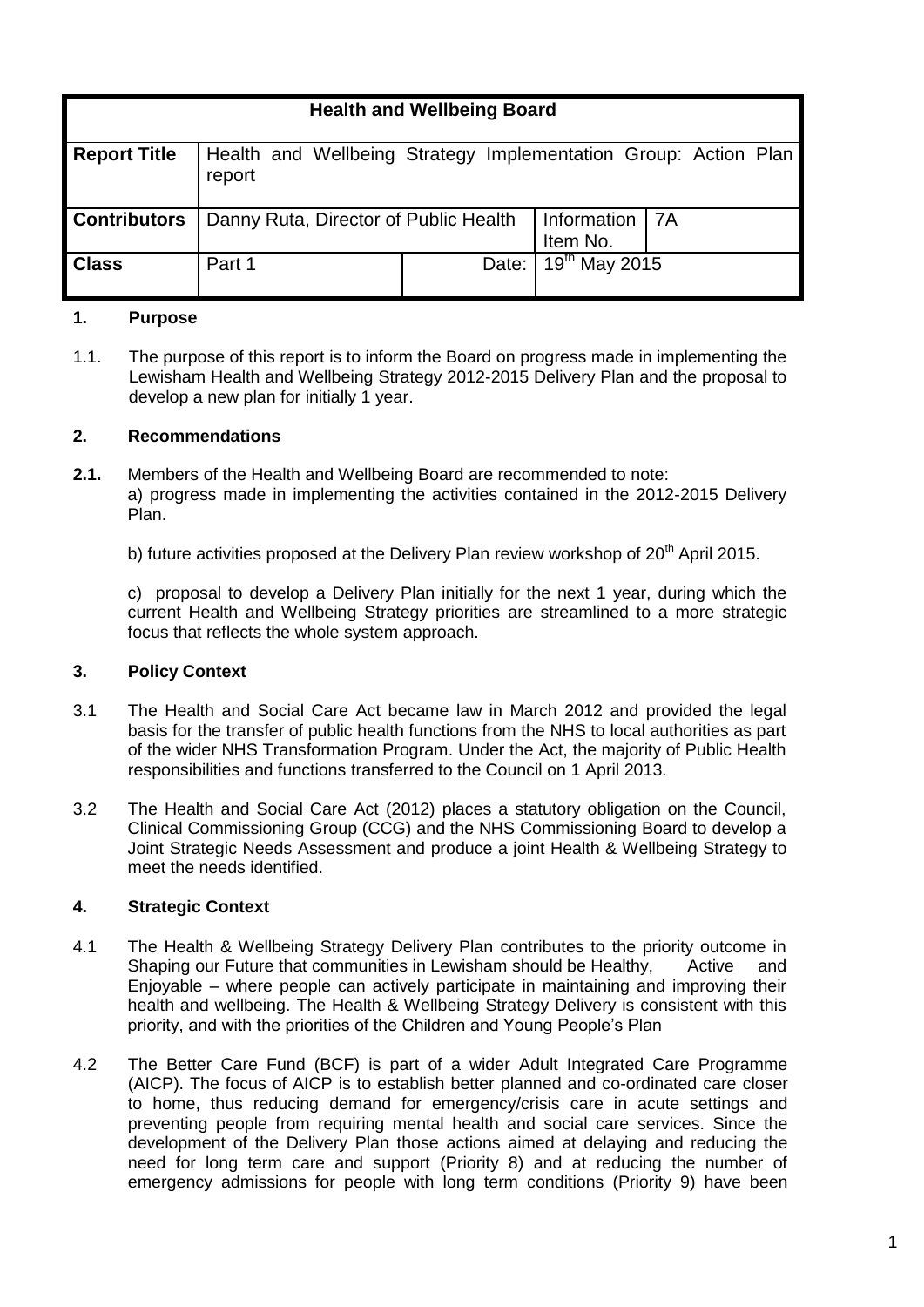refreshed so that they directly contribute to health and social care integration, and to ensure compliance with the new Care Act. These priorities are therefore now being delivered jointly by LBL, Lewisham CCG and its partners through the AICP.

#### **5. Background**

- 5.1 The Lewisham Health and Wellbeing Strategy was developed in 2012/13 by the Council together with its partners using the Lewisham JSNA evidence. The 9 priorities listed in sections 6 to 14 of this report were agreed to be delivered over a period of ten years.
- 5.2 A Delivery Plan that underpins the Health and Wellbeing Strategy sets out the actions that were to be taken, initially in the first three years, to achieve the improvements and outcomes required.
- 5.3 The Health and Wellbeing Board, in September 2013, delegated the responsibility for the monitoring the implementation of the Delivery Plan to the Implementation Group. The purpose of the Implementation Group was to provide an overview of progress on delivering the Health and Wellbeing priorities and report to the Health and Wellbeing Board. Since the introduction of the AICP, implementation of Priorities 8 and 9 have largely been overseen by the AICP Board and reported through it to the Health and Wellbeing Board.

There has been good progress made in many of the priority areas. Appendix 1 provides summary of progress in delivering all the activities and actions in the Delivery Plan over the three years. Red Amber and Green (RAG) rating has been used to assess progress, where Green is good, Amber is fair, and Red is poor. Majority the actions have been rated Green.

A workshop was held on  $20<sup>th</sup>$  April 2015 with leads and partnership groups for each of the 9 Health and Wellbeing to review progress and identify activities/interventions for the 2015-2018 Delivery Plan, including overarching themes that the Health and Wellbeing Board might consider taking responsibility for.

**Key achievements** in delivering each of the 9 priorities during the period 2012-2015 are highlighted in the sections that follow below. Also included under each priority are 2015-2016 activities/interventions proposed in the workshop.

## **6. Priority 1: Achieving a Healthy Weight**

- 6.1 Breastfeeding**:** Community and maternity services achieved UNICEF Baby Friendly Initiative stage 2 award in 2014.
- 6.2 Nutrition initiatives: Implementing universal vitamin D scheme reaching 30% of eligible women and 50% of infants under 1 year.

Physical activity: Implementing the Let's Get Moving physical activity care pathway training of primary care staff and the wider community to deliver brief advice on physical activity.

6.3 Healthier built environment: The Development Management Local Plan (2014) includes a DM policy (18) on hot food take-ways. This includes a restrictive policy based on an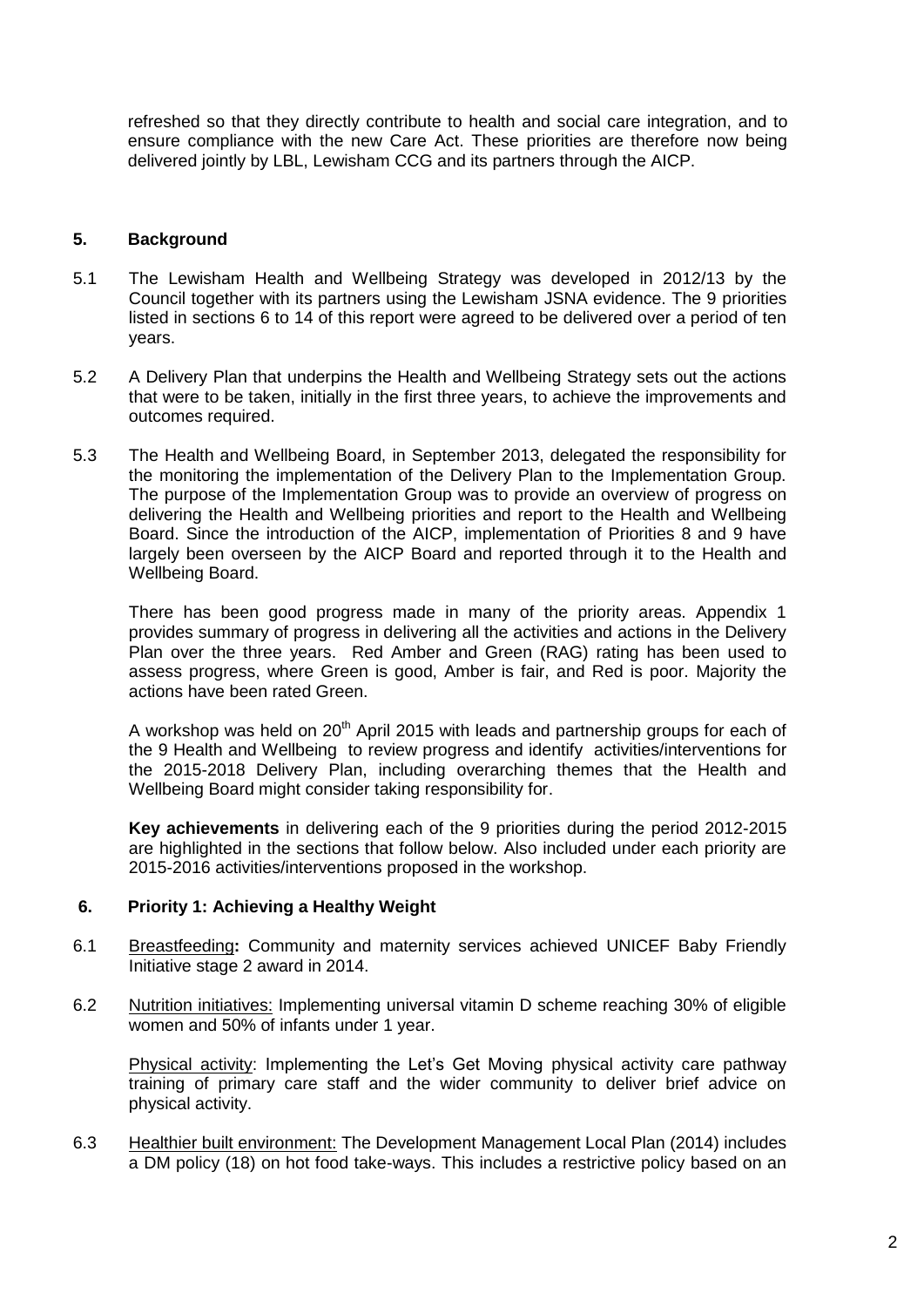exclusion zone (400m) around schools and maximum percentages outside exclusion zones.

6.4 Obesity surveillance: High participation rate in National Child Measurement Programme. Also weight management support providing a range of programmes available for children and adults as part of a tiered referral pathway accessed by nearly 2,500 residents a year.

## *Workshop proposal for future activity*

- *Create a partnership to work with schools to support healthy lifestyle initiatives*
- *Achieve and maintain Baby Friendly accreditation across maternity and community*
- *Implement the Healthier Catering Commitment (HCC) scheme with eligible fast food businesses*

#### **7. Priority 2: Increasing the number of people who survive colorectal, breast and lung cancer for 1 and 5 years.**

- 7.1 Review of Cancer: CCG and Public Health have completed a review of cancer in February 2014. Reducing variation in early detection has been incorporated into the work of the CCG Primary Care Development Strategy Board.
- 7.2 Cancer awareness raising: Public Health incorporated cancer awareness raising as part the services delivered by the Community Health Improvement Service in Lewisham & Greenwich Trust).
- 7.3 Be Clear on Cancer Campaigns: Public Health England's National Be Clear on Cancer Campaigns that have focussed on Bowel Cancer, Bladder and Kidney Cancer, Lung Cancer, Ovarian Cancer and Breast cancer in older have been promoted to Primary care and communities.

# *Workshop proposal for future activity*

- *Develop a collaborative between health professionals and local communities to deliver targeted Awareness Programme to promote recognition of bowel, breast and lung cancer symptoms and earlier presentation to GP Practices.*
- *Promote cervical, bowel, breast and cervical cancer screening programmes in the community and work with GP Practices so that they are more proactive in following up cancer screening non-attenders*

## **8. Priority 3: Improving Immunisation Uptake**

- 8.1 Further development and implementation of care pathways: A new Children's Centre Pathway was launched in July 2014 to improve uptake of preschool booster and MMR2.
- 8.2 Support for GPs in aiming for best practice, in implementing care pathways fully: Monthly dashboard being mail-out by Public Health to GP practices, detailing individual surgery performance on uptake of MMR and quarterly performance on uptake of preschool booster.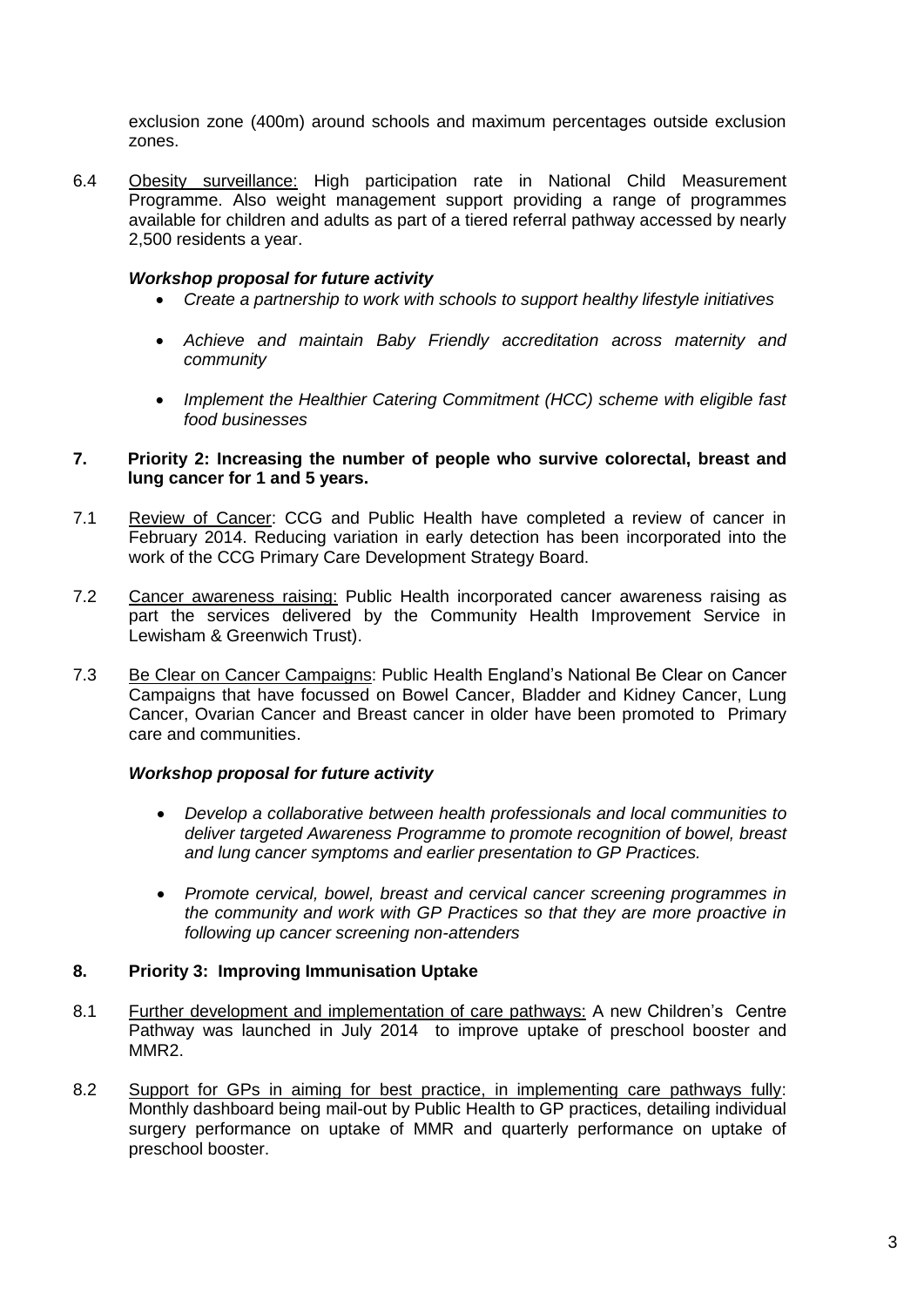8.3 Annual action plan to improve uptake of influenza: Plan agreed for 2013/14 and for 2014/15. In the 2014/2015 Flu season, Lewisham saw its best performance yet and its greatest levels of improvement on uptake of flu vaccine.

## *Workshop proposal for future activity*

- *Work with GP Practices/Neighbourhood Practice Groups, Pre-school and Early Years settings to improve Pre-School Booster/MMR2 vaccination.*
- *Work with GP Practices to improve access to GP-based vaccinations.*
- *Develop and disseminate public information to 'normalise' childhood vaccination and promote earlier and more timely delivery of vaccination.*

# 9. **Priority 4: Reducing Alcohol Harm**

- 9.1 Brief advice on alcohol: Trained at least 750 front line workers to be skilled in the Identification and Brief Advice on Alcohol.
- 9.2 Improved provision of alcohol support: Re-designed and recommissioned Lewisham's alcohol and drugs providers in response to a review, in order to increase access to alcohol advice and support.
- 9.3 Enforcement: Focussed on enforcing the sensible supply of alcohol, including a review of the licensing policy and the introduction of the Director of Public Health as a 'Responsible Authority'.

# *Workshop proposal for future activity*

- *Work with alcohol support providers and GPs to increase the number of people accessing detoxification and treatment services.*
- *Reduce the illegal sale of alcohol and super strength beer &lager.*
- *Deliver Alcohol Identification Brief Advice (IBA) Training to partnership agencies and front line staff on a Neighbourhood Model, including a network of peer support for those trained.*

## **10**. **Priority 5: Preventing the uptake of smoking among children and young people and reducing the numbers of people smoking**

- 10.1 Reducing the supply of cheap and illegal tobacco: Lewisham had the biggest seizure of any local authority of illegal tobacco in the UK and has been cited as a model of success regionally.
- 10.2 Brief advice on smoking: Trained at least 1200 front line workers in very brief advice on smoking ie skills and confidence to raise the issue of smoking and refer for support.
- 10.3 Reaching the heavily addicted: Successfully reached and helped the most heavily addicted smokers to quit, including pregnant smokers, smokers with mental health problems and smokers on low incomes.
- 10.4 Tobacco peer education programme: Trained more than 300 pupils aged 12 to 13 years to persuade more than 3000 of their peers not to start smoking.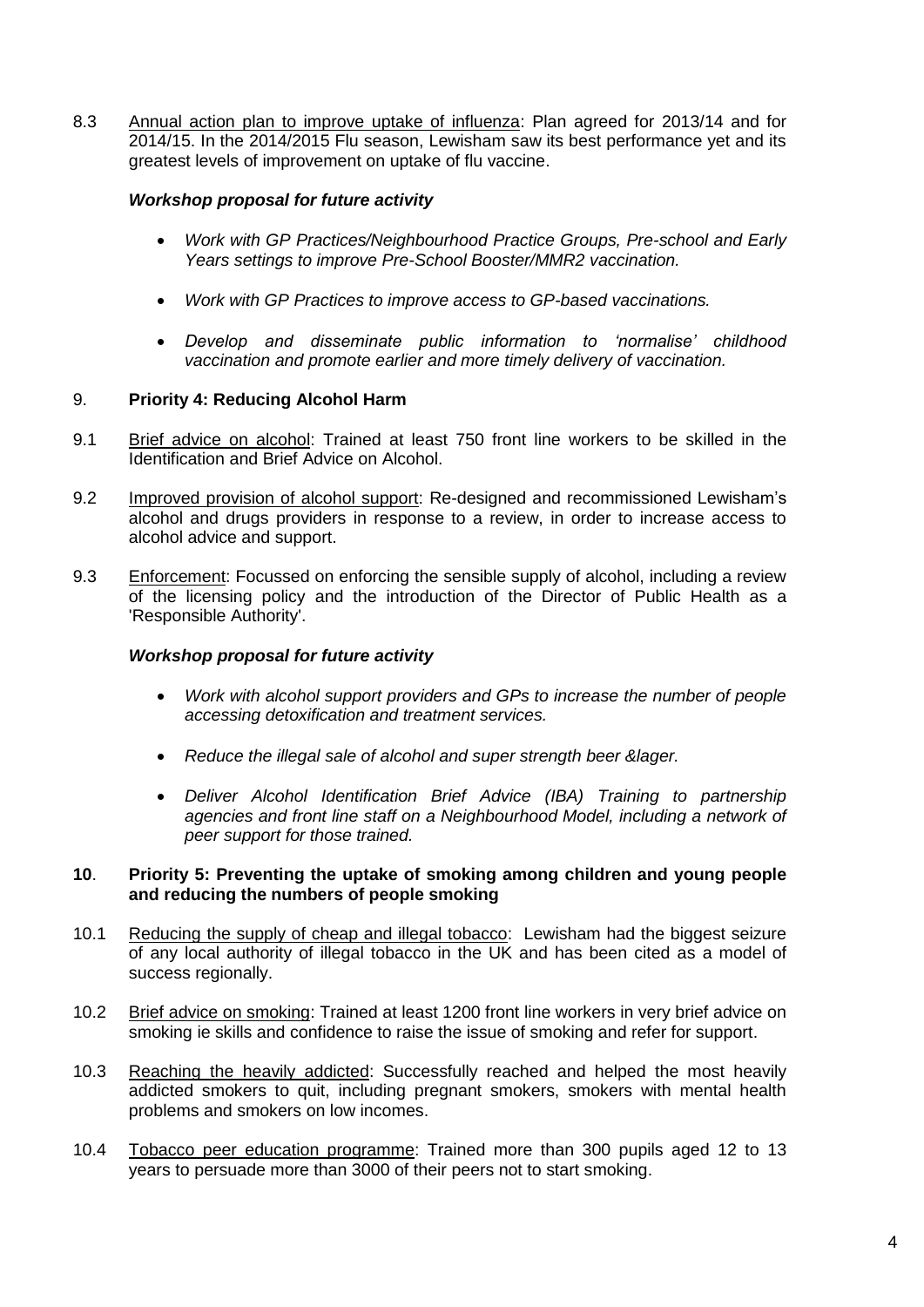## *Workshop proposal for future*

- *Continue to focus on motivating and assisting the most heavily addicted smokers to quit, aligning services with neighbourhood care networks.*
- *Promote smoke free environments including homes, cars, hospital grounds and children's playgrounds.*
- Prevent the uptake of smoking by young people through reducing the *availability of cheap/illegal tobacco and peer education.*

## **11. Priority 6: Improving mental health and wellbeing**

Skills for mental health support: Successful delivery of mental health first aid training to all front line public and voluntary sector workers to support them to respond to the needs of people with mental health needs.

Focussed work with the at risk groups: A large proportion (31% to 33 %) of people referred to IAPT were from BME groups, compared to 46.6% in the population.

Targeted Family Support: Over 400 families have benefited from targeted family support in the year ending March 2015.

#### *Workshop proposal for future activity*

- *Work with GP neighbourhood to identify Serious Mental Illness (SMI) populations and improve access to mainstream health screening and health improvement activity.*
- *Develop and deliver tiered training programme on mental health awareness for frontline workers, community workers/volunteers and health and social care professional.*
- *Support children at risk of deteriorating mental health or those exposed to risk factors for mental health.*

#### **12. Priority 7: Improving sexual health**

- 12.1 Increase access to sexual health services in pharmacies: A total of 19 pharmacies offering emergency contraception & chlamydia and gonorrhoea screening.
- 12.2 Increase access to online STI screening through promotion of the services available: Number of online screening requests in 2014/15 increased on previous year. Plans to extend offer to over 25s.
- 12.3 Ensuring that Lewisham secondary schools are offered access to Sex and Relationships Education (SRE) lessons from local services: All secondary schools were offered access to free SRE in the 2013/14 school year. 9 schools took up this offer.
- 12.4 Ensuring that staff in GP practices have the opportunity to be trained in sexual health and HIV: 75% of Lewisham GP practices have now got of Sexual Health in Practice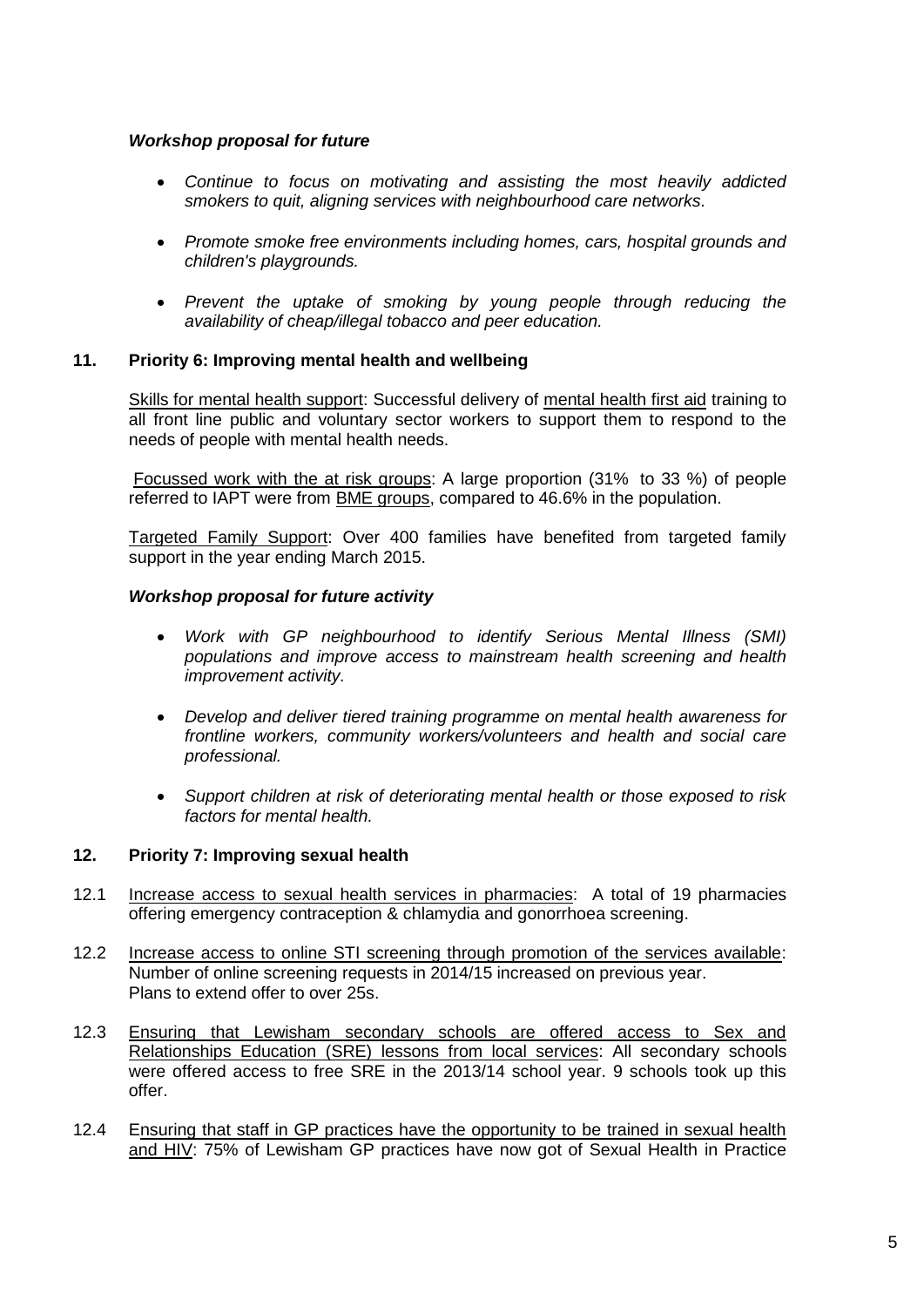(SHIP) trained staff. Training is being extended to include basic contraception module for practice nurses and HCAs.

## *Workshop proposal for future activity*

- *Ensure service provider delivers pre-TOP contraceptive counselling and followup or onward referral. Develop and implement a clear pathway postpregnancy termination in order to increase uptake of Long Acting Reversible Contraceptive (LARC) and reduce the numbers of repeat abortions.*
- Implement NICE guidance for HIV testing by testing in key departments of *Acute Trusts. Develop targeted HIV community testing settings whilst raising awareness of the value of testing and early detection in these communities.*
- *Develop and implement a clear pathway for onward referral of women presenting for Emergency contraception to either GP or S&RH Clinics for LARC.*

## **13. Priority 8: Delaying and reducing the need for long term care and support.**

- 13.1 Admissions avoidance and enablement: The Adult Integrated Care Programme Board (AICPB) has reviewed a service map of intermediate care, rehabilitation, admissions avoidance and enablement.
- 13.2 Providing Integrated Care and Support : Co-location of key healthcare staff in each of the four neighbourhoods is being progressed. Estates issues being resolved in order to enable the co-location of key staff.

## *Future activity*

To be decided by the Adult Care Integration Programme Board.

#### **14. Priority 9: Reducing the number of emergency admissions for people with long term conditions**

- 14.1 Implementing the key principles for treatment and care for all people with long term conditions: The CCG has supported GP practices to deliver the National Unplanned Admissions Enhanced Services (ES) and 40 of the 41 GP practices have used the Risk Stratification Tool to identify patients who are at most risk.
- 14.2 Encouraging GPs to identify undiagnosed Chronic Obstructive Pulmonary Disease (COPD), Diabetes and Cardiovascular Disease (CVD) among their patients: Delivered a structured programme to support practices to increase the numbers of NHS health checks, increased stop smoking and improving immunisations was delivered in 2013/14.
- 14.3 Redesign of all key Long Term Condition pathways: Improving access to structured education programmes - DESMOND (Diabetes Education and Self-Management for On-going and Newly Diagnosed). This has been commissioned by the CCG and is enabling patients to 'self-refer for support.

## *Future activity*

To be decided by the Adult Care Integration Programme Board.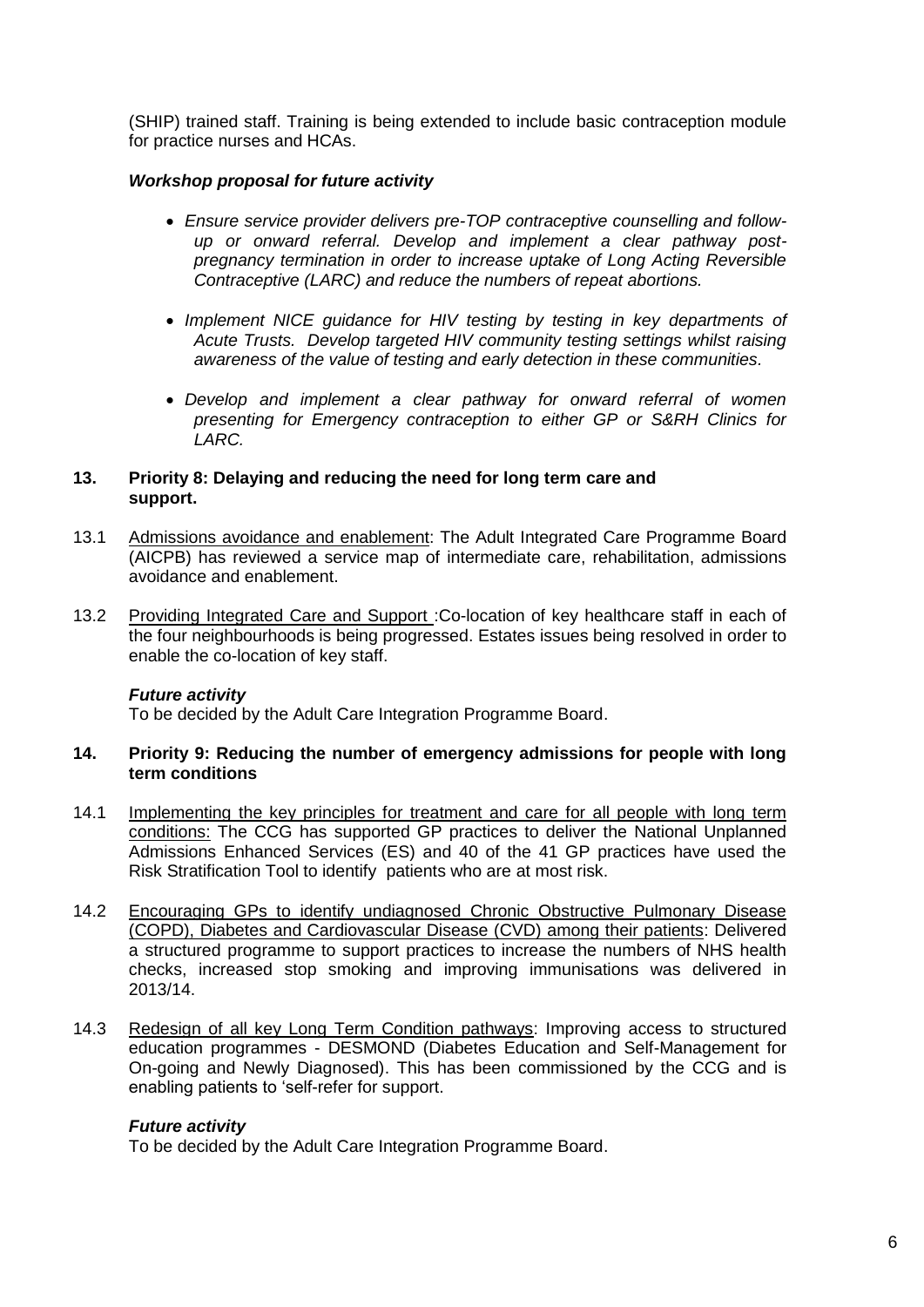# **15. Overarching actions for the Health and Wellbeing Board**

The workshop proposed that the Health and Wellbeing Board considers taking on the responsibility for overarching areas that would support the delivery of the 9 priorities. The following 3 areas were proposed for the Board consider:

- *Stronger communities – gaps analysis and identifying assets and how public services might better support communities to support themselves.*
- *Cross cutting themes – this could include workforce development and brief intervention training to enable staff to use every contact with individuals to support healthy lifestyles.*
- *Geographical focus – actions that might be targeted at more deprived areas or those places in borough with much poorer health outcomes.*

## **16. Next steps**

- a. Implementation Group to produce a draft Delivery Plan for the next year.
- b. The Health and Wellbeing Board and the Implementation Group will take steps to streamline the current Health and Wellbeing Strategy priorities so that they are more strategic and support a whole system approach.
- c. The Implementation Group will work with the Joint Public Engagement Group (JPEG), to undertake public/community engagement on the development of a streamlined Health and Wellbeing Strategy.

## **17. Financial Implications**

17.1 There are no specific financial implications arising from this report; all activities to be delivered within the existing budgets.

## **18. Legal Implications**

18.1 There are no specific legal implications arising from this report. Members are reminded that under Section 195 Health and Social Care Act 2012, health and wellbeing boards are under a duty to encourage integrated working between the persons who arrange for health and social care services in the area.

## **19. Crime and Disorder Implications**

19.1 There are no specific crime and disorder implications arising from this report.

#### **20. Equality Implications**

20.1 There are no specific equalities implications arising from this report however addressing health inequalities is a key element of the Lewisham Health and Wellbeing Strategy.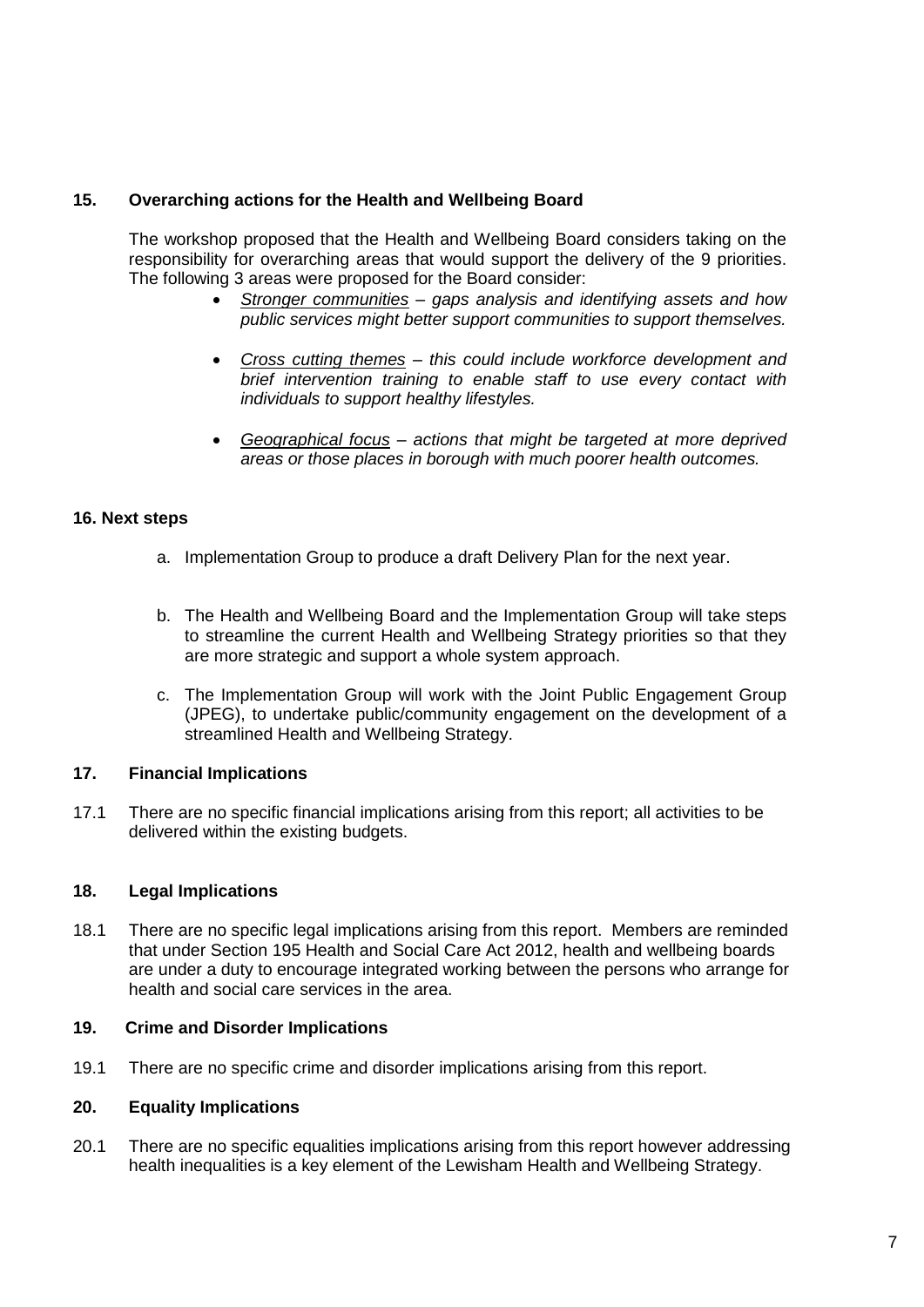20.2 An Equality Impact Assessment (EIA) was carried out on the Lewisham Health and Wellbeing Strategy

## **21. Environmental Implications**

There are no specific environmental implications arising from this report.

## **Background Documents**

a) Lewisham Health and Wellbeing Strategy

<http://www.lewishamjsna.org.uk/>

b) Adult Integrated Care Programme, Better Care Fund and Draft Joint Commissioning **Intentions** 

[http://councilmeetings.lewisham.gov.uk/documents/s34716/Information%20item%20E%](http://councilmeetings.lewisham.gov.uk/documents/s34716/Information%20item%20E%20-%20AICP%20BCF%20and%20Draft%20JC%20intentions.pdf) [20-%20AICP%20BCF%20and%20Draft%20JC%20intentions.pdf](http://councilmeetings.lewisham.gov.uk/documents/s34716/Information%20item%20E%20-%20AICP%20BCF%20and%20Draft%20JC%20intentions.pdf)

c) Reducing Emergency Admissions for people with Long Term Conditions – Lewisham CCG Progress Report. [http://councilmeetings.lewisham.gov.uk/documents/s32246/05b%20Reducing%20Emerg](http://councilmeetings.lewisham.gov.uk/documents/s32246/05b%20Reducing%20Emergency%20Admissions%20for%20People%20with%20long%20Term%20Conditions%20-%20CCG.pdf) [ency%20Admissions%20for%20People%20with%20long%20Term%20Conditions%20-](http://councilmeetings.lewisham.gov.uk/documents/s32246/05b%20Reducing%20Emergency%20Admissions%20for%20People%20with%20long%20Term%20Conditions%20-%20CCG.pdf) [%20CCG.pdf](http://councilmeetings.lewisham.gov.uk/documents/s32246/05b%20Reducing%20Emergency%20Admissions%20for%20People%20with%20long%20Term%20Conditions%20-%20CCG.pdf)

If you have any difficulty in opening the links above or those within the body of the report, please contact Kalyan DasGupta [kalyan.dasgupta@lewisham.gov.uk;](mailto:kalyan.dasgupta@lewisham.gov.uk) 020 8314 8378), who will assist.

If there are any queries on this report please contact Danny Ruta on 020 8314 8637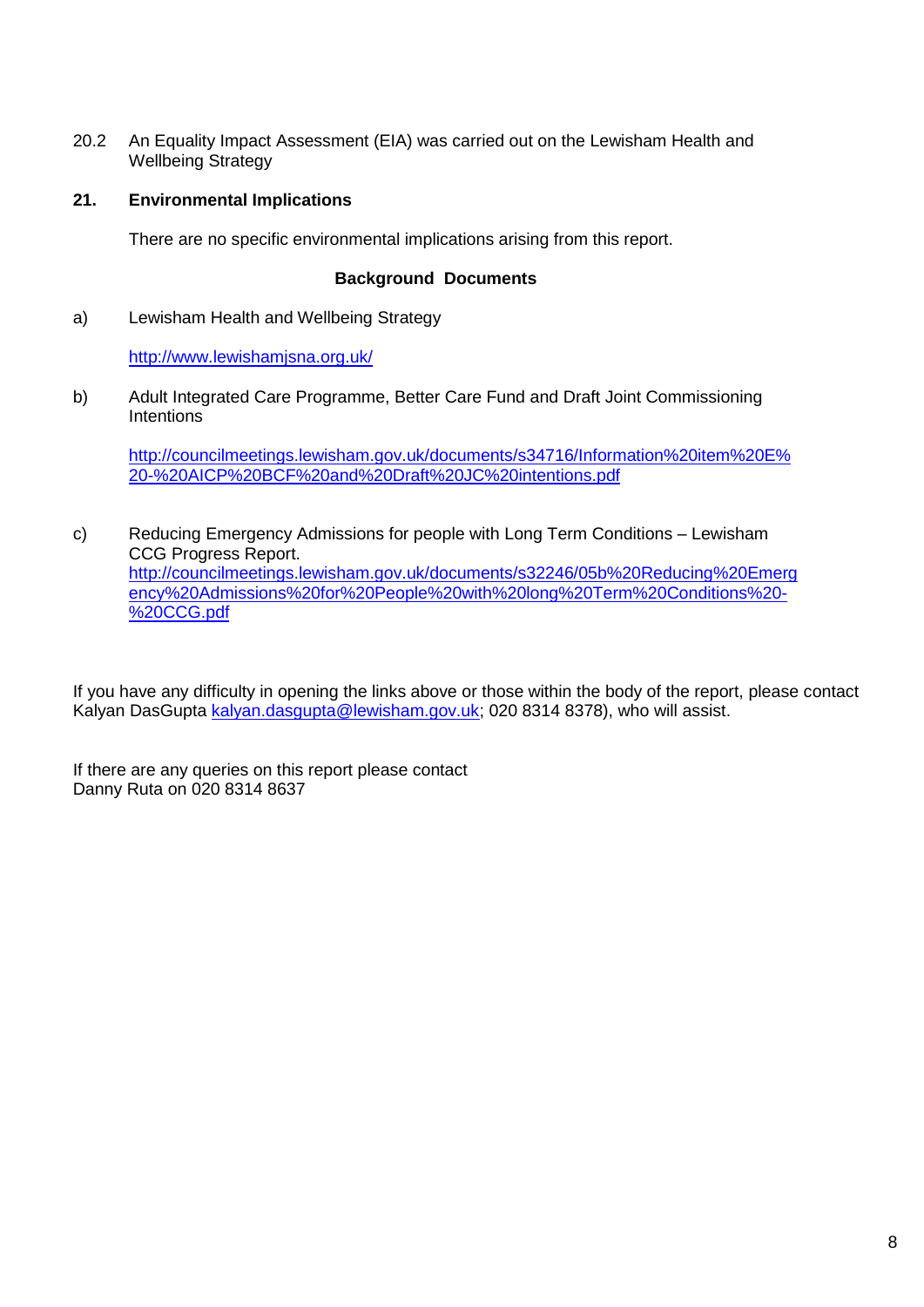# **Appendix 1: Health and Wellbeing Strategy Delivery Update 2012/13 to 2014/15**

|                                        | <b>Priority</b><br>Area                                                                                                           | <b>Objectives</b>                                                                                                                   | <b>Activity and actions</b>                                                     | <b>Timescale</b>                            | <b>Indicator</b>                                                                                                                                                                                                                                                               | <b>Achievement</b>                                                                                                                                                                                               | <b>Final</b><br><b>RAG</b><br>rating |
|----------------------------------------|-----------------------------------------------------------------------------------------------------------------------------------|-------------------------------------------------------------------------------------------------------------------------------------|---------------------------------------------------------------------------------|---------------------------------------------|--------------------------------------------------------------------------------------------------------------------------------------------------------------------------------------------------------------------------------------------------------------------------------|------------------------------------------------------------------------------------------------------------------------------------------------------------------------------------------------------------------|--------------------------------------|
| Achieving a<br>1.<br>healthy<br>weight | Capacity<br>building/training-<br>development of<br>knowledge and<br>skills around<br>nutrition, physical<br>activity and healthy | To deliver training for<br>midwives on maternal<br>obesity and introducing<br>solids for health visitors                            | annual                                                                          | Number of<br>staff<br>attending<br>training | Training for both courses now<br>mandatory for staff. Since 2013 over<br>100 midwives attended annual<br>training sessions on maternal obesity.<br>Five training sessions on introducing<br>solids have been delivered to 56<br>health visiting staff                          | Green                                                                                                                                                                                                            |                                      |
|                                        |                                                                                                                                   | weight to deliver<br>effective brief<br>interventions                                                                               | To deliver training to<br>frontline staff on weight and<br>nutrition guidelines | annual                                      | Number of<br>staff<br>attending<br>training                                                                                                                                                                                                                                    | A range of bespoke training sessions<br>available to staff, topics included<br>obesity, raising the issue, nutritional<br>guidelines and weight management.<br>250 staff attended training during the<br>period. | Green                                |
|                                        |                                                                                                                                   |                                                                                                                                     |                                                                                 |                                             | A primary care protected learning<br>event on obesity was attended by<br>representatives from over 24 GP<br>practices in December 2013. 30 staff<br>also attended a workshop on obesity<br>as part of a behaviour change event<br>and workshop on obesity in December<br>2014. |                                                                                                                                                                                                                  |                                      |
|                                        |                                                                                                                                   | To deliver Let's Get Moving<br>(LGM) Physical Activity<br>Care Pathway training to<br>primary care staff and the<br>wider community | annual                                                                          | Number of<br>staff<br>attending<br>training | 20 GP Surgeries and 120 primary<br>care staff received the LGM Physical<br>Activity Care Pathway training which<br>included physical activity brief advice<br>training and capacity building.<br>Wider Community training and events<br>included:                              | Green                                                                                                                                                                                                            |                                      |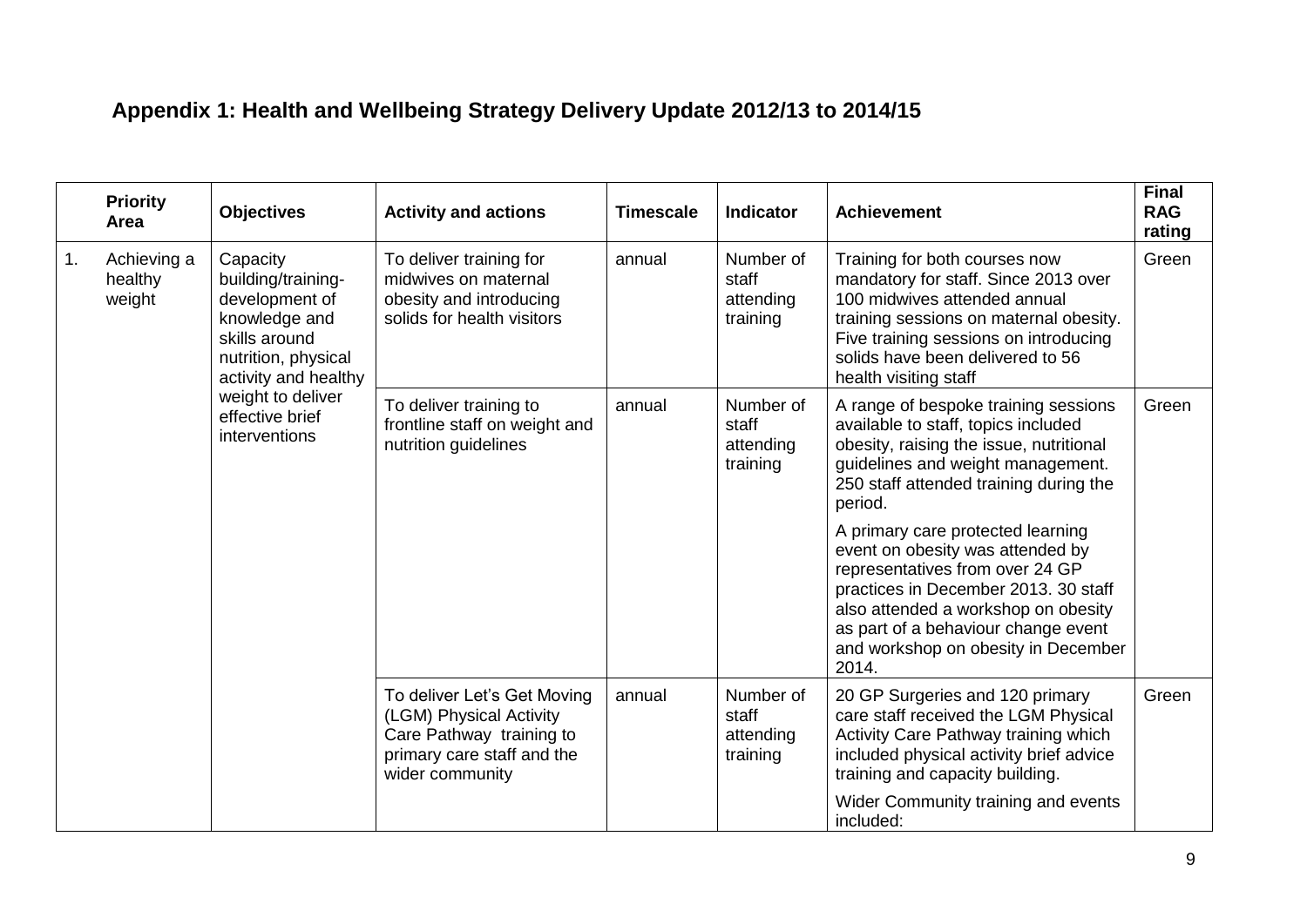|  |                                                                                 |        |                                                | NHS Health Check event;                                                                                                                                                                                                                                                                                                                 |       |
|--|---------------------------------------------------------------------------------|--------|------------------------------------------------|-----------------------------------------------------------------------------------------------------------------------------------------------------------------------------------------------------------------------------------------------------------------------------------------------------------------------------------------|-------|
|  |                                                                                 |        |                                                | Lewisham Physical Activity Network<br>event $-40+$ attendance;                                                                                                                                                                                                                                                                          |       |
|  |                                                                                 |        |                                                | Obesity GP Event - 40+ attendance;                                                                                                                                                                                                                                                                                                      |       |
|  |                                                                                 |        |                                                | North Lewisham steering group - 20+<br>attendance;                                                                                                                                                                                                                                                                                      |       |
|  |                                                                                 |        |                                                | <b>Community Health Improvement</b><br>Service 20 + attendance;                                                                                                                                                                                                                                                                         |       |
|  |                                                                                 |        |                                                | Lewisham Volunteer Walk Leaders<br>team 15+ attendance;                                                                                                                                                                                                                                                                                 |       |
|  |                                                                                 |        |                                                | Total 305 received the LGM Training                                                                                                                                                                                                                                                                                                     |       |
|  |                                                                                 |        |                                                | In addition Let's Get Moving/Brief<br>Advice was delivered at the GP PLT<br>(Protected Learning Time) which was<br>attended by 60+ GP's. Two tailor<br>made workshops were delivered to<br>update GP's on key physical activity<br>documents, guidance and training on<br>Brief advice. In total 28 GP's attended<br>the two workshops. |       |
|  |                                                                                 |        |                                                | February 2015 LGM and brief advice<br>training delivered as part of the NHS<br>Health Check programme to<br>Pharmacy, primary care staff and<br>community. In total 11 participants<br>attended the training session.                                                                                                                   |       |
|  | To deliver Fitness for Life<br>training programme to<br>primary school teachers | annual | Number of<br>teachers<br>attending<br>training | A total of 12 schools ran the<br>programme in 2014 and 50 classes<br>across these schools participated in<br>programme. This averaged 27<br>children per class, giving an<br>approximate total of 1,350 children.                                                                                                                       | Green |
|  |                                                                                 |        |                                                | Fitness for Life in primary schools<br>programme continues in the 4 or the<br>original schools as part of the                                                                                                                                                                                                                           |       |

L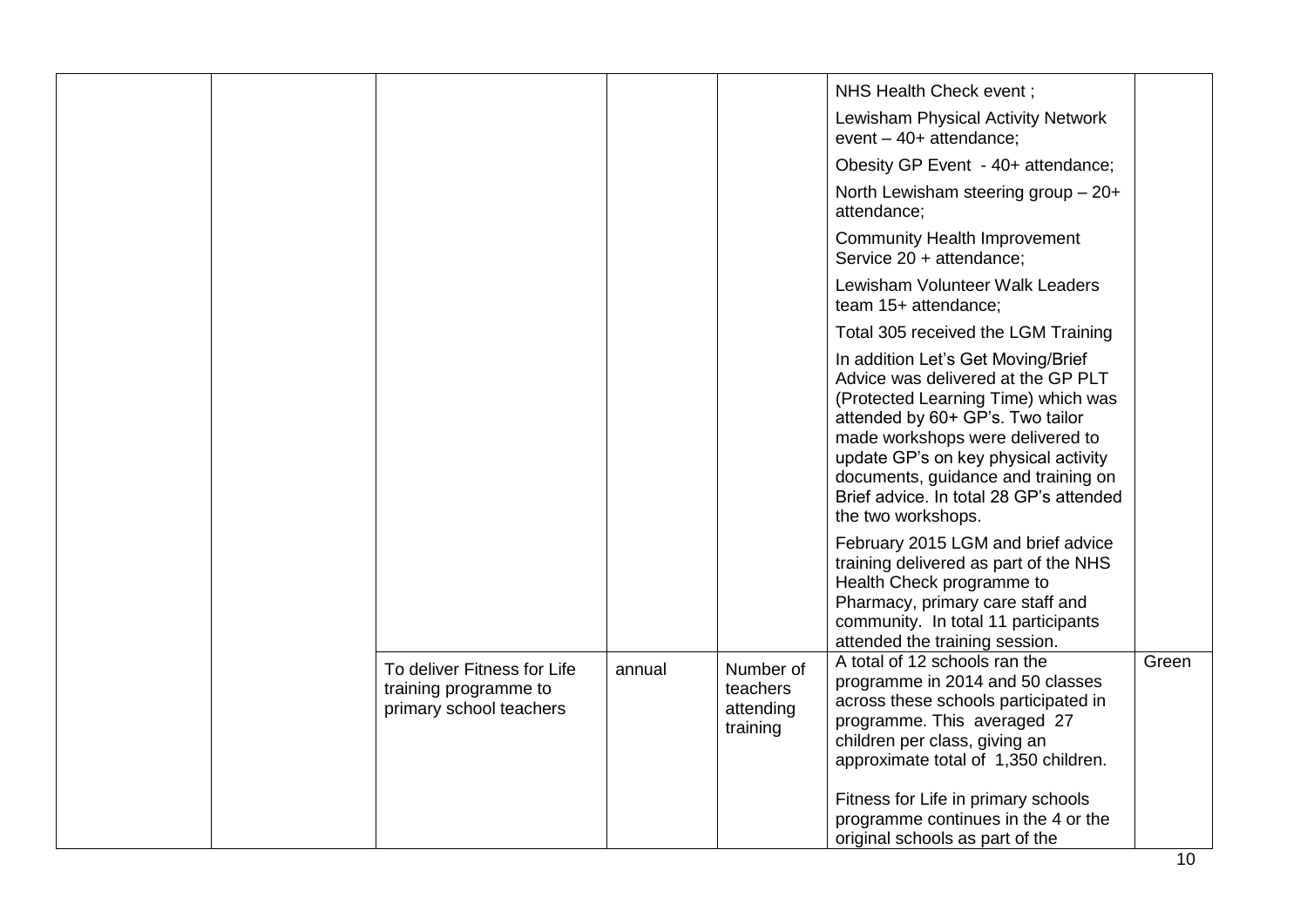|                                                                                                                              |                                                                                                                        |                   |                                                                   | curriculum. The programme will be<br>offered to primary schools who wish to<br>use the school premium to pay for the                                                                                                                                                                                                                                                                                                                                       |       |
|------------------------------------------------------------------------------------------------------------------------------|------------------------------------------------------------------------------------------------------------------------|-------------------|-------------------------------------------------------------------|------------------------------------------------------------------------------------------------------------------------------------------------------------------------------------------------------------------------------------------------------------------------------------------------------------------------------------------------------------------------------------------------------------------------------------------------------------|-------|
|                                                                                                                              |                                                                                                                        |                   |                                                                   | programme.                                                                                                                                                                                                                                                                                                                                                                                                                                                 |       |
| <b>Breastfeeding</b><br>support services-<br>providing easier<br>access to<br>breastfeeding and<br>infant feeding<br>support | To improve staff skills on<br>infant feeding by delivering<br>training and audit staff skills                          | Feb 2014          | Achieve<br><b>UNICEF</b><br>stage 2                               | The UNICEF Baby Friendly<br>community stage two award was<br>achieved in February 2014. Maternity<br>services achieved the UNICEF baby<br>friendly stage 2 award in August 2014.<br>The community and hospital are now<br>working towards the stage 3 award<br>due in the October 2015. Children's<br>centres have also registered their<br>intention to work towards<br>accreditation.                                                                    | Green |
|                                                                                                                              |                                                                                                                        |                   |                                                                   | As part of the initiative over 100<br>Health Visitors and Midwives attended<br>2 day breastfeeding management<br>training during this period. Also more<br>than 75 of the Health visiting team<br>and children centre staff attended<br>Baby Friendly awareness training in<br>August 2014.                                                                                                                                                                |       |
|                                                                                                                              | To expand number of local<br>breastfeeding cafes and<br>peer supporters reaching<br>women ante natal and post<br>natal | <b>March 2015</b> | Increase<br>prevalence<br>of<br>breastfeedi<br>ng at 6-8<br>weeks | Nine breastfeeding support groups<br>are currently available in Lewisham.<br>Seven of these operate as weekly<br>breastfeeding 'Baby café local' drop-<br>ins in Lewisham supporting nearly 800<br>new mothers and over 2000<br>attendances during January to<br>December 2014.<br>Two cohorts of breastfeeding peer<br>support training has been delivered<br>each year. This successful<br>breastfeeding peer support<br>programme has resulted in 30-38 | Green |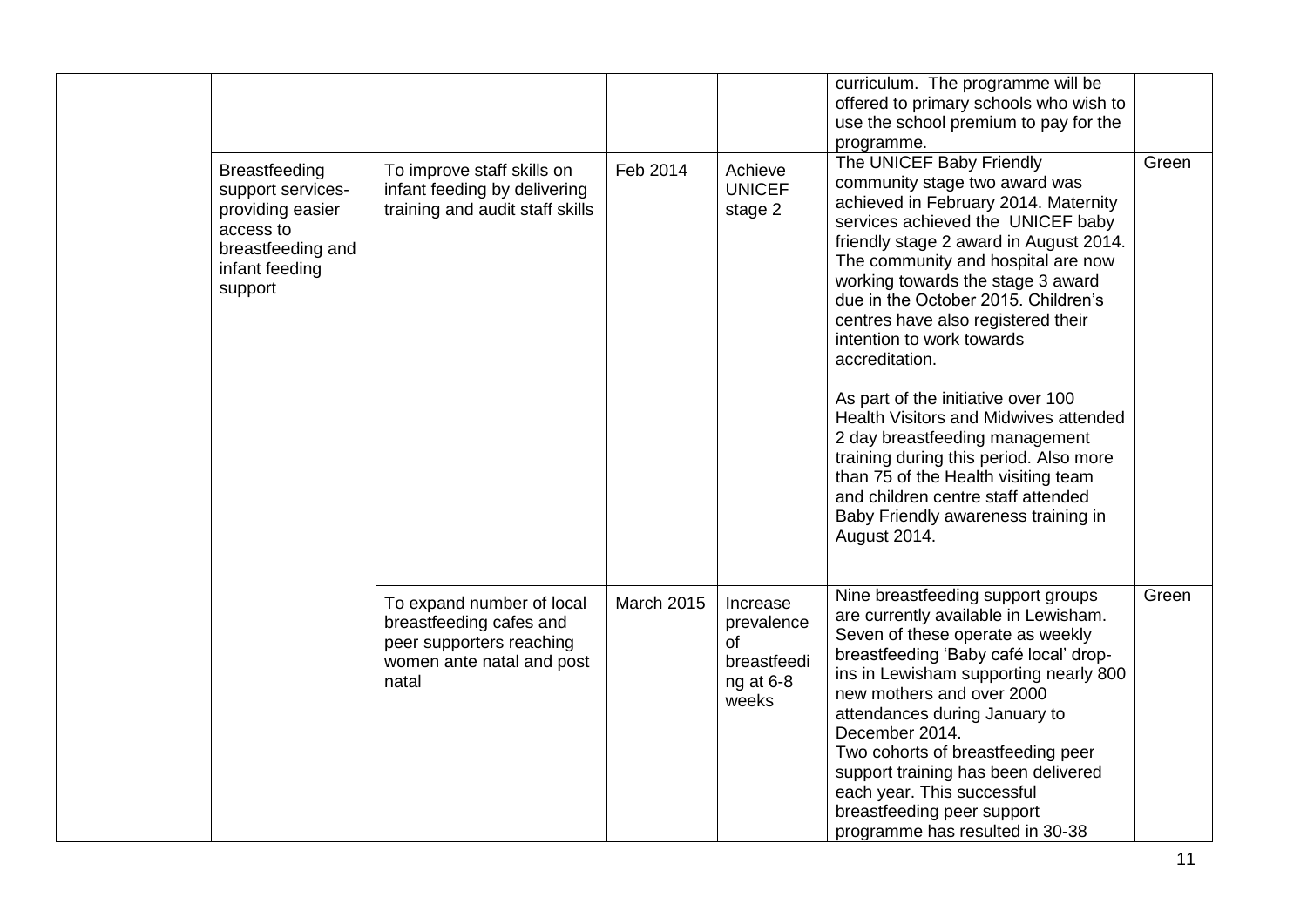|                         |                                                                                                                                                                    |                                                                                                                  |                   |                                                                                                                                       | active volunteer peer supporters<br>helping to support mothers within the<br>breastfeeding groups and on the<br>postnatal ward n Lewisham during this<br>period.                                                                                                                                                                                  |                                      |
|-------------------------|--------------------------------------------------------------------------------------------------------------------------------------------------------------------|------------------------------------------------------------------------------------------------------------------|-------------------|---------------------------------------------------------------------------------------------------------------------------------------|---------------------------------------------------------------------------------------------------------------------------------------------------------------------------------------------------------------------------------------------------------------------------------------------------------------------------------------------------|--------------------------------------|
|                         |                                                                                                                                                                    | To develop Infant Feeding<br>Care Pathway incorporating<br>all UNICEF Baby Friendly<br><b>Practice Standards</b> | <b>March 2015</b> | Mother's<br>audit of<br>infant<br>feeding<br>support<br>report<br>experience<br>of care in<br>line with<br><b>UNICEF</b><br>standards | Peer supporters have been trained to<br>help undertake audits mothers<br>experience of support on feeding their<br>baby which started in February 2015<br>as part of the preparation for the stage<br>23 assessment process                                                                                                                       | Green                                |
|                         | Healthier catering -<br>working with early<br>years settings,<br>schools and fast<br>food outlets to<br>increase the range<br>of healthy food<br>options available | To roll out Eat Better, Start<br>Better training for early<br>years settings                                     | <b>March 2015</b> | 50% of<br>early years<br>settings<br>signed up to<br>voluntary<br>food and<br>drink<br>guidelines                                     | The local target to engage early years<br>settings in adopting the voluntary food<br>and drink guidelines for early years<br>settings has proved challenging.<br>Settings express interest but fail to<br>commit to attend training, alternative<br>ways of engagement are being<br>explored. 47 settings attended training<br>during the period. | Green                                |
| <b>Priority</b><br>Area | <b>Objectives</b>                                                                                                                                                  | <b>Activity and actions</b>                                                                                      | <b>Timescale</b>  | <b>Indicator</b>                                                                                                                      | <b>Achievement</b>                                                                                                                                                                                                                                                                                                                                | <b>Final</b><br><b>RAG</b><br>rating |
|                         |                                                                                                                                                                    | To work with school<br>caterers to improve the<br>uptake of school meals                                         | March 2014        | Increase<br>uptake of<br>free and<br>paid school<br>meals                                                                             | Joint promotional events (Public<br>Health and Chartwells) held to<br>increase uptake of school meals<br>included activities in libraries during<br>family learning festival.                                                                                                                                                                     | Amber                                |
|                         |                                                                                                                                                                    |                                                                                                                  |                   |                                                                                                                                       | In 2014 an annual Meet the Grower<br>event held where 180 school children<br>were provided the opportunity to meet<br>and interact with the farmers who                                                                                                                                                                                           |                                      |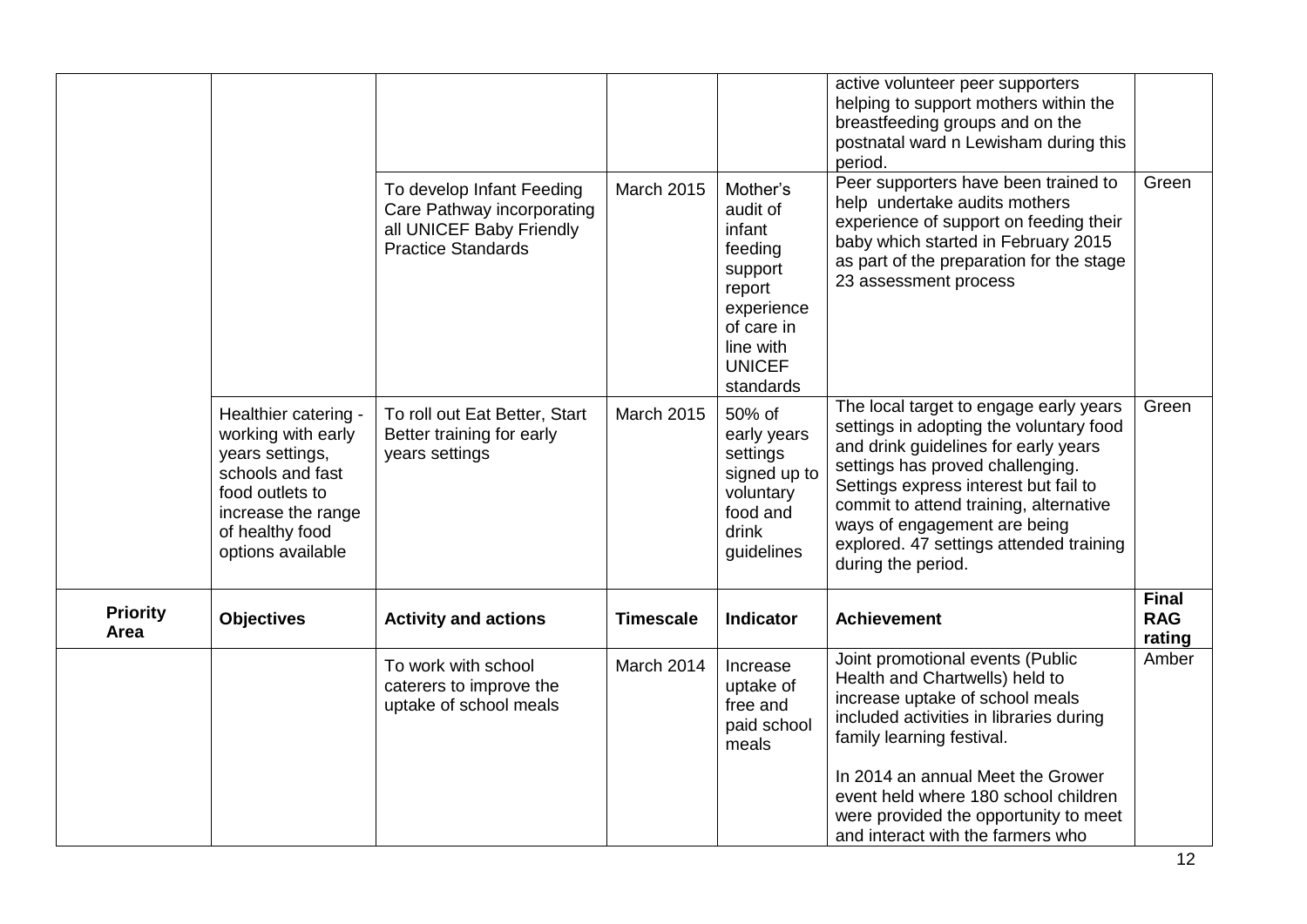|                                                                                                                                  |                                                                                                                |                  |                                                                                     | grow their food (food to fork).<br>The take up of school meals in 2014<br>remained constant over the year. In                                                                                                                                                                                                                       |       |
|----------------------------------------------------------------------------------------------------------------------------------|----------------------------------------------------------------------------------------------------------------|------------------|-------------------------------------------------------------------------------------|-------------------------------------------------------------------------------------------------------------------------------------------------------------------------------------------------------------------------------------------------------------------------------------------------------------------------------------|-------|
|                                                                                                                                  |                                                                                                                |                  |                                                                                     | July 2014 the take up of school meals<br>was 54.1% in primary schools and<br>27.9% in secondary schools.                                                                                                                                                                                                                            |       |
|                                                                                                                                  |                                                                                                                |                  |                                                                                     | In September 2014 every child in<br>reception, year 1 and year 2 (Key<br>stage 1) in state-funded schools<br>became entitled to free school meals.                                                                                                                                                                                  |       |
|                                                                                                                                  |                                                                                                                |                  |                                                                                     | A section on school meals was<br>included in the 'Well!' magazine (The<br>Lewisham Annual Public Health<br>Report) to encourage take-up of the<br>offer.                                                                                                                                                                            |       |
|                                                                                                                                  | To implement the Healthier<br><b>Catering Commitment</b><br>(HCC) scheme with eligible<br>fast food businesses | March 2016       | 75% of all<br>eligible fast<br>food outlets<br>awarded<br><b>HCC</b><br>certificate | The HCC scheme was successfully<br>implemented with 16 businesses in<br>2012/13 but no further progress was<br>made in 2013/14. The Environmental<br>Health team plan to implement the<br>Healthier Catering Commitments in<br>fast food outlets in Lewisham with the<br>aim to recruit up to 40 business in<br>2015.               | Red   |
| Healthier built<br>environment -<br>working with others<br>to create spaces<br>and homes that<br>support health and<br>wellbeing | Restrictive policy on new<br>hot food take-away in<br>Development Management<br>Local Plan                     | December<br>2014 | No new hot<br>food take-<br>away<br>approved                                        | The Development Management Local<br>Plan (2014) includes a DM policy (18)<br>on hot food take-ways. This includes a<br>restrictive policy based on an<br>exclusion zone (400m) around<br>schools and maximum percentages<br>outside exclusion zones.<br>Since the policy has been adopted, 5<br>planning applications for take away | Green |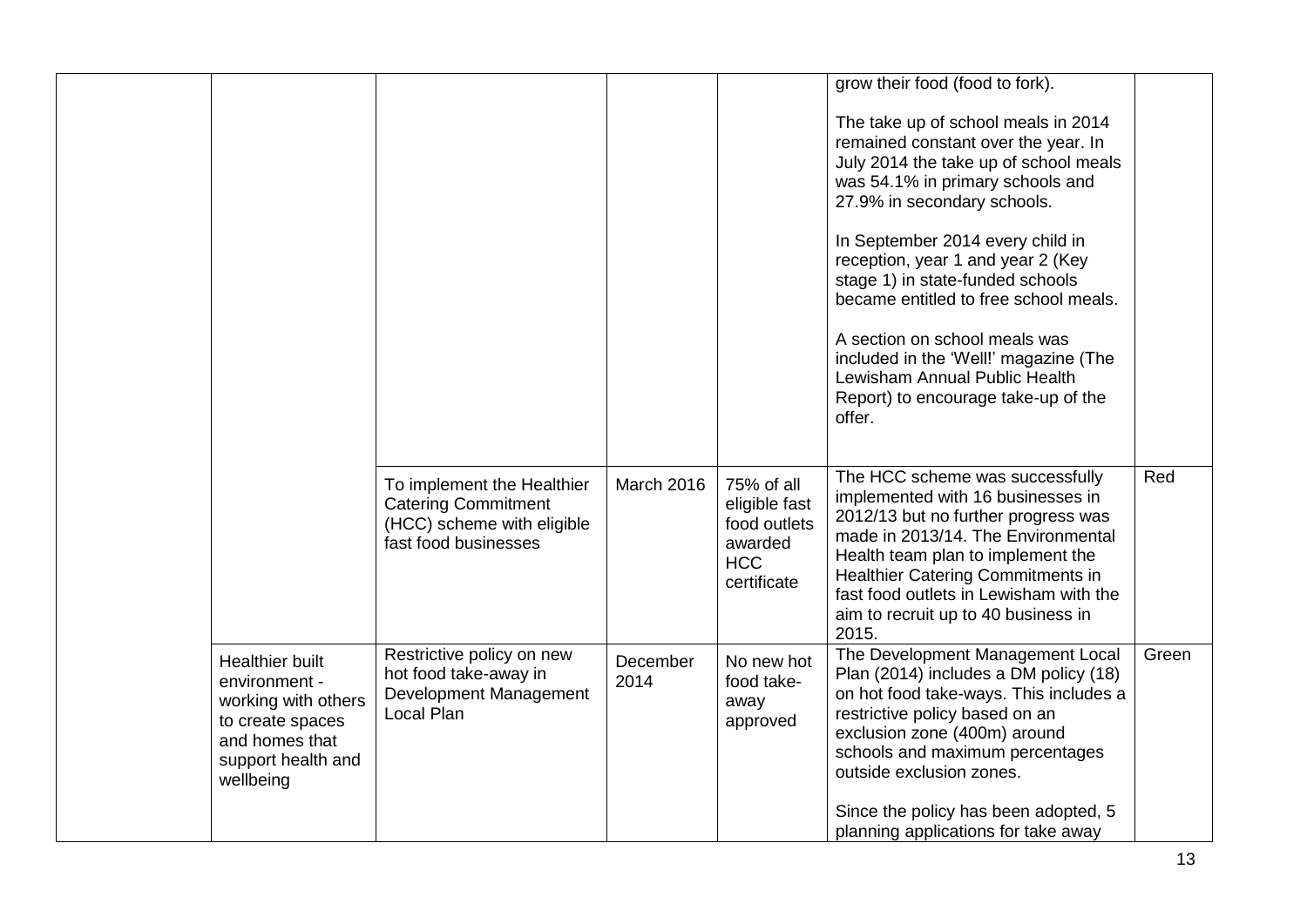|                                                                                                                          |                                                                                                                                           |                   |                                                                                                                                 | use have been refused, 3 have<br>appealed with one allowed and a<br>further 2 awaiting decision. The policy<br>has also been used in discussion with<br>applicants resulting in a number of<br>withdrawn applications.                                                                                                                                                                                                                                                                                                                                            |       |
|--------------------------------------------------------------------------------------------------------------------------|-------------------------------------------------------------------------------------------------------------------------------------------|-------------------|---------------------------------------------------------------------------------------------------------------------------------|-------------------------------------------------------------------------------------------------------------------------------------------------------------------------------------------------------------------------------------------------------------------------------------------------------------------------------------------------------------------------------------------------------------------------------------------------------------------------------------------------------------------------------------------------------------------|-------|
|                                                                                                                          | To support development of<br>community gardens and<br>community food growing<br>initiatives                                               | March 2015        | Increase<br>number of<br>community<br>gardens<br>and food<br>projects                                                           | Existing community gardens have<br>been supported through the provision<br>of small grants funding of activities as<br>part of e.g. the participatory<br>budgeting process in Bellingham                                                                                                                                                                                                                                                                                                                                                                          | Amber |
|                                                                                                                          | To ensure health<br>perspective incorporated<br>into large scale Housing<br>developments                                                  | March 2016        | Increased<br>active travel                                                                                                      | This will be considered for 2015/16                                                                                                                                                                                                                                                                                                                                                                                                                                                                                                                               | N/A   |
| Physical activity<br>programmes -<br>providing access to<br>a range of activities<br>in schools and in<br>the community. | To develop Healthy lifestyle<br>programmes promoting<br>healthy eating and physical<br>activity and offer them to all<br>primary schools. | <b>March 2015</b> | Increased<br>participation<br>in extra<br>curricular<br>physical<br>activity.<br>Increased<br>number of<br>chane4life<br>clubs. | Sports based healthy lifestyle<br>programmes are available to primary<br>schools, examples include 32 schools<br>participated in the Hoops4health<br>programme, an accredited healthy<br>lifestyle programme based on<br>basketball in 2013-15. Schools have<br>been encouraged to register with the<br>new Healthy Schools London<br>programme, 30 schools are currently<br>registered for this award. One school<br>has achieved the bronze award and a<br>further two schools have submitted<br>evidence for the bronze award and<br>are awaiting the outcome. | Amber |
|                                                                                                                          | To work with School to<br>encourage Fitness for Life<br>sessions to be incorporated<br>into school curriculum                             | March 2015        | Increased<br>fitness of<br>primary<br>school aged<br>children                                                                   | Schools will be offered the Fitness for<br>life programme as part of the school<br>premium.                                                                                                                                                                                                                                                                                                                                                                                                                                                                       | Amber |
|                                                                                                                          | To support children and                                                                                                                   | <b>March 2015</b> | Number of                                                                                                                       | Quarter 1 & 2 of 2015 the number of<br>adult beginner and improver cycle                                                                                                                                                                                                                                                                                                                                                                                                                                                                                          | Green |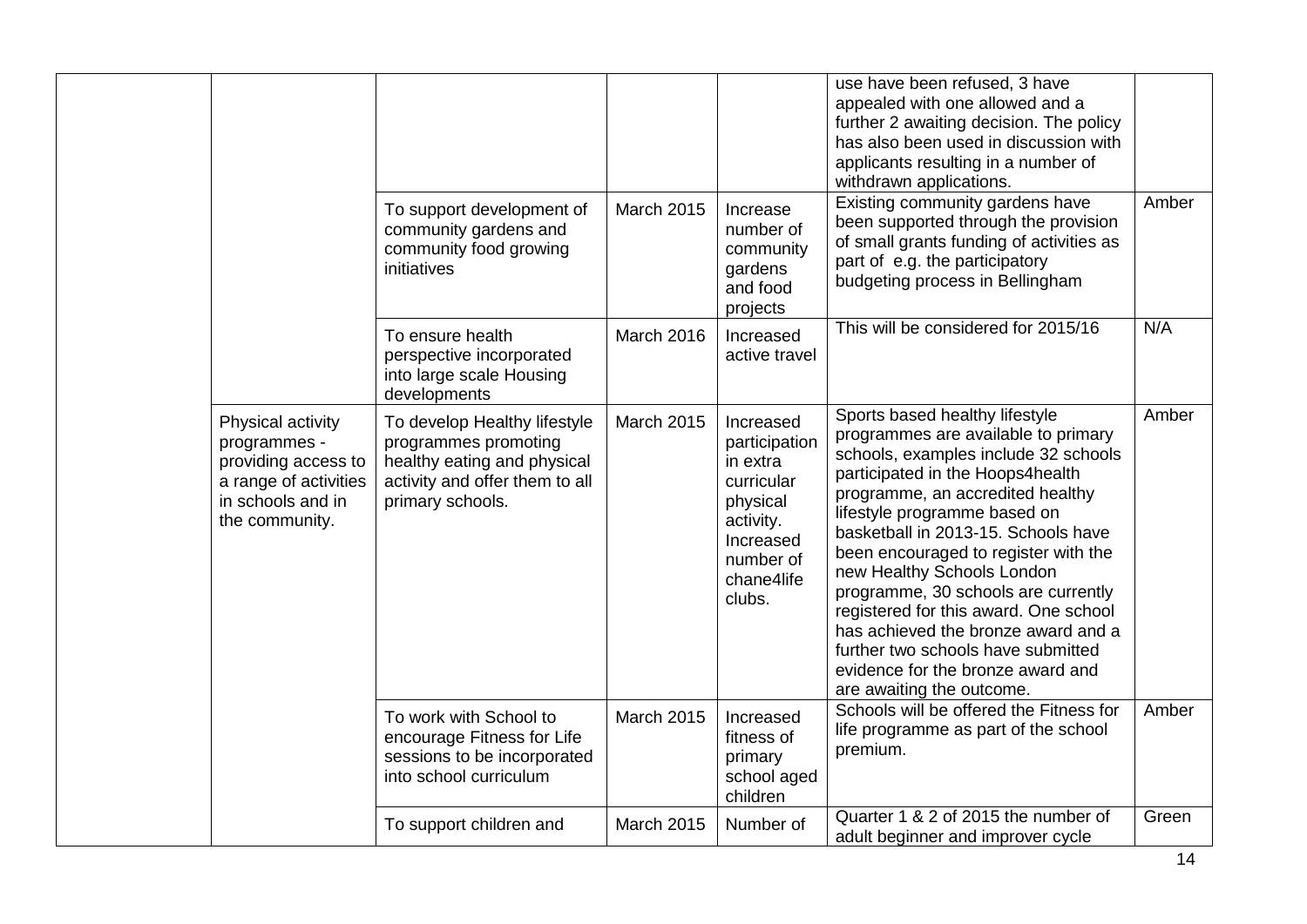|                         |                                                                 | adults to participate in<br>physical activity through<br>subsidised courses                                                                                             |                   | children and<br>adults who<br>access<br>swimming,<br>cycling             | lessons delivered was 129. The<br>borough bike loan scheme for Q 1&2<br>was taken up by 300 people. Year 6<br>school children completed Bikeability<br>Level 1 /2 and 1932 school children<br>completed the training. Year 6<br>school children completed a Road<br>Safety and physical activity training<br>course 1877 children. Free swimming<br>in Q1&2 was attended by 1776 adults<br>and Under 16's swimming figure was<br>6835. |                                      |
|-------------------------|-----------------------------------------------------------------|-------------------------------------------------------------------------------------------------------------------------------------------------------------------------|-------------------|--------------------------------------------------------------------------|----------------------------------------------------------------------------------------------------------------------------------------------------------------------------------------------------------------------------------------------------------------------------------------------------------------------------------------------------------------------------------------------------------------------------------------|--------------------------------------|
|                         |                                                                 | To support uptake of<br>targeted activity<br>programmes e.g. Exercise<br>on Referral, Active Heart,<br><b>NHS Health Checks Get</b><br>Moving and walking for<br>health | <b>March 2015</b> | Increase<br>proportion<br>of adults<br>who<br>participate<br>in activity | In Quarters 1 and 2 of 2015 the<br>number of people attending regular<br>walks was 1432 and 80% of new<br>walkers were recorded.<br>Number of referrals to Exercise on<br>Referral was 1346 and the number<br>who attended their initial assessment<br>was 338.                                                                                                                                                                        | Green                                |
|                         |                                                                 |                                                                                                                                                                         |                   |                                                                          | The NHS Health Check programme;<br>749 (24%) of patients were recorded<br>as inactive. And 1167 (38%) of health<br>check patients recorded as Active<br>from a total of 3090 health checks.<br>The Health Check Get moving<br>exercise programme had 254 health<br>check referrals attending at least one<br>10 week exercise programme.                                                                                               |                                      |
| <b>Priority</b><br>Area | <b>Objectives</b>                                               | <b>Activity and actions</b>                                                                                                                                             | <b>Timescale</b>  | <b>Indicator</b>                                                         | <b>Achievement</b>                                                                                                                                                                                                                                                                                                                                                                                                                     | <b>Final</b><br><b>RAG</b><br>rating |
|                         | <b>Nutrition initiatives-</b><br>working with<br>communities to | To implement universal free<br>vitamin D scheme to<br>pregnant women, one year                                                                                          | March 2014        | Uptake<br>increases to<br>25% of all                                     | 'FreeD' scheme launched in<br>November 2013, free vitamins<br>available from over 60 distribution<br>sites in Lewisham including 45                                                                                                                                                                                                                                                                                                    | Green                                |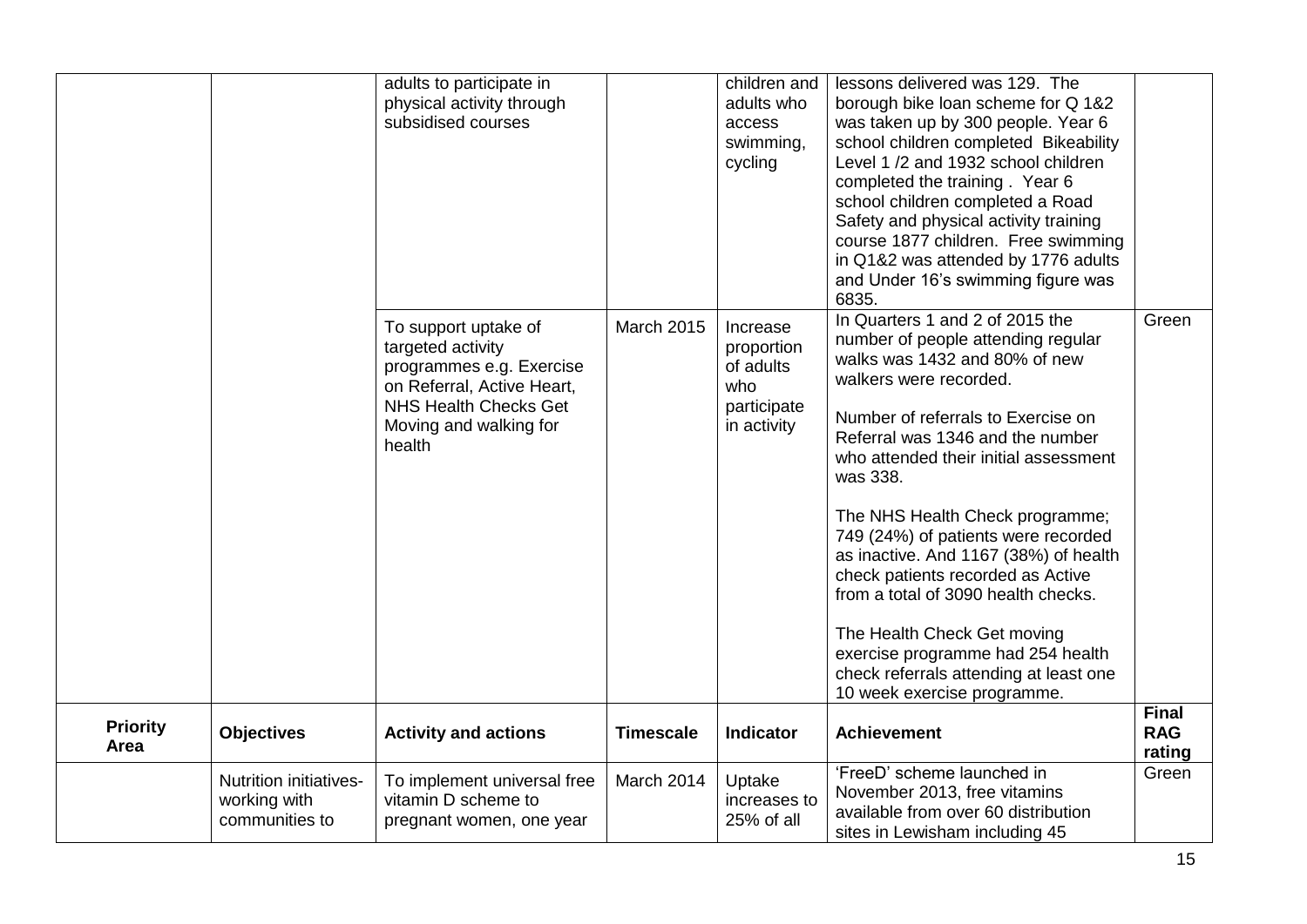| improve healthy<br>eating and cooking<br>skills of residents | post natal and children<br>under 4 years                                     |            | those<br>eligible<br>(from<br>baseline of<br>10%)                                  | community pharmacies, health<br>centres and most children centres.<br>Since the launch over 11,500 bottles<br>of women's tablets and nearly 20,500<br>bottles of children's drops have been<br>issued. The scheme is reaching 20-<br>30% of eligible women and 50% of<br>infants under 1 year. About 18% of<br>those registered on the scheme are<br>beneficiaries of the Healthy Start<br>scheme.                                                                                                                                         |       |
|--------------------------------------------------------------|------------------------------------------------------------------------------|------------|------------------------------------------------------------------------------------|--------------------------------------------------------------------------------------------------------------------------------------------------------------------------------------------------------------------------------------------------------------------------------------------------------------------------------------------------------------------------------------------------------------------------------------------------------------------------------------------------------------------------------------------|-------|
|                                                              | To roll out healthy eating on<br>a budget cooking courses                    | March 2014 | Number of<br>participants<br>report<br>improved<br>healthy<br>eating               | Cookery courses commissioned and<br>delivery started in December 2013. A<br>total of 12 courses run annually in a<br>variety of community venues,<br>including libraries, with approximately<br>100 participants per year.<br>The courses are popular with males<br>(44%) and females (56%). Some<br>participants have registered interest in<br>attending accredited healthy eating                                                                                                                                                       | Green |
|                                                              | To support community<br>projects in development of<br>cookery/healthy eating | March 2014 | Number of<br>participants<br>(DNP, 170)<br>project,<br>participatory<br>budgeting) | courses.<br>A variety of groups have been<br>supported during the period by<br>Downham Nutrition Partnership and<br>North Lewisham Plan. These include<br>nursery schools, community groups,<br>food co-op, community café and cook<br>and eat sessions. Participants that<br>graduated from the OCN healthy<br>eating and running a cookery<br>workshop attended a facilitation skills<br>workshop and community groups<br>attended a healthy eating workshop.<br>The Open College Network (OCN)<br>accredited healthy eating and running | Green |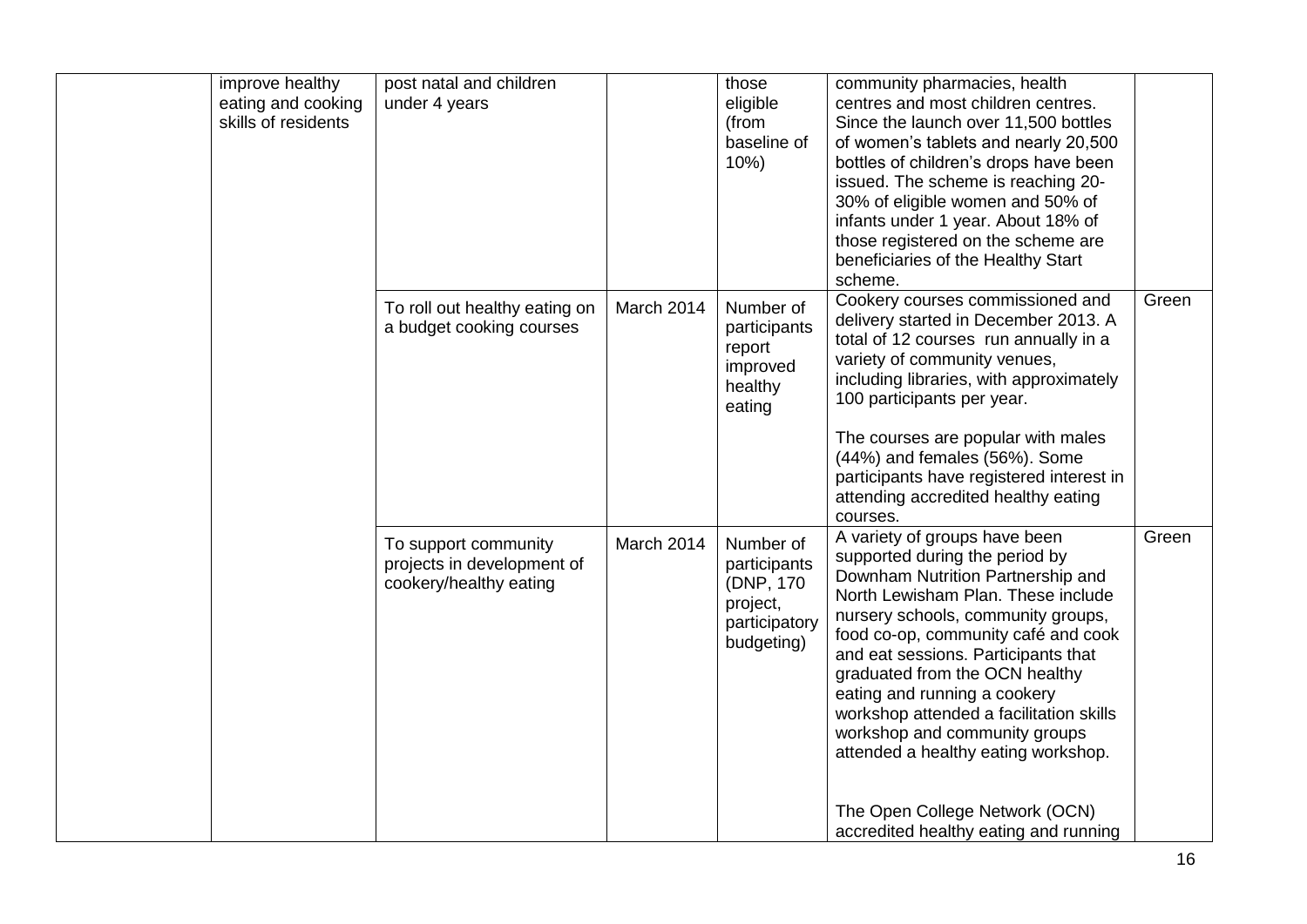|                                                                                                                       |                                                                                                                                                                                                               |            |                                                                                                                          | a cookery workshop training offered<br>as part of Public Health promotion<br>training resulted in 75 local people<br>completing the course. Several of<br>these now delivering or volunteering<br>in community cookery programmes in<br>the borough.                                                                                                                                                                                                                           |       |
|-----------------------------------------------------------------------------------------------------------------------|---------------------------------------------------------------------------------------------------------------------------------------------------------------------------------------------------------------|------------|--------------------------------------------------------------------------------------------------------------------------|--------------------------------------------------------------------------------------------------------------------------------------------------------------------------------------------------------------------------------------------------------------------------------------------------------------------------------------------------------------------------------------------------------------------------------------------------------------------------------|-------|
|                                                                                                                       | To monitor access to food<br>banks in Lewisham                                                                                                                                                                | annual     | Number of<br>participants<br>accessing<br>food banks                                                                     | As of September 2014 6 food banks<br>are now operational in Lewisham.<br>Processes are being implemented to<br>monitor quarterly access. Using data<br>from October to May 2013 as baseline<br>when 1,000 people accessed food<br>banks<br>Access to food banks will be one of<br>the areas covered in a forthcoming<br>food summit in june/July 2015                                                                                                                          | Amber |
|                                                                                                                       | To work with partners to<br>ensure evidence-based<br>nutrition guidelines are<br>adopted and disseminated                                                                                                     | March 2015 | Number of<br>organisation<br>s signed up<br>to nutrition<br>guidelines                                                   | This is to be considered for 2015/16<br>onwards                                                                                                                                                                                                                                                                                                                                                                                                                                | Red   |
| Workplace health<br>initiatives -<br>assisting<br>employers to help<br>their own<br>employees improve<br>their health | To work initially with the<br>Council and partner<br>agencies that are<br>represented on the Health<br>and Wellbeing Board to<br>promote healthy eating and<br>physical activity with their<br>own employees. | March 2014 | Evidence<br>that<br>employees<br>have been<br>given<br>information<br>on healthy<br>eating and<br>feedback<br>from staff | A total of 52 Health Checks and<br>Wellbeing assessments were<br>undertaken for local authority staff at<br>Laurence House in over 5 weeks in<br>January and February. A number of<br>other staff opted for general<br>information on health, including on<br>healthy eating.<br>Staff who the health check team saw<br>and spoke to were very pleased with<br>the service. A total of 31 staff<br>members signed up for some form of<br>follow up lifestyle support programme | Amber |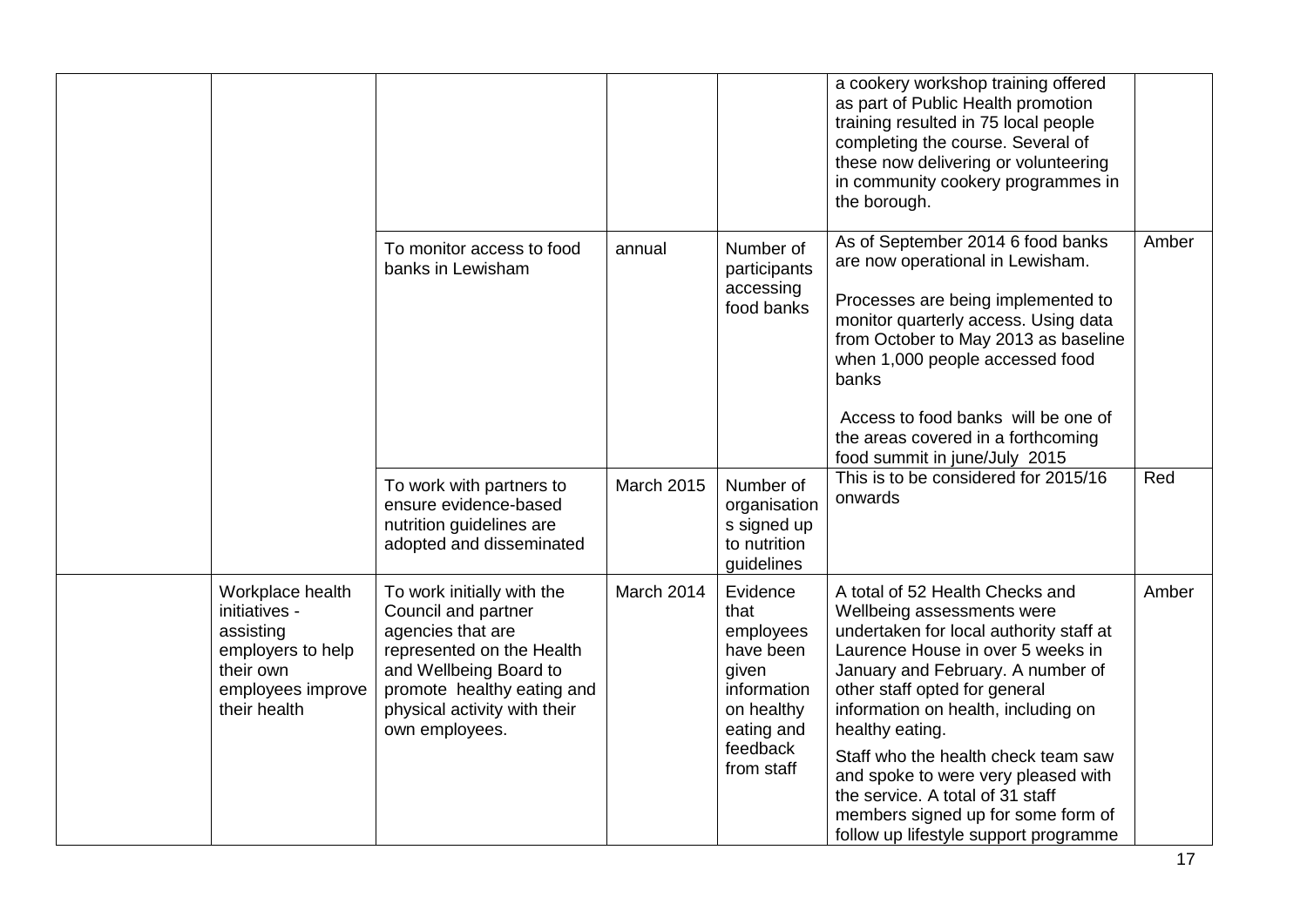|                         |                   |                                                                                                                                                                                                                 |                   |                                                                            | including healthy walks, Get Moving<br>physical activity programmes and<br>Health Trainer one-to-one lifestyle<br>change programme.                                                                                   |                                      |
|-------------------------|-------------------|-----------------------------------------------------------------------------------------------------------------------------------------------------------------------------------------------------------------|-------------------|----------------------------------------------------------------------------|-----------------------------------------------------------------------------------------------------------------------------------------------------------------------------------------------------------------------|--------------------------------------|
|                         |                   |                                                                                                                                                                                                                 |                   |                                                                            | Work with partner agencies is yet to<br>be progressed.                                                                                                                                                                |                                      |
|                         |                   |                                                                                                                                                                                                                 |                   |                                                                            | Achieved endorsement for the Council<br>to go for the London Healthy<br>Workplace Charter accreditation as<br>the first step to the Council leading<br>partners by example and is to be<br>progressed 2015/16 onwards |                                      |
|                         |                   | To deliver workplace events<br>where healthy eating /<br>options are promoted,<br>beginning with the Council<br>and partner agencies that<br>are represented on the                                             | March 2014        | Feedback<br>from staff                                                     | The 5 week Health Checks and<br>Wellbeing assessments delivered to<br>Council staff included information on<br>healthy eating. Feedback from staff<br>indicated they were very pleased with<br>the event.             | Amber                                |
|                         |                   | Health and Wellbeing Board                                                                                                                                                                                      |                   |                                                                            | Work with partner agencies is yet to<br>be progressed as above.                                                                                                                                                       |                                      |
| <b>Priority</b><br>Area | <b>Objectives</b> | <b>Activity and actions</b>                                                                                                                                                                                     | <b>Timescale</b>  | <b>Indicator</b>                                                           | <b>Achievement and</b>                                                                                                                                                                                                | <b>Final</b><br><b>RAG</b><br>rating |
|                         |                   | To develop agreements<br>with the caterers to ensure<br>that food supplied for<br>Council and partner<br>agencies that are<br>represented on the Health<br>and Wellbeing Board have<br>healthy options labelled | March 2015        | Copy of<br>agreement<br>and<br>monitoring<br>report on<br>food<br>supplied | This has not been progressed due to<br>capacity but will form part of the<br>Healthy workplace accreditation<br>agreed in principle for 2015/16<br>onwards                                                            | Amber/<br>Red                        |
|                         |                   | To develop and implement<br>Nutrition guidelines, which<br>demonstrate the Council's<br>and its partners                                                                                                        | <b>March 2015</b> | Copy of the<br>Nutrition<br>guidelines<br>monitoring                       | As above                                                                                                                                                                                                              | Amber/<br>Red                        |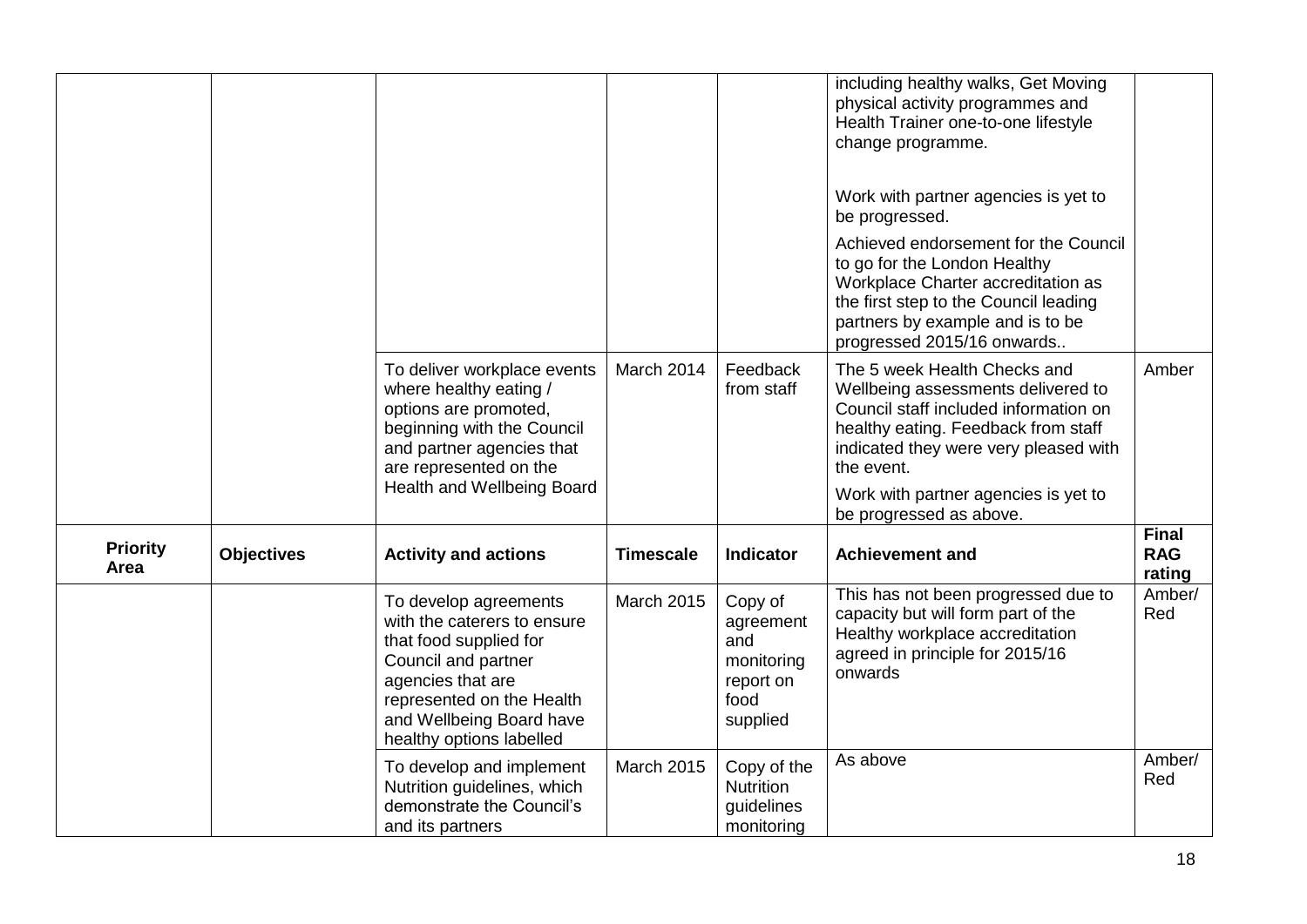|                                                                 | commitment to healthy<br>eating and provide an<br>outline of what is expected<br>from catering providers. |        | report on<br>food<br>supplied                   |                                                                                                                                                                                                                                                                                                                    |       |
|-----------------------------------------------------------------|-----------------------------------------------------------------------------------------------------------|--------|-------------------------------------------------|--------------------------------------------------------------------------------------------------------------------------------------------------------------------------------------------------------------------------------------------------------------------------------------------------------------------|-------|
| Obesity<br>surveillance -<br>monitoring levels<br>and trends of | To increase the<br>participation in National<br><b>Child Measurement</b><br>Programme (NCMP)              | annual | Over 90%<br>of eligible<br>children<br>measured | Participation rate for 2012/13 of 92%<br>which exceeded national target of<br>85% and was similar to the national<br>average.                                                                                                                                                                                      | Green |
| overweight and<br>obesity in the<br>population <sup>1</sup>     |                                                                                                           |        |                                                 | NCMP results for 2013/14 published<br>on the 3rd Dec 2014. Local<br>participation rates - Reception: 95.5%<br>(3,487 children measured)                                                                                                                                                                            |       |
|                                                                 |                                                                                                           |        |                                                 | Year 6: 93.1% (2,672 children<br>measured). This is similar to the<br>national participation rates and<br>exceeds the national target of 85%.                                                                                                                                                                      |       |
|                                                                 | To produce annual data set<br>on BMI in pregnancy at<br>booking appointment                               | annual | Determine<br>prevalence<br>of maternal          | Data for 2012 show that 51% of<br>women are overweight or obese at<br>their booking appointment                                                                                                                                                                                                                    | Green |
|                                                                 |                                                                                                           |        | obesity                                         | Data for 2013 indicate that 43.1% of<br>women were overweight or obese at<br>their booking appointment.                                                                                                                                                                                                            |       |
|                                                                 |                                                                                                           |        |                                                 | Data for the first two quarters of<br>2014/15 show that 41.6% of women<br>were overweight or obese at their<br>booking appointment at Lewisham<br>Hospital. Currently analysing the data<br>on ethnic background of women to<br>see if this is a reason for the decrease<br>in the proportions overweight or obese |       |
|                                                                 | To record and monitor<br>overweight and obesity in<br>adults aged 40-74 as part of                        | annual | Determine<br>prevalence<br>of excess            | Data monitored on a quarterly basis.<br>NHS Health Check data (Oct 2012-<br>Oct 2013) show that over 58% of                                                                                                                                                                                                        | Green |

<sup>————————————————————&</sup>lt;br><sup>1</sup> This reflects the work of a number of strategies and plans. Detailed action plans are available for Breastfeeding, Promoting Healthy Weight in Children and Families Strategy, ysical Activity Plan, Food Strategy and Workplace Health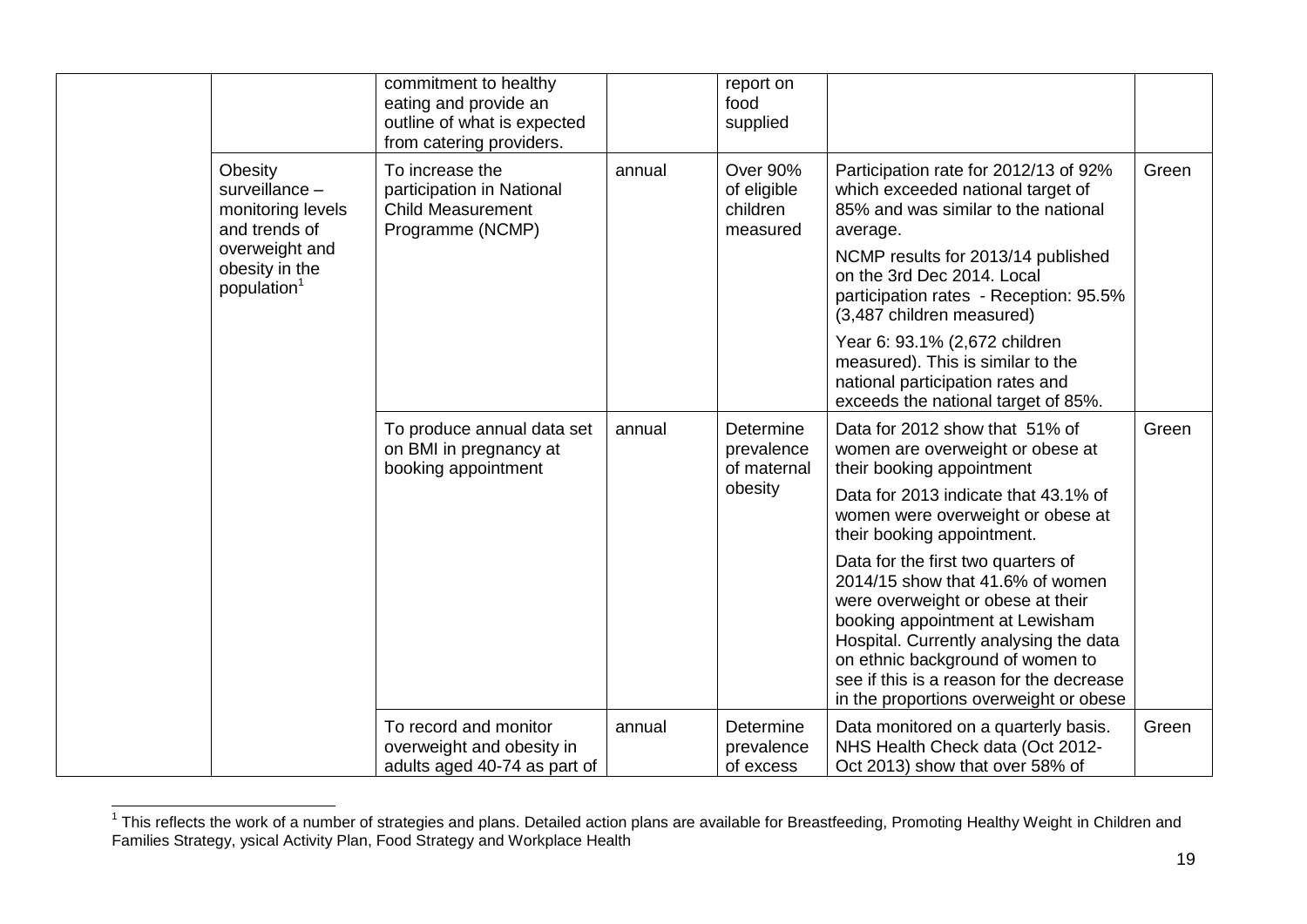|                                                                                                                                   | the NHS Health Check<br>programme                                                                         |                   | weight in<br>adults aged<br>40-74 years                         | adults are identified to be overweight<br>or obese.<br>The data for 2013/14 show that 58.3%<br>of adults screened as part of the NHS<br>Health Checks were identified as<br>overweight or obese.<br>The data for Q1 2014/15 show a<br>similar figure of 57.3%.                                                                                                                                                                                                                                                       |       |
|-----------------------------------------------------------------------------------------------------------------------------------|-----------------------------------------------------------------------------------------------------------|-------------------|-----------------------------------------------------------------|----------------------------------------------------------------------------------------------------------------------------------------------------------------------------------------------------------------------------------------------------------------------------------------------------------------------------------------------------------------------------------------------------------------------------------------------------------------------------------------------------------------------|-------|
| Weight<br>management<br>programmes -<br>targeting those<br>adults and children<br>already identified<br>as overweight or<br>obese | To follow up proactively all<br>children identified as very<br>overweight in the NCMP by<br>school nurses | annual            | Number<br>advised and<br>attending<br>appointmen<br>ts          | Healthy weight school nurse team<br>telephoned families of all children<br>identified as very overweight as part<br>of 2012/13 programme (over 400<br>contacts). In 2013/14 they contacted<br>families of nearly 600 children to offer<br>advice and support and option of<br>referral to family weight management<br>programmes.<br>The majority of children have been<br>measured as part of the 2014/15<br>programme. The school nursing<br>service are in the process of sending<br>feedback letters to parents. | Green |
|                                                                                                                                   | To develop targeted weight<br>management programmes<br>in community settings                              | <b>March 2015</b> | Increased<br>number of<br>referrals<br>and positive<br>outcomes | A range of targeted weight<br>management programmes are<br>available in community settings as<br>part of the children and adult weight<br>management pathways. Families with<br>children who are overweight can self<br>refer or be referred to Mini-Boost,<br>New Mum New You and Mend<br>programmes. (217 families were<br>recruited to the programmes in<br>2013/14).<br>Adults with a BMI above 28 can be<br>referred to free community group<br>programmes (Shape-Up and Weight                                 | Green |

 $\mathbf{I}$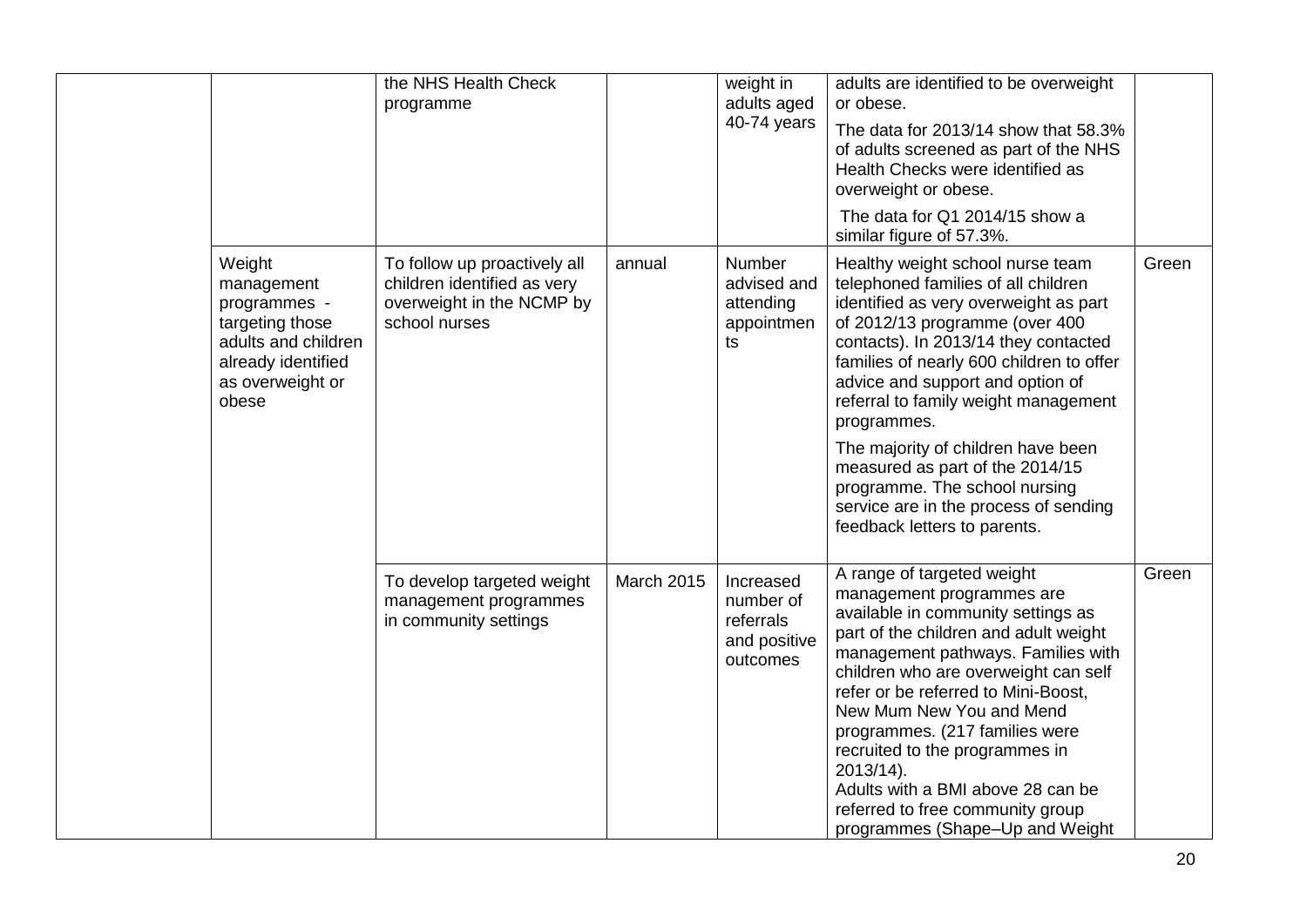|                         |                                                                                           |                                                                                                              |                   |                                                                                                     | Watchers). In 2013-14 there were<br>over 1800 referrals to these services)                                                                                                                                                                                                                                                                                                                                                                                                                                                                                                                                                                         |                                      |
|-------------------------|-------------------------------------------------------------------------------------------|--------------------------------------------------------------------------------------------------------------|-------------------|-----------------------------------------------------------------------------------------------------|----------------------------------------------------------------------------------------------------------------------------------------------------------------------------------------------------------------------------------------------------------------------------------------------------------------------------------------------------------------------------------------------------------------------------------------------------------------------------------------------------------------------------------------------------------------------------------------------------------------------------------------------------|--------------------------------------|
|                         |                                                                                           | To develop borough wide<br>specialist community weight<br>management services for<br>children and adults     | <b>March 2015</b> | Increased<br>number of<br>referrals<br>and positive<br>outcomes                                     | Specialist weight management<br>services are available to adults and<br>children as part of the weight<br>management care pathways.<br>Families with children who are very<br>overweight or have complex needs<br>can be referred to a specialist weight<br>management service (Active Boost).<br>This offers either a group or one to<br>one sessions delivered in community<br>venues for children. (188 families<br>accessed the service in 2013/14).<br>Adults with a BMI over 40 can be<br>referred to a specialist obesity dietetic<br>service, hosted in GP practices in<br>each Neighbourhood. (263 adults<br>accessed service in 2013/14) | Green                                |
| <b>Priority</b><br>Area | <b>Objectives</b>                                                                         | <b>Activity and actions</b>                                                                                  | <b>Timescale</b>  | <b>Indicator</b>                                                                                    | <b>Achievement</b>                                                                                                                                                                                                                                                                                                                                                                                                                                                                                                                                                                                                                                 | <b>Final</b><br><b>RAG</b><br>rating |
|                         | Streamline healthy<br>lifestyle referral<br>pathways following<br><b>NHS Health Check</b> | To commission a Lifestyle<br>Referral Hub for those<br>identified at high CVD risk<br>after NHS Health Check | March 2014        | Increased<br>referrals to<br>weight<br>manageme<br>nt and<br>physical<br>activity<br>programme<br>s | Lifestyle Hub has been operational<br>since July 2013. Referrals being<br>received from GP surgeries,<br>Pharmacies and community teams.<br>Referrals to weight management and<br>physical activity programmes<br>increased between April 2013 to<br>March 2014. A total of 1642 clients<br>were referred to the new lifestyle hub<br>during that period. Clients engaged in<br>a variety of physical activity<br>programmes and weight<br>management.<br>In 2014/15 in the first 3 quarters, a<br>total of 2,807 people were referred to<br>the lifestyle hub a and of these, 795                                                                 | Green                                |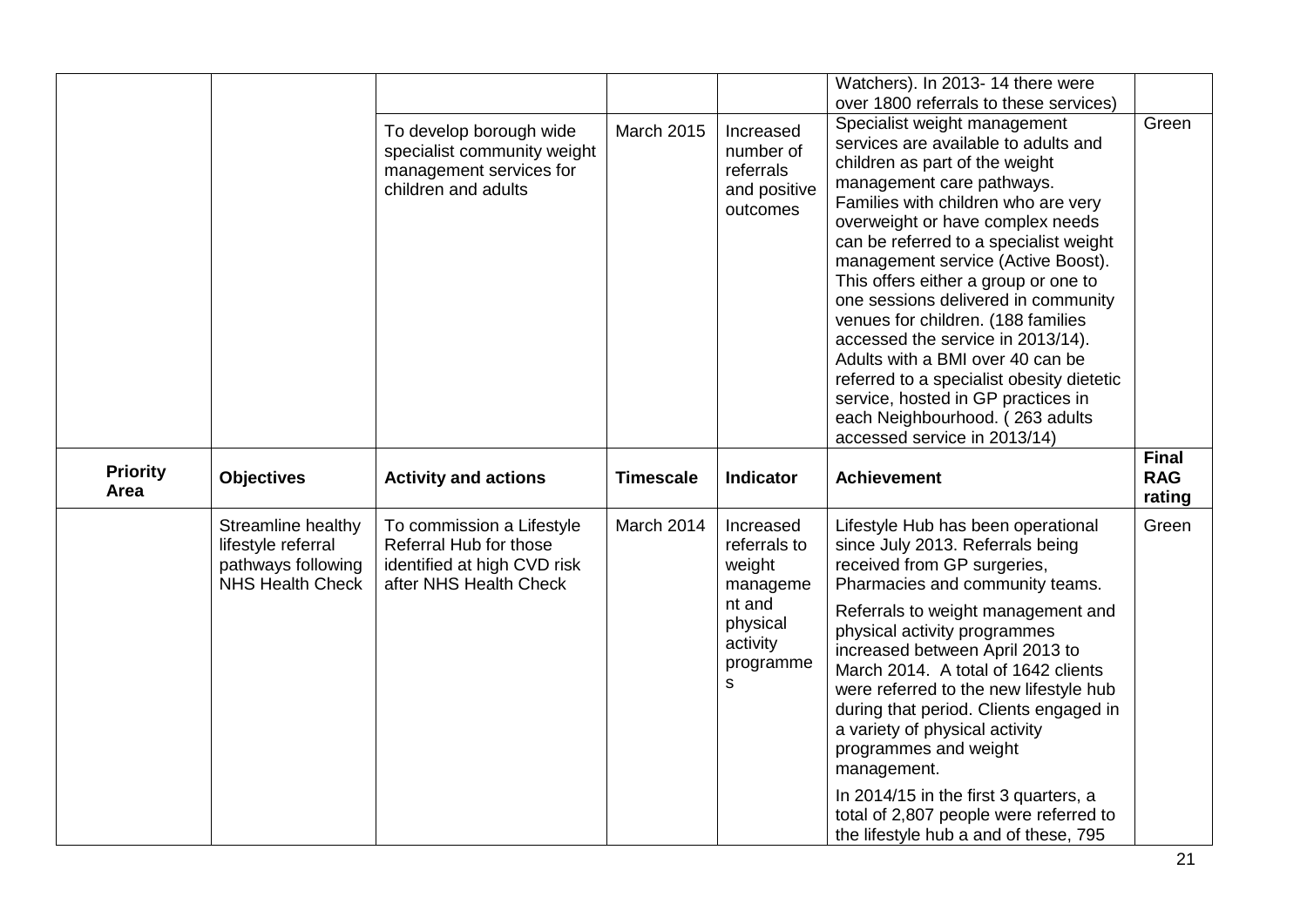|                                                                                                                                |                                                                                                                                         |                                                                                                                                          |                                                                                                                                        |                                                                                                                                                                  |                                                                                                                                                                                                                                                                                                                                                                                                                                                                                                                                                                                                                                            | were for physical activity and 607<br>were for weight management.                                                                                                                                                                                                                                                                                                                                              |       |
|--------------------------------------------------------------------------------------------------------------------------------|-----------------------------------------------------------------------------------------------------------------------------------------|------------------------------------------------------------------------------------------------------------------------------------------|----------------------------------------------------------------------------------------------------------------------------------------|------------------------------------------------------------------------------------------------------------------------------------------------------------------|--------------------------------------------------------------------------------------------------------------------------------------------------------------------------------------------------------------------------------------------------------------------------------------------------------------------------------------------------------------------------------------------------------------------------------------------------------------------------------------------------------------------------------------------------------------------------------------------------------------------------------------------|----------------------------------------------------------------------------------------------------------------------------------------------------------------------------------------------------------------------------------------------------------------------------------------------------------------------------------------------------------------------------------------------------------------|-------|
| 2.<br>Increasing<br>the number<br>of people<br>who survive<br>colorectal,<br>breast and<br>lung cancer<br>for 1 and 5<br>years | Improved<br>awareness of<br>early signs and<br>symptoms of key<br>cancers such as<br>bowel cancer,<br>lung cancer and<br>breast cancer. | To develop a cancer<br>awareness raising<br>programme in collaboration<br>with the community and<br>health improvement<br>practitioners. | March 2014                                                                                                                             | Programme<br>developed<br>with<br>appropriate<br>activity<br>indicators<br>and<br>incorporate<br>d into the<br>work of the<br>health<br>improveme<br>nt provider | CCG and Public Health have<br>completed a review of cancer in<br>Feb2014.<br>Reducing variation in early detection<br>has been incorporated into the work<br>of the CCG Primary Care<br>Development Strategy Board.<br>Incorporated awareness raising in the<br>service specification of the<br><b>Community Health Improvement</b><br>Service (Lewisham & Greenwich<br>Trust)<br>Public Health England's National Be<br>Clear on Cancer Campaigns that have<br>focussed on Bowel Cancer, Bladder<br>and Kidney Cancer, Lung Cancer,<br>Ovarian Cancer and Breast cancer in<br>older have been promoted to Primary<br>care and communities | Green                                                                                                                                                                                                                                                                                                                                                                                                          |       |
|                                                                                                                                |                                                                                                                                         |                                                                                                                                          | To deliver cancer<br>awareness raising<br>programme in collaboration<br>with the community and<br>health improvement<br>practitioners. | <b>March 2015</b>                                                                                                                                                | Cancer<br>Collaborative<br>with local<br>communities<br>developed<br>and involved<br>in targeted<br>cancer<br>awareness<br>programme<br>in at least 2<br>wards and<br>identified<br>population<br>groups with<br>worse                                                                                                                                                                                                                                                                                                                                                                                                                     | Lack of capacity impacted on the<br>developing work with communities on<br>creating a collaborative cancer<br>prevention programme. Nevertheless,<br>the Community Health Improvement<br>Service has worked with the North<br>Lewisham Health Improvement<br>Programme to raise awareness of<br>cancer in New Cross Gate Ward and<br>Evelyn Ward, as well as Bellingham<br>Ward and other parts of the borough | Amber |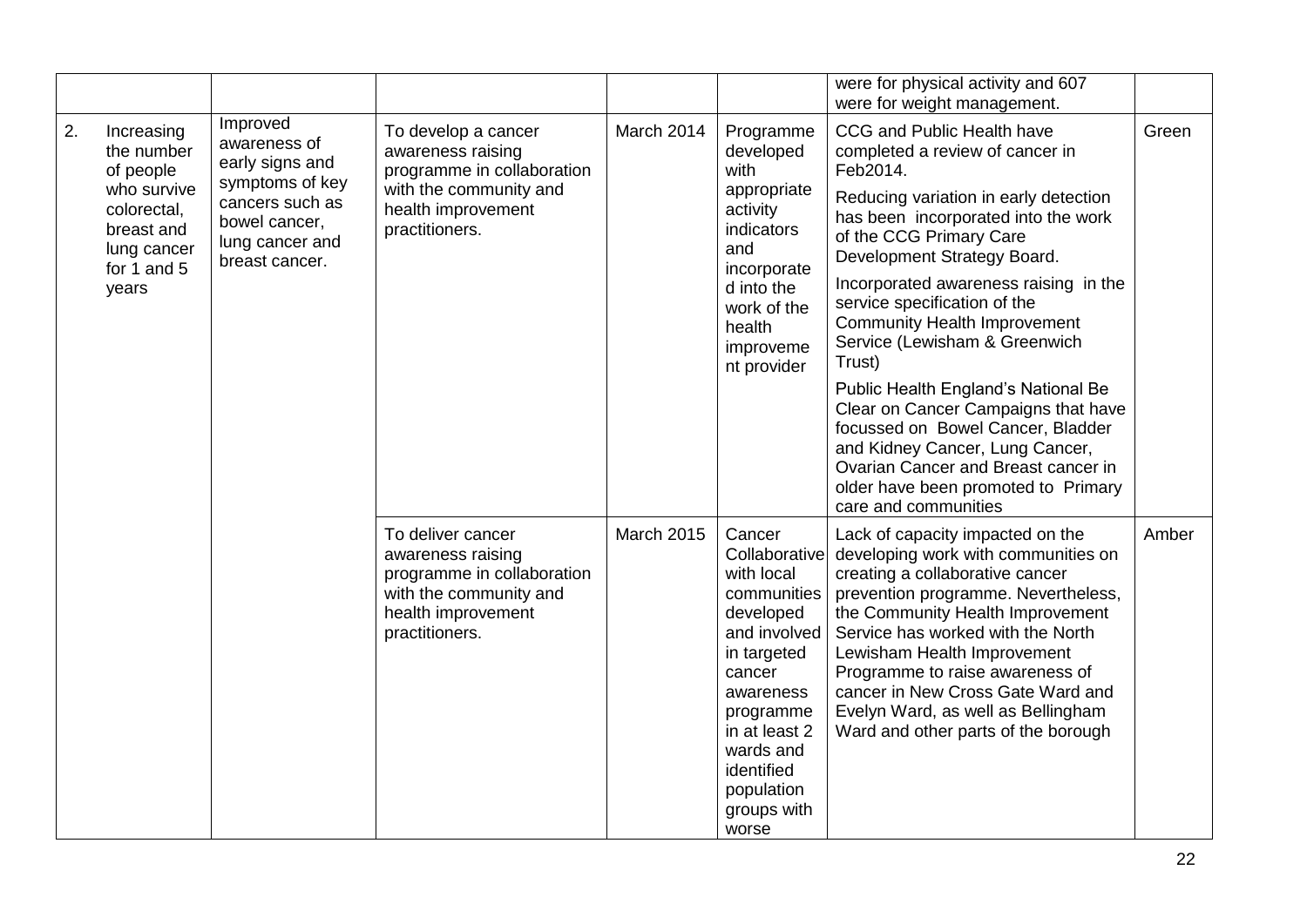|                                                            |                                                                                                                                                                                                                                                                                        |            | outcomes for<br>cancer                                                                                                               |                                                                                                                                                                                                                                                                                                                                                                                                                                                                                                                                                                                                                                                                                                                                                                                                                                                    |       |
|------------------------------------------------------------|----------------------------------------------------------------------------------------------------------------------------------------------------------------------------------------------------------------------------------------------------------------------------------------|------------|--------------------------------------------------------------------------------------------------------------------------------------|----------------------------------------------------------------------------------------------------------------------------------------------------------------------------------------------------------------------------------------------------------------------------------------------------------------------------------------------------------------------------------------------------------------------------------------------------------------------------------------------------------------------------------------------------------------------------------------------------------------------------------------------------------------------------------------------------------------------------------------------------------------------------------------------------------------------------------------------------|-------|
|                                                            | To review and expand<br>cancer awareness raising<br>programme implemented in<br>collaboration with the<br>community and health<br>improvement practitioners.                                                                                                                           | March 2016 | Cancer<br>Collaborative<br>and cancer<br>awareness<br>programme<br>expanded to<br>other wards<br>with poor<br>outcomes for<br>cancer | As above                                                                                                                                                                                                                                                                                                                                                                                                                                                                                                                                                                                                                                                                                                                                                                                                                                           | Amber |
| Improved<br>awareness of<br>cancer screening<br>programmes | Bowel, Breast and Cervical<br><b>Cancer Screening training</b><br>developed as part of the<br>Lewisham Health<br><b>Improvement Training</b><br>Programme aimed at<br>improving the skills and<br>knowledge of individuals<br>with paid or unpaid health<br>promotion role in Lewisham | March 2014 | Two training<br>courses<br>developed                                                                                                 | <b>Bowel Cancer Screening was</b><br>included in the Public Health run<br><b>Health Improvement Training</b><br>Brochure Nov 2013- April2014, but<br>the course was cancelled as there<br>was low uptake<br>Subsequently in 2014/15 The<br><b>Specialist Health Promotion Officer</b><br>post for Bowel Screening (based at<br>L&GHT) that delivers this training fell<br>vacant. This impacted on the delivery<br>of the training, but Bowel Cancer UK<br>was used as a alternative and the<br>following three training courses were<br>delivered:<br>On the 23rd February 2015, Bowel<br>Cancer UK delivered a Bowel Cancer<br>Awareness session to 24<br>pharmacists<br>On 24th March 2015 half-day training<br>session of Bowel Cancer was<br>delivered to community and voluntary<br>sector agencies. 10 Participants<br>attended the course. | Green |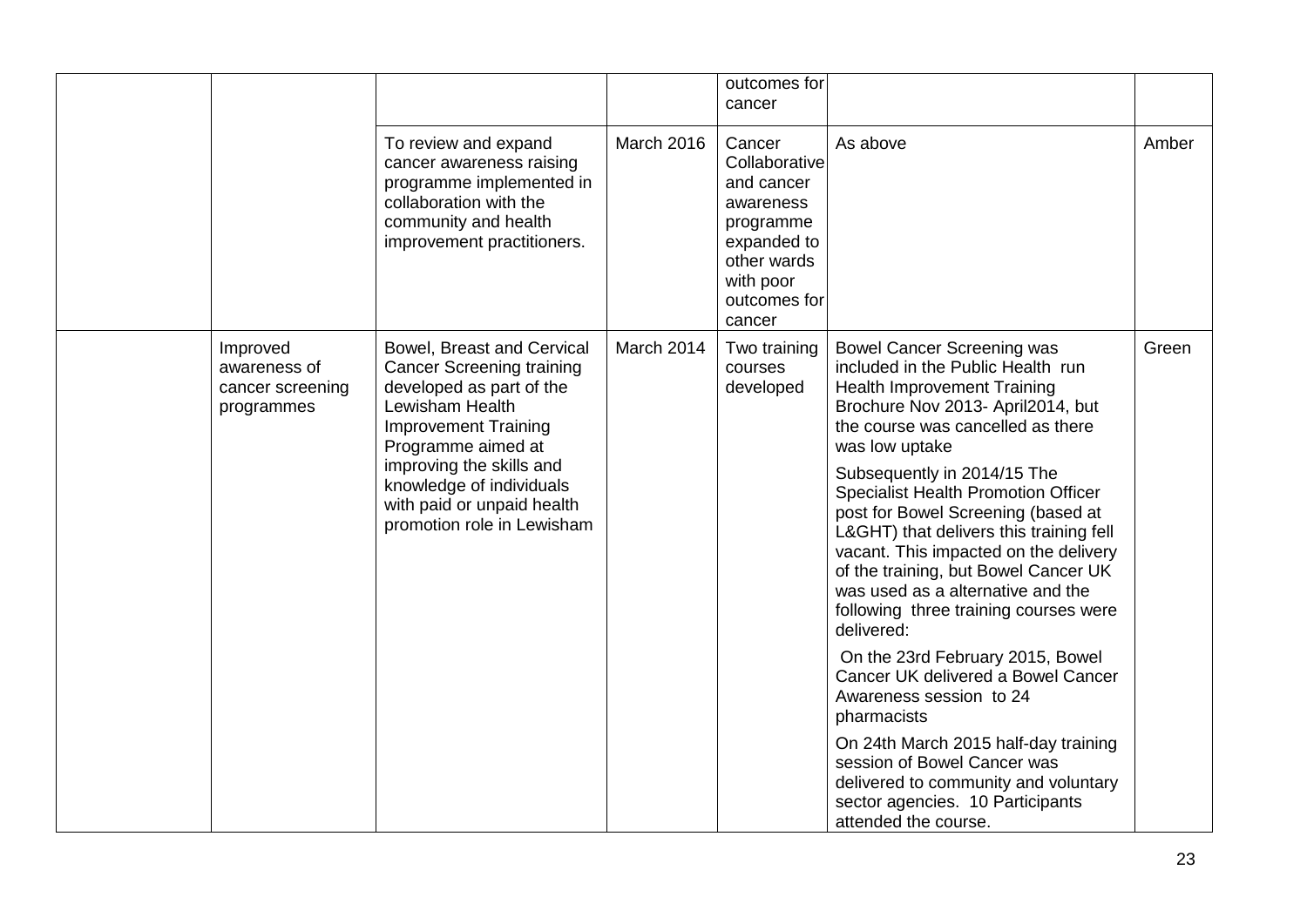|  |                                                                                                                                                                                                                                                                                    |                   |                                                                                                                                                                                                                              | On 10th March Bowel Cancer UK<br>delivered an awareness session to 13<br>members of the Health Improvement<br>Team and their volunteers.                                                                                                                                                                                                                                                                                                    |       |
|--|------------------------------------------------------------------------------------------------------------------------------------------------------------------------------------------------------------------------------------------------------------------------------------|-------------------|------------------------------------------------------------------------------------------------------------------------------------------------------------------------------------------------------------------------------|---------------------------------------------------------------------------------------------------------------------------------------------------------------------------------------------------------------------------------------------------------------------------------------------------------------------------------------------------------------------------------------------------------------------------------------------|-------|
|  | Work with the health<br>promotion specialist for the<br>South East London<br>boroughs to promote the<br><b>Bowel Cancer Screening</b><br>Programme, providing<br>resources and training for<br>primary care and<br>community and voluntary<br>groups                               | <b>March 2014</b> | Course on<br><b>Bowel</b><br>Cancer<br>Screening<br>delivered to<br>at least 12<br>key<br>individuals<br>from<br>primary<br>care and<br>community<br>and<br>voluntary<br>groups who<br>have a<br>health<br>promotion<br>role | The post of health promotion<br>specialist for the South East London<br>boroughs to promote the Bowel<br>Cancer Screening fell vacant but<br>Bowel Cancer UK was used as<br>described above to deliver training to:<br>24 pharmacists<br>10 people from the community and<br>voluntary sector agencies. 10<br>Participants attended the course.<br>13 staff and volunteers from the<br><b>Community Health Improvement</b><br>Service team. | Green |
|  | Delivery of Bowel, Breast<br>and Cancer Screening<br>training delivered as part of<br>the Lewisham Health<br><b>Improvement Training</b><br>Programme aimed at<br>improving the skills and<br>knowledge of individuals<br>with paid or unpaid health<br>promotion role in Lewisham | Nov 2015          | At least 2<br>training<br>courses for<br>a total of 24<br>individuals<br>with health<br>promotion<br>role in<br>Lewisham                                                                                                     | As above                                                                                                                                                                                                                                                                                                                                                                                                                                    | Green |
|  | Work with NHS England to<br>promote uptake of cancer<br>screening for cervical,<br>bowel and breast cancer                                                                                                                                                                         | Oct 2015          | Improved<br>uptake of<br>cancer<br>screening in                                                                                                                                                                              | Be Clear on Cancer Campaigns:<br>Public Health England's National Be<br>Clear on Cancer Campaigns that have<br>focussed on Bowel Cancer, Bladder                                                                                                                                                                                                                                                                                            | Green |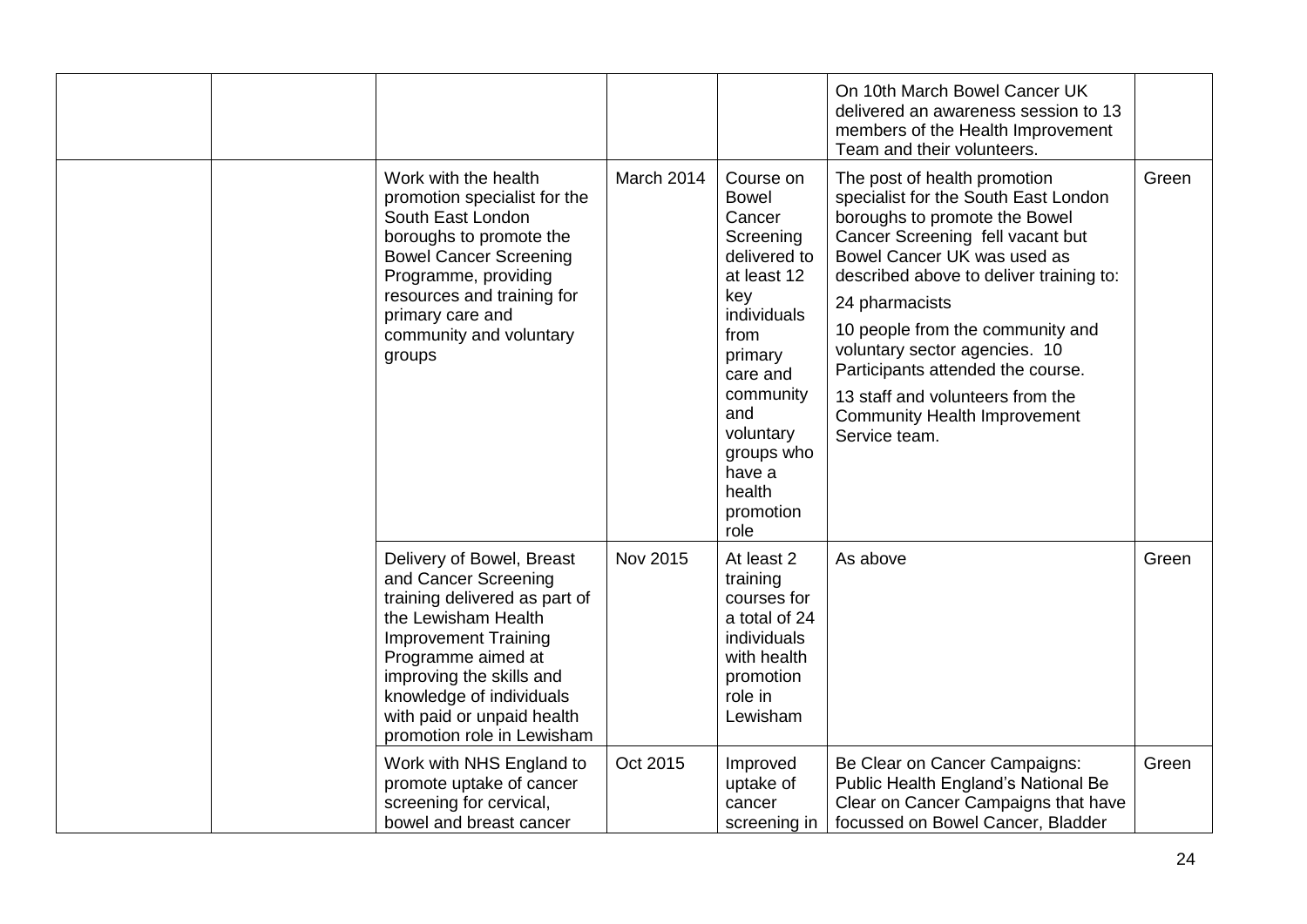|    |                                      |                                                                                                                                                            |                                                                                                                                                                                                                                                 |                   | Lewisham                                                                                                                                                                                      | and Kidney Cancer, Lung Cancer,<br>Ovarian Cancer and Breast cancer in<br>older have been promoted to Primary<br>care and communities and this will<br>continue in 205/16. |                                      |
|----|--------------------------------------|------------------------------------------------------------------------------------------------------------------------------------------------------------|-------------------------------------------------------------------------------------------------------------------------------------------------------------------------------------------------------------------------------------------------|-------------------|-----------------------------------------------------------------------------------------------------------------------------------------------------------------------------------------------|----------------------------------------------------------------------------------------------------------------------------------------------------------------------------|--------------------------------------|
|    |                                      | Greater<br>awareness within<br>primary care on<br>the signs and<br>symptoms of<br>cancer and the<br>appropriate<br>management of<br>patients<br>presenting | Distribution of Cancer<br>profiles to each GP practice<br>in Lewisham providing<br>information on incidence<br>and mortality, cancer<br>screening uptake, 2 week<br>referrals and emergency<br>presentations for cancer.                        | <b>March 2015</b> | Improved 2<br>week GP<br>referral<br>figures                                                                                                                                                  | This has not been progressed due to<br>capacity.                                                                                                                           | Red                                  |
|    |                                      |                                                                                                                                                            | Application to Macmillan to<br>fund GP lead for Cancer<br>and if successful to work<br>with practices on education<br>for primary care to improve<br>cancer awareness and early<br>diagnosis, screening<br>uptake and improved<br>survivorship. | 2013-15           | Successful<br>application<br><b>Work</b><br>programme<br>s developed<br>with<br>appropriate<br>activity<br>indicators<br>and<br>incorporate<br>d into the<br>work of the<br>Lead<br>Cancer GP | Application to Macmillan has been<br>successful and process of recruiting a<br>lead GP has been recruited                                                                  | Amber                                |
|    | <b>Priority</b><br>Area              | Objective                                                                                                                                                  | <b>Activity and Action</b>                                                                                                                                                                                                                      | <b>Timescale</b>  | <b>Indicator</b>                                                                                                                                                                              | <b>Achievement</b>                                                                                                                                                         | <b>Final</b><br><b>RAG</b><br>rating |
| 3. | Improving<br>immunisatio<br>n uptake | Further<br>development and<br>implementation of<br>care pathways $-$                                                                                       | To ensure Health Visitor<br>(HV) pathway, similar to<br>that in MMR pathway,<br>becomes an integral part of                                                                                                                                     | April 2014        | Pathway<br>agreed and<br>reports on<br>implementat                                                                                                                                            | The development of a HV pathway in<br>order to increase uptake of the pre-<br>school booster (PSB) and MMR 2 was<br>not possible, and attention has been                   | Green                                |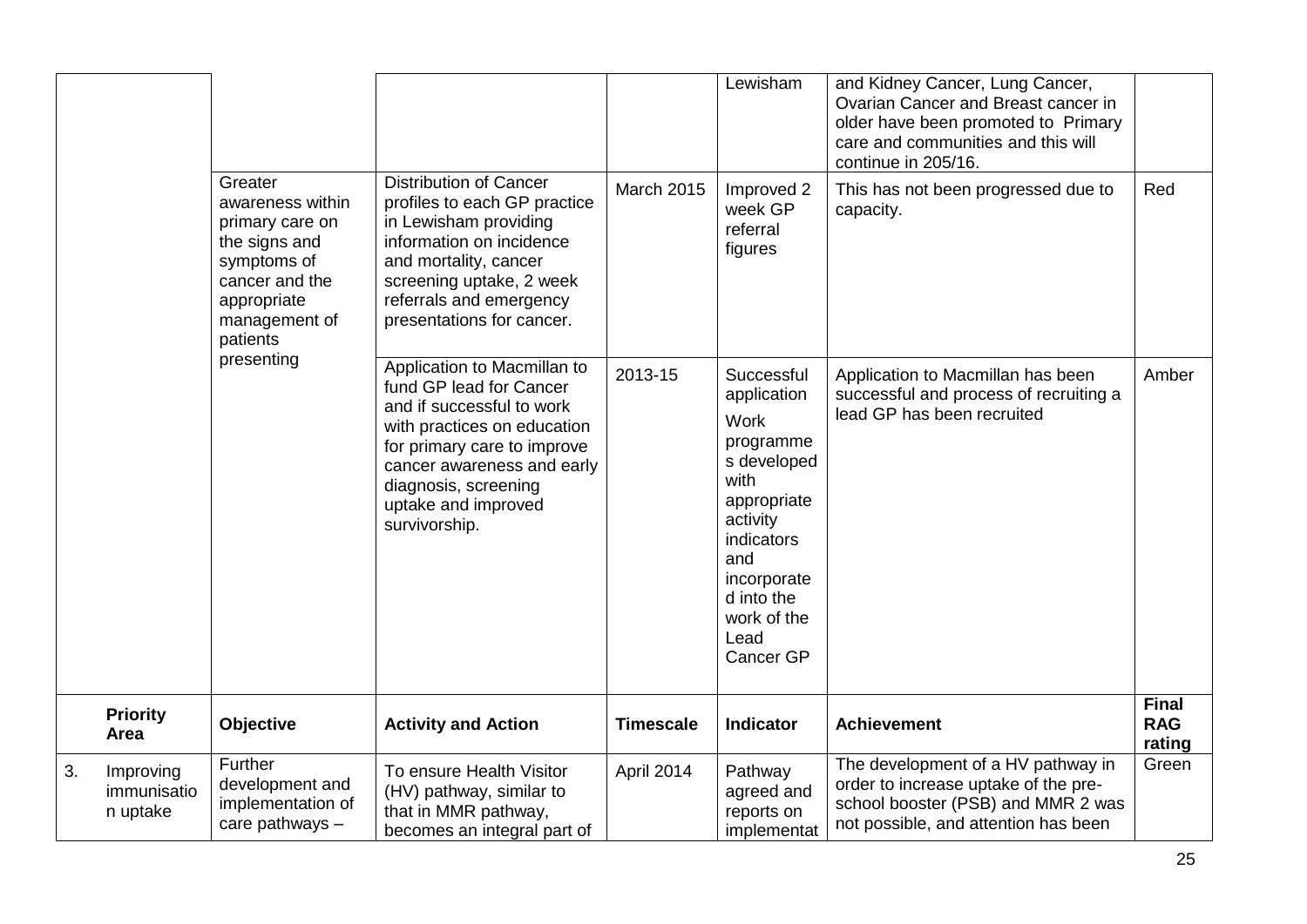| active              | the preschool booster       |                   | ion          | re-focussed instead on the             |       |
|---------------------|-----------------------------|-------------------|--------------|----------------------------------------|-------|
| management of       | pathway                     |                   | submitted to | development of a Children's Centre     |       |
| individual children |                             |                   | Immunisatio  | Pathway to achieve the same end.       |       |
| to ensure that they |                             |                   | n Strategy   |                                        |       |
| are immunised is    |                             |                   | Group        | A new pathway was launched in July     |       |
| key to success      |                             |                   |              | 2014 with the aim of improving         |       |
|                     |                             |                   |              | uptake of preschool booster and        |       |
|                     |                             |                   |              | MMR2. This involves using              |       |
|                     |                             |                   |              | information provided by parents        |       |
|                     |                             |                   |              | themselves to identify families that   |       |
|                     |                             |                   |              | might require support to have their    |       |
|                     |                             |                   |              | children immunised. Such support will  |       |
|                     |                             |                   |              | be provided by Children's Centres.     |       |
|                     |                             |                   |              | The impact of this pathway is now      |       |
|                     |                             |                   |              | being reviewed.                        |       |
|                     | To agree with SANS and      | April 2014        | Pathway,     | A pathway for the immunisation of      | Green |
|                     | with NHS England a care     |                   | and          | school aged children was agreed in     |       |
|                     | pathway for immunisation of |                   | relevant     | September 2014, and is in operation.   |       |
|                     | school aged children in     |                   | contracts,   | Meetings with Head Teachers of         |       |
|                     | Lewisham                    |                   | agreed.      | secondary schools have been held to    |       |
|                     |                             |                   |              | ensure that they are all fully engaged |       |
|                     |                             |                   |              | with the new pathway and with efforts  |       |
|                     |                             |                   |              | to improved uptake of the three        |       |
|                     |                             |                   |              | vaccines delivered in Secondary        |       |
|                     |                             |                   |              | schools.                               |       |
|                     |                             |                   |              |                                        |       |
|                     | To develop and              | <b>April 2015</b> | Pathway      | This work has not been undertaken      | Red   |
|                     | disseminate care pathway    |                   | agreed and   | because of other actions became        |       |
|                     | for immunisation of all     |                   | reports on   | more of a priority. Uptake of vaccines |       |
|                     | children under one.         |                   | implementat  | at the age of one has, however,        |       |
|                     |                             |                   | ion          | improved, and is now just one          |       |
|                     |                             |                   | submitted to | percentage point short of the target.  |       |
|                     |                             |                   | Immunisatio  |                                        |       |
|                     |                             |                   | n Strategy   |                                        |       |
|                     |                             |                   | Group        |                                        |       |
| Support for GPs in  | To agree and deliver a      | Sept 2013         | Training     | Training Programme was delivered to    | Green |
| aiming for best     | training programme for GP   |                   | Programme    | GP Facilitators in January 2014.       |       |
| practice, in        | facilitators so they can    |                   | Delivery.    |                                        |       |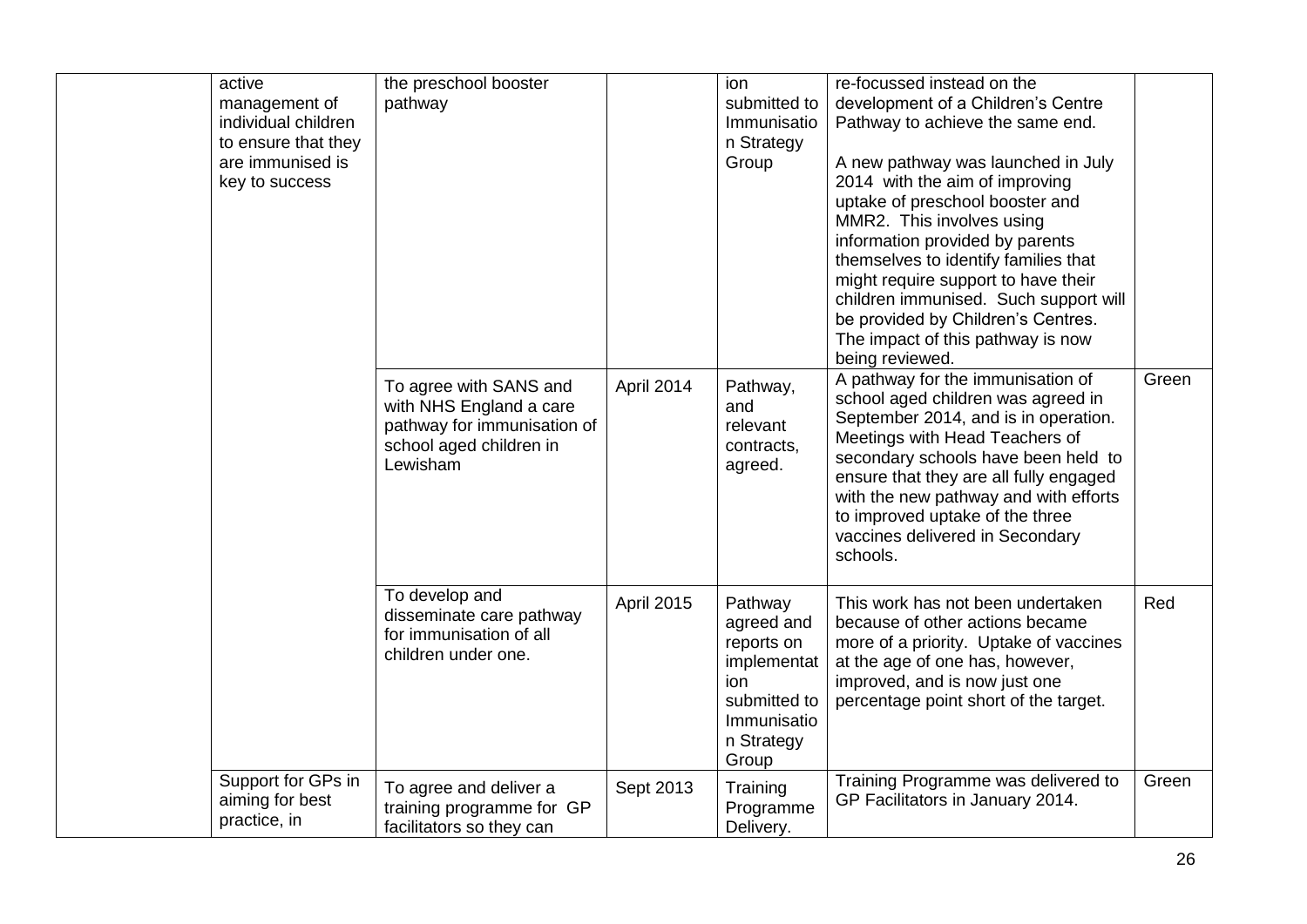|                         | implementing care<br>pathways fully and<br>to ensure good<br>flow of data.<br>Support to include<br>feedback of<br>information to<br>practices. | support practices in<br>maximising the uptake of<br>vaccines                                                                                                                                                                   |                                                                   |                                               |                                                                                                                                                                                                                            |                                      |
|-------------------------|-------------------------------------------------------------------------------------------------------------------------------------------------|--------------------------------------------------------------------------------------------------------------------------------------------------------------------------------------------------------------------------------|-------------------------------------------------------------------|-----------------------------------------------|----------------------------------------------------------------------------------------------------------------------------------------------------------------------------------------------------------------------------|--------------------------------------|
|                         |                                                                                                                                                 | To produce monthly<br>dashboard mail-out for GP<br>practices, detailing<br>individual surgery<br>performance on uptake of<br>MMR and quarterly<br>performance on uptake of<br>preschool booster                                | Monthly for<br><b>MMR</b><br>Quarterly<br>for PSB                 | Disseminati<br>on of<br><b>Dashboards</b>     | Monthly GP dashboards are being<br>disseminated.                                                                                                                                                                           | Green                                |
|                         |                                                                                                                                                 | To support GPs in<br>introducing changes to<br>national immunisation<br>schedule through providing<br>training for practice nurses,<br>advice on formulation of<br>patient group directives,<br>and promoting new<br>vaccines. | Respond as<br>soon as<br>possible as<br>changes are<br>announced. | Uptake of<br>newly<br>introduced<br>vaccines. | In 2013/14 training for Practice<br>Nurses was delivered within two<br>weeks of the introduction of changes.<br>Information was provided to all GPs<br>on changes. NHS England are now in<br>charge of development of PGDs | Green                                |
| <b>Priority</b><br>Area | <b>Objectives</b>                                                                                                                               | <b>Activity and actions</b>                                                                                                                                                                                                    | <b>Timescale</b>                                                  | <b>Indicator</b>                              | <b>Achievement</b>                                                                                                                                                                                                         | <b>Final</b><br><b>RAG</b><br>rating |
|                         |                                                                                                                                                 | To agree annual action<br>plan aiming to improve<br>uptake of influenza                                                                                                                                                        | Annual                                                            | Plan<br>Agreed                                | Annual Action Plan were agreed for<br>2013/14 and for 2014/15.                                                                                                                                                             | Green                                |
|                         |                                                                                                                                                 | vaccine. Those at risk<br>require immunisation each<br>year, against the predicted<br>prevailing types of the virus<br>for that year.                                                                                          |                                                                   |                                               | A significant development in the<br>latest plan has been the<br>commissioning by the CCG of a new<br>programme to ensure that pregnant<br>women are immunised against<br>influenza and pertussis by midwives.              |                                      |
|                         |                                                                                                                                                 |                                                                                                                                                                                                                                |                                                                   |                                               | In the 2014/2015 Flu season,<br>Lewisham saw its best performance<br>yet and its greatest levels of<br>improvement on uptake of flu vaccine.<br>At the end January, uptake showed<br>improvements in all the main groups   |                                      |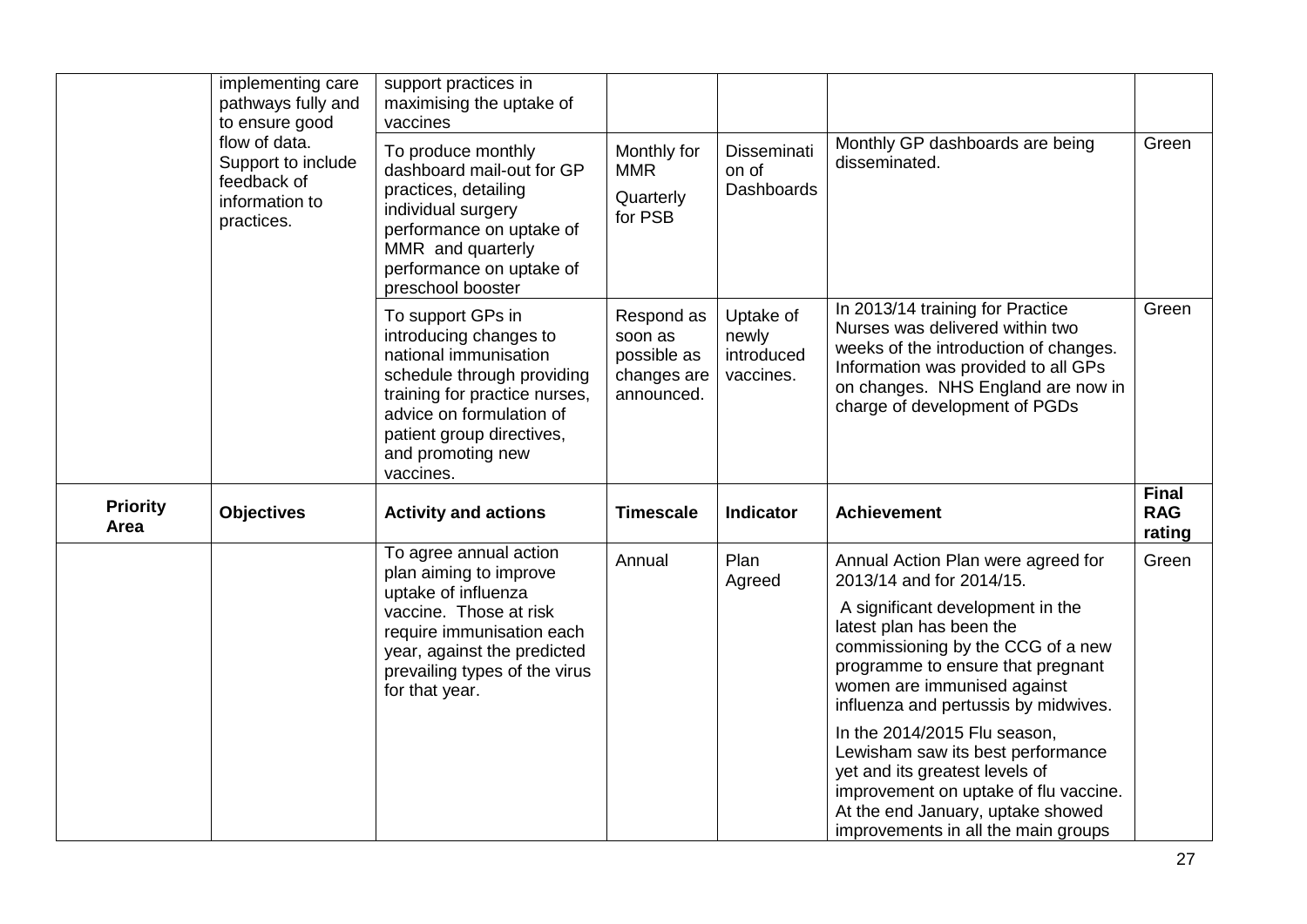|                                                                                          |                                                                                                                                                 |           |                                           | targeted. This means that Lewisham<br>was the most improved borough in<br>London and safely in the top ten<br>performers in the Capital. The<br>greatest area of improvement was<br>uptake in pregnant women; Lewisham<br>ranked fourth in London and achieved<br>an increase of 11% over last year's<br>performance. The service provided by<br>maternity services at Lewisham<br>Hospital clearly had an important<br>impact. |       |
|------------------------------------------------------------------------------------------|-------------------------------------------------------------------------------------------------------------------------------------------------|-----------|-------------------------------------------|---------------------------------------------------------------------------------------------------------------------------------------------------------------------------------------------------------------------------------------------------------------------------------------------------------------------------------------------------------------------------------------------------------------------------------|-------|
| Working with<br>children's centres<br>and schools to<br>ensure their full<br>engagement. | To review arrangements for<br>schools BCG and for<br>provision of BCG to others<br>who require the vaccine as<br>part of TB needs<br>assessment | Sept 2014 | Completed<br>Report                       | Schools arrangements were not<br>reviewed because of the move of the<br>commissioning of immunisation in<br>schools to NHS England. Lewisham<br>will, however, now be co-<br>commissioning this service, allowing<br>for better review of the service.<br>Services for others who require BCG<br>have been agreed with the Three<br>Borough TB service.                                                                         | Amber |
|                                                                                          | To ensure incorporation of<br>collection of information on<br>immunization status into<br>school entry procedures                               | Sept 2015 | %Return of<br>Health<br><b>Checklists</b> | This work has been completed and<br>will be repeated in future school<br>years.                                                                                                                                                                                                                                                                                                                                                 | Green |
| Identifying, and<br>attempting to<br>remove barriers to<br>successful<br>completion of   | To conduct survey on<br>parental perceptions of<br>barriers to immunisations                                                                    | Sept 2014 | Completed<br>Report                       | Survey completed and report written.<br>the Immunisation Working Group plan<br>is using the findings to develop the<br>2015/16 Immunisation Action Group<br><b>Work Plan</b>                                                                                                                                                                                                                                                    | Green |
| immunisation                                                                             | Annual work plans to<br>include measures to<br>minimise barriers                                                                                | Annual    | Uptake of<br>vaccine                      | Annual work plan for 2015/2016<br>includes such measures. Further work<br>in development.                                                                                                                                                                                                                                                                                                                                       | Green |

 $\mathbf{I}$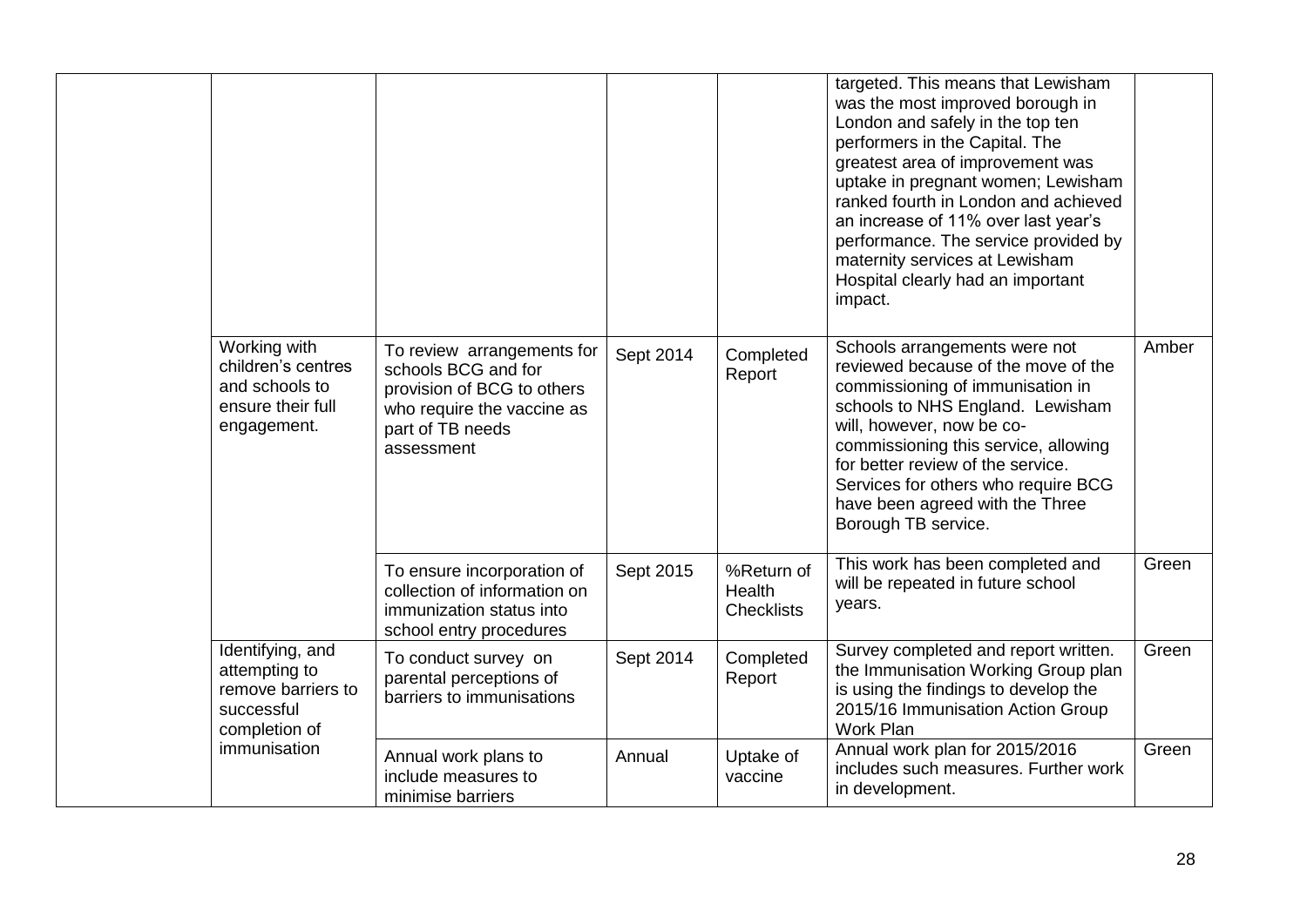| 4. | Reducing<br>Alcohol<br>Harm | Strengthening<br>population based<br>approaches to<br>prevention through          | <b>Strengthen and Review LBL</b><br>licensing policy                                                                                        | March 2014       | New policy<br>agreed                                 | Licensing policy is currently out to<br>consultation until May 2015.                                                                                                                                                                                                                                   | Amber                                |
|----|-----------------------------|-----------------------------------------------------------------------------------|---------------------------------------------------------------------------------------------------------------------------------------------|------------------|------------------------------------------------------|--------------------------------------------------------------------------------------------------------------------------------------------------------------------------------------------------------------------------------------------------------------------------------------------------------|--------------------------------------|
|    |                             | effective<br>enforcement of                                                       | To ensure Licensing Law<br>and Regulations are used<br>whenever possible                                                                    | ongoing          | Evidence of<br>license<br>reviews and                | Enforcement undertaken on an<br>ongoing basis and a number of<br>licenses have been reviewed.                                                                                                                                                                                                          | Green                                |
|    |                             | regulations<br>relating to alcohol<br>supply                                      |                                                                                                                                             |                  | refusal                                              | 18 license applications have been<br>received and logged onto the new<br>system. Two representations from<br>public health have been made and<br>one license has been logged as<br>suspended by the police. All license<br>applications are logged.                                                    |                                      |
|    |                             |                                                                                   | To develop a system for the<br>Director of PH to consider<br>and respond to Licensing<br>applications                                       | March 2013       | Clear<br>process<br>established<br>and being<br>used | A clear and robust system has been<br>established within the PH team to<br>enable the Director of Public Health to<br>exercise his role as a 'Responsible<br>Authority' and respond to licensing<br>applications and reviews using the<br>Safe stats screening tools. This<br>system is now being used | Green                                |
|    | <b>Priority</b><br>Area     | Objective                                                                         | <b>Activity and Action</b>                                                                                                                  | <b>Timescale</b> | <b>Indicator</b>                                     | <b>Achievement</b>                                                                                                                                                                                                                                                                                     | <b>Final</b><br><b>RAG</b><br>rating |
| 4. | Reducing<br>Alcohol<br>Harm |                                                                                   | To develop a rolling<br>programme for test<br>purchasing operations by<br>Trading Standards for 'off<br>sales' and Under Age Sales          | ongoing          | Number of<br>test<br>purchases<br>per annum          | There were 132 visits which identified<br>13 under age sales.<br>In addition there were 42 multi-agency<br>visits to various premises which found<br>17 bottles & 500 litres of counterfeit<br>wine, and 17 bottles and 103 litres of<br>counterfeit spirits.                                          | Green                                |
|    |                             | Improving referral<br>pathways and<br>expand<br>interventions to<br>support those | To review and improve<br>locally defined referral routes<br>and care pathways for<br>alcohol (to include referral<br>procedures), including | March 2014       | No. of<br>people<br>accessing<br>and                 | Plans are underway to review locally<br>defined referral routes and care<br>pathways for alcohol (to include<br>referral procedures) in 2015 to                                                                                                                                                        | Amber                                |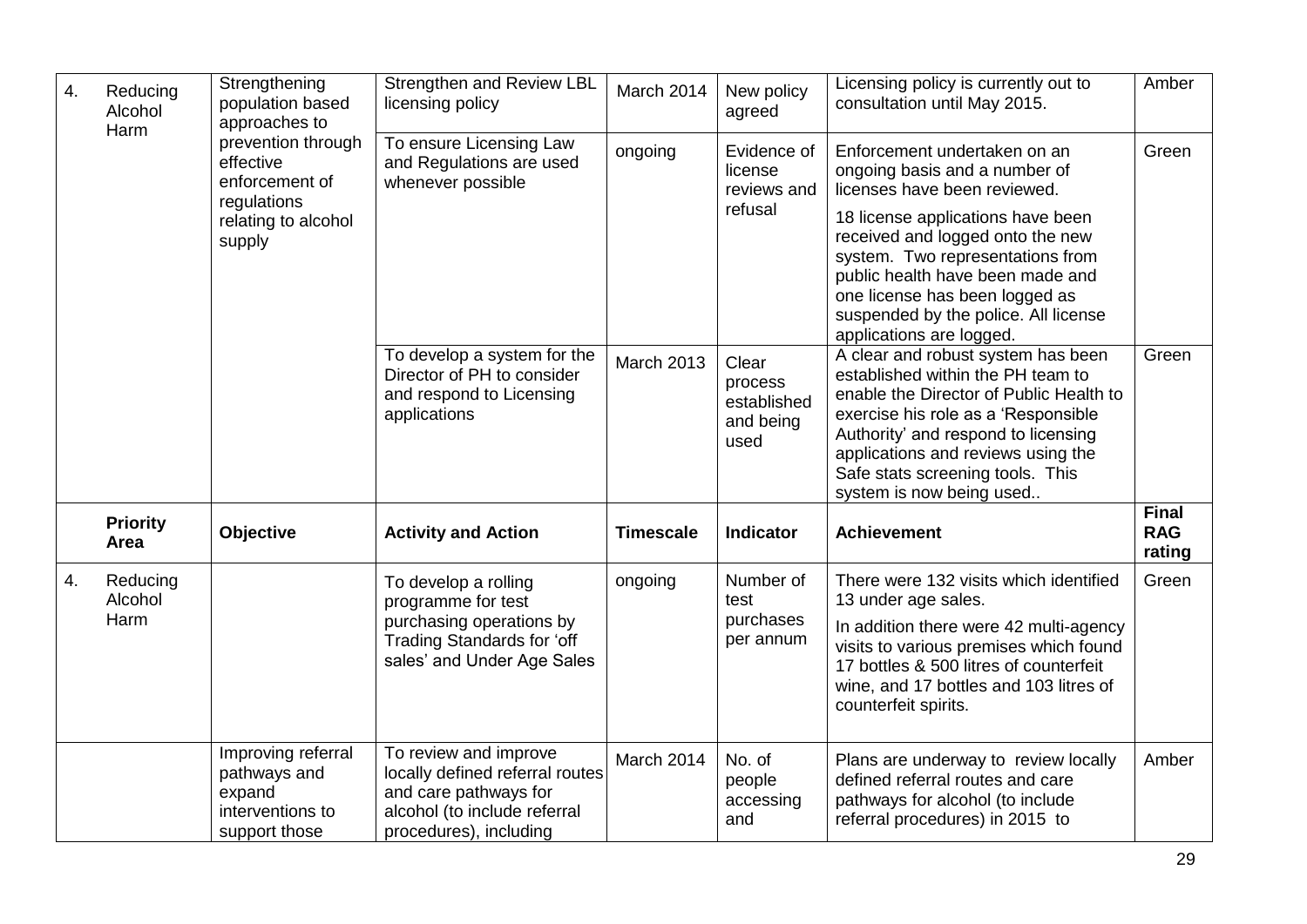| most at risk | specific groups such as  | completing                                                                                                                                     | ensure that these are embedded   |  |
|--------------|--------------------------|------------------------------------------------------------------------------------------------------------------------------------------------|----------------------------------|--|
|              | vulnerable adults, young | treatment                                                                                                                                      | within partnership agencies      |  |
|              | people and those 40-74   | services will                                                                                                                                  | There will also be opportunities |  |
|              | having health checks)    | increase.                                                                                                                                      | provided feedback on pathways.   |  |
|              |                          | Implementa<br>tion of<br>Lewisham<br>hospital<br>Alcohol<br><b>CQUIN</b>                                                                       |                                  |  |
|              |                          | No. of<br>people<br>aged 40-74<br>accessing<br>and<br>completing<br>treatment<br>services will<br>increase.                                    |                                  |  |
|              |                          | No. of<br>young<br>people<br>exiting<br>treatment in<br>a planned<br>way being<br>maintained<br>at 90% or<br>better each<br>year up to<br>2016 |                                  |  |
|              |                          | Number of<br>people<br>aged 40-74<br>accessing<br>and<br>completing                                                                            |                                  |  |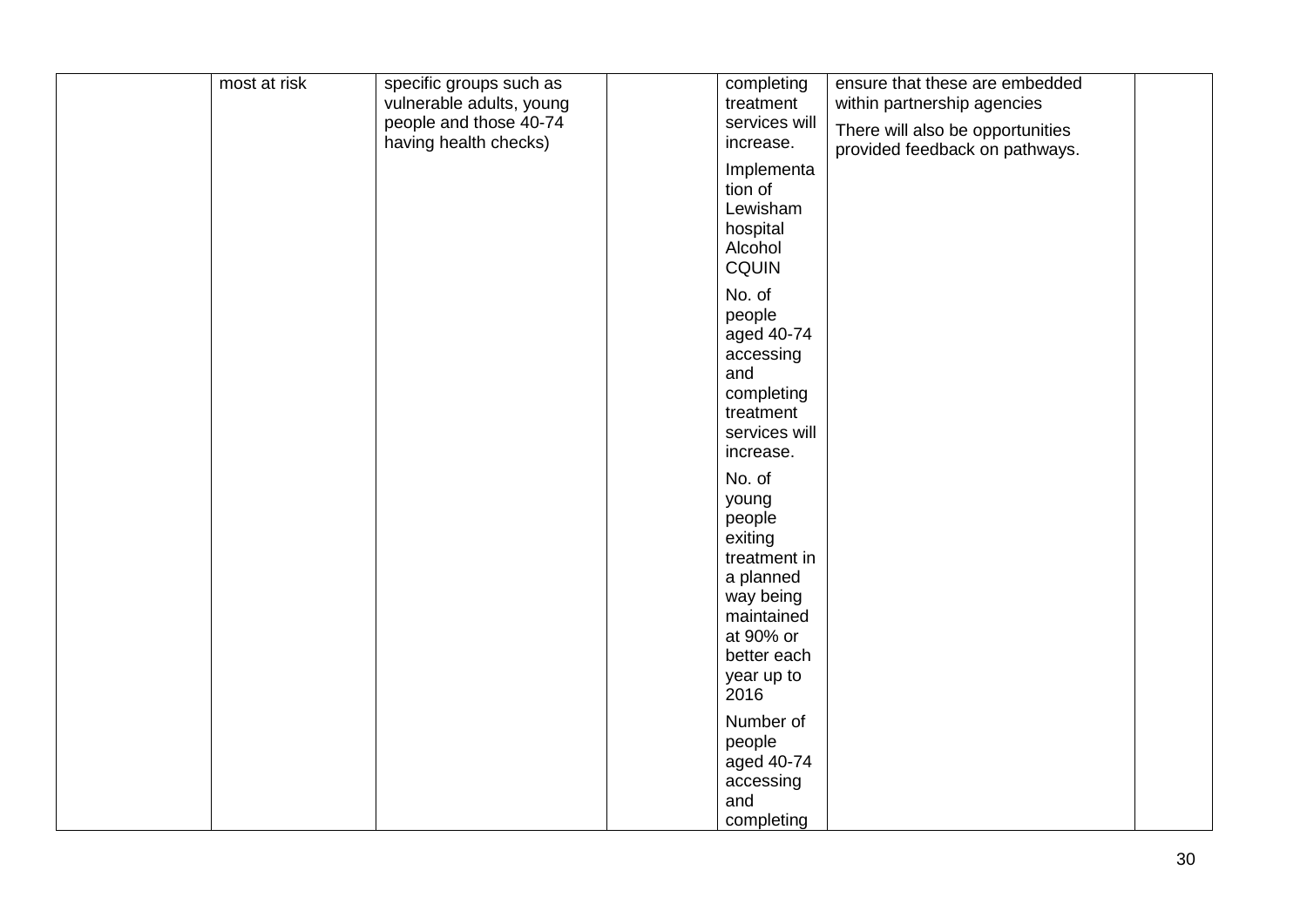|                                                                                                                                                |                                                                                                                                                       |                   | treatment<br>services will<br>increase.                                                                                                               |                                                                                                                                                                                                                                                                                                                        |       |
|------------------------------------------------------------------------------------------------------------------------------------------------|-------------------------------------------------------------------------------------------------------------------------------------------------------|-------------------|-------------------------------------------------------------------------------------------------------------------------------------------------------|------------------------------------------------------------------------------------------------------------------------------------------------------------------------------------------------------------------------------------------------------------------------------------------------------------------------|-------|
|                                                                                                                                                |                                                                                                                                                       |                   | The number<br>of young<br>people<br>exiting<br>treatment in<br>a planned<br>way being<br>maintained<br>at 90% or<br>better each<br>year up to<br>2016 |                                                                                                                                                                                                                                                                                                                        |       |
|                                                                                                                                                | To monitor, review and<br>develop the capacity of the<br>alcohol treatment system<br>for Lewisham                                                     | Oct 2014          | <b>Review</b><br>implemente<br>d                                                                                                                      | Some treatment services have been<br>re-commissioned, including primary<br>care from a combination of GPs and<br>Blenheim CDP to start April 2015.<br>CRI will continue to provide services<br>to those with complex needs.                                                                                            | Green |
|                                                                                                                                                | To provide satellite and<br>outreach provision from<br>alcohol services into<br>partnership agencies, the<br>community and targeted<br>specific areas | <b>March 2015</b> | Decrease in<br>the number<br>of alcohol-<br>related<br>hospital<br>admissions.                                                                        | As above - treatment services have<br>been re-commissioned which are<br>likely to contribute to decrease in<br>alcohol related admissions                                                                                                                                                                              | Amber |
| Training for<br>practitioners<br>working in<br>Lewisham to<br>deliver effective<br>screening and<br>brief interventions<br>for alcohol misuse. | To deliver Alcohol<br><b>Identification Brief Advice</b><br>(IBA) Training to partnership<br>agencies and front line staff                            | March 2016        | By 2016,<br>most<br>practitioners<br>will be skilled<br>in identifying<br>those at risk<br>from alcohol<br>harm and in<br>delivering<br>brief         | IBA high quality training has been<br>delivered to more than 750 front line<br>workers from a range of agencies in<br>Lewisham, including GPs,<br>pharmacies, Lewisham and<br>Greenwich Healthcare Trust, Job<br>Centre Plus, housing providers,<br>voluntary and community sector, and<br>the criminal justice system | Green |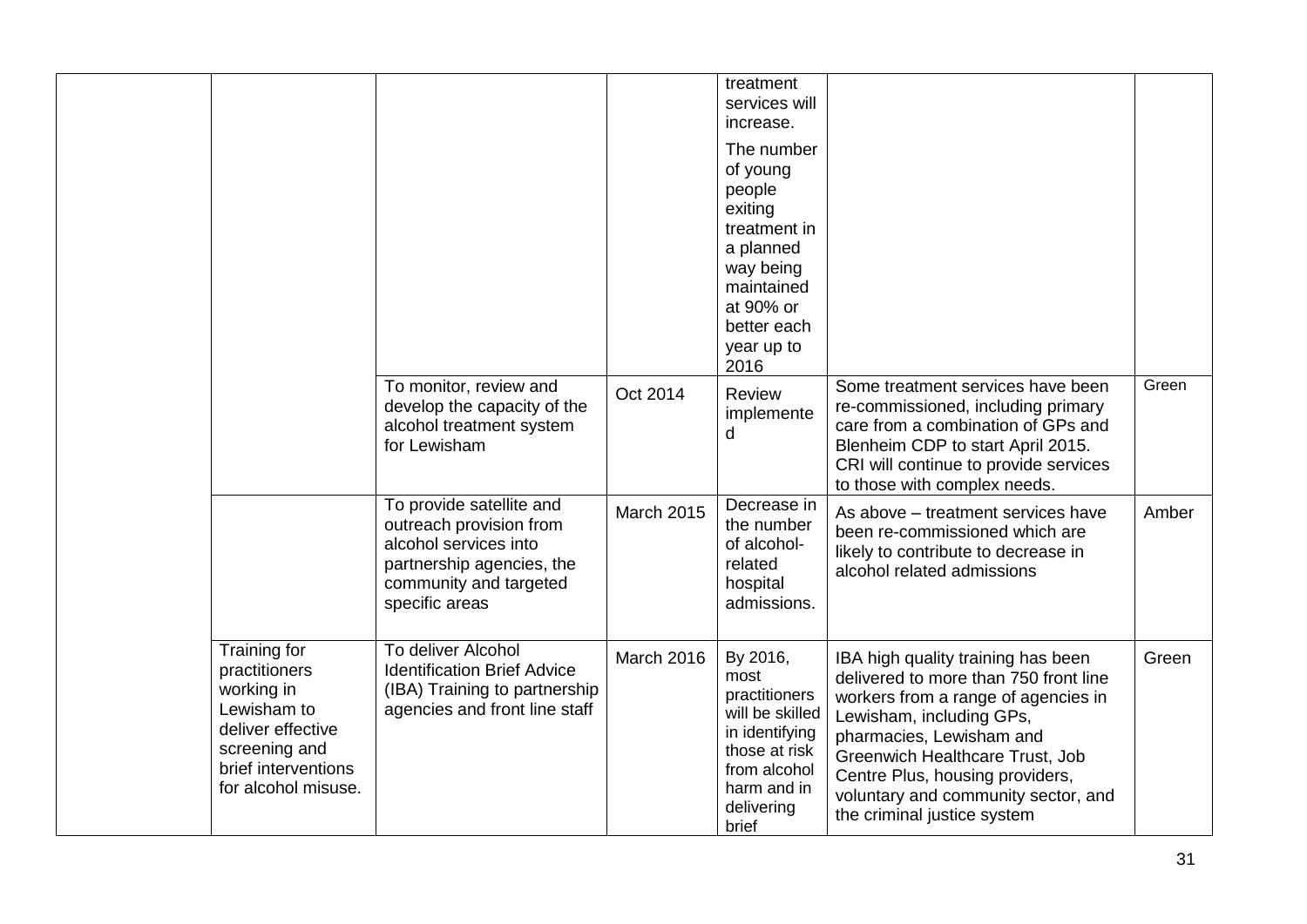|                                                                                              |                                                                                                                                                                            |                         | interventions.                                       | Another four Alcohol IBA Training<br>sessions were delivered to hospital<br>staff as part of the Alcohol CQUIN and<br>40 Staff attended the training.<br>In February and March two Alcohol<br>IBA Training sessions delivered to<br>health professionals on the NHS<br>Health Check training programme in<br>total 23 participants received the<br>training.                                                  |       |
|----------------------------------------------------------------------------------------------|----------------------------------------------------------------------------------------------------------------------------------------------------------------------------|-------------------------|------------------------------------------------------|---------------------------------------------------------------------------------------------------------------------------------------------------------------------------------------------------------------------------------------------------------------------------------------------------------------------------------------------------------------------------------------------------------------|-------|
|                                                                                              | To deliver alcohol IBA<br>training sessions for the GP<br><b>Protected Learning Time</b><br>Event.                                                                         | Aug 2013                | 50%<br>practices<br>have<br>trained staff<br>in IBA  | In 2013 a total of 49 GPs attended a<br>training event as part of Protected<br>Learning Time.<br>In 2014, Alcohol IBA training update<br>was provided at the GP PLT (GP's<br>protected learning time) which was<br>attended by over 60 GP's. Two<br>Alcohol IBA workshops were provided<br>during the event with over 35 GP's<br>attending the tailor made workshops<br>to update their skills and knowledge. | Green |
|                                                                                              | To undertake an evaluation<br>of alcohol IBA Training to<br>be undertaken and produce<br>recommendations for the<br>future.                                                | Oct 2013                | Evaluation<br>report                                 | The evaluation was completed on the<br>Alcohol IBA training delivered<br>between April - Sept 2014. The<br>evaluation showed that most<br>participants found the training useful<br>and that it improved their confidence<br>to use brief intervention with their<br>clients/patients. The 2014/15<br>evaluation to be completed mid to the<br>end of April 2015                                              | Green |
| Co-ordination and<br>enforcement of<br>existing powers<br>against alcohol-<br>related crime, | <b>Responsible Retailers</b><br>Agreements to be signed<br>with off licences in drinking<br>hotspots to remind them of<br>their licensing<br>responsibilities and identify | March 2014<br>& ongoing | No. of<br>agreements<br>No of<br>problem<br>premises | 31 retail outlets in Deptford and New<br>Cross agreed not to supply super<br>strength alcohol.<br><b>Responsible Retailers Agreements</b><br>have been signed with retail outlets in                                                                                                                                                                                                                          | Green |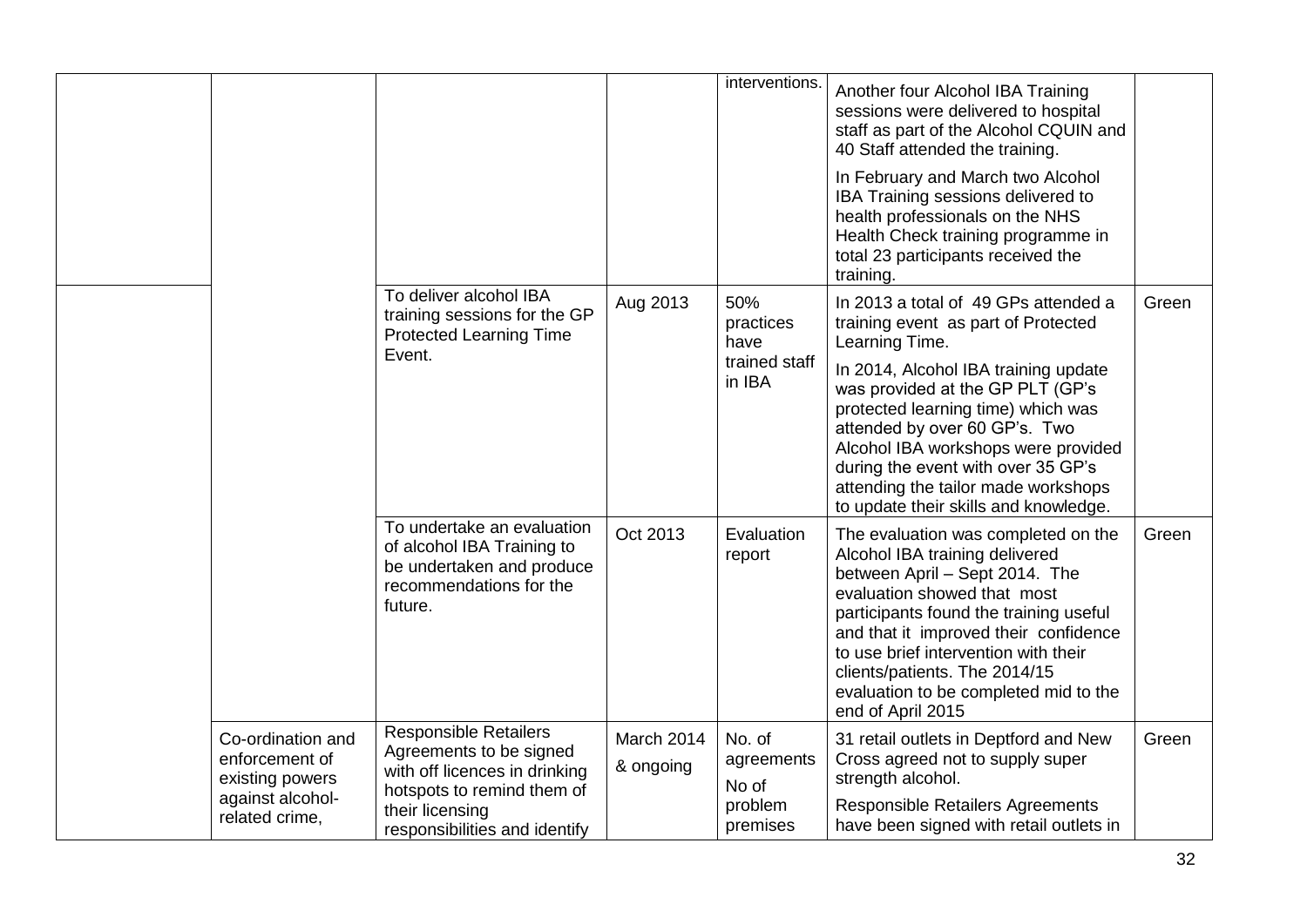| disorder and anti-<br>social behaviour                                                                                                                            | problem premises.                                                                                                                                                                                                                                                   |            |                                                                                                 | Catford. Two multi agency<br>enforcement visits have also been<br>undertaken in the area with two<br>written warnings being issued to two<br>problematic off licences                                                                                                                                                                              |       |
|-------------------------------------------------------------------------------------------------------------------------------------------------------------------|---------------------------------------------------------------------------------------------------------------------------------------------------------------------------------------------------------------------------------------------------------------------|------------|-------------------------------------------------------------------------------------------------|----------------------------------------------------------------------------------------------------------------------------------------------------------------------------------------------------------------------------------------------------------------------------------------------------------------------------------------------------|-------|
|                                                                                                                                                                   | To review the needs of<br>street drinkers/street<br>communities/Rough<br>Sleepers                                                                                                                                                                                   | March 2015 |                                                                                                 | There has been an ongoing targeted<br>outreach work and the most prolific<br>street drinkers are being identified for<br>support.                                                                                                                                                                                                                  | Amber |
|                                                                                                                                                                   |                                                                                                                                                                                                                                                                     |            |                                                                                                 | A rough sleepers count has also been<br>undertaken.                                                                                                                                                                                                                                                                                                |       |
|                                                                                                                                                                   | Audit offenders with alcohol<br>related offences once a<br>year to ensure appropriate<br>support has been offered<br>and review how Probation<br>clients access alcohol<br>services and embed Alcohol<br><b>Treatment Requirements</b><br>with alcohol care pathway | ongoing    |                                                                                                 | <b>Alcohol Treatment Requirements work</b><br>continues to be delivered by CRI<br>Lewisham IOM Service, with an<br>increase in successful completions.<br>All procedures remain and will<br>continue to be regularly reviewed in<br>partnership with Probation                                                                                     | Green |
| Workplace health<br>policies - assisting<br>employers in<br>developing<br>policies and<br>schemes that<br>promote<br>consistent<br>messages about<br>alcohol harm | To work with partners to<br>review and/or develop<br>workplace alcohol policies<br>to support improvement of<br>health of the working<br>population and reduce<br>sickness absence                                                                                  | 2014       | Evidence of<br>policies<br>demonstrat<br>ed                                                     | LBL has reviewed its alcohol policy<br>and Public Health commented on this.<br>Work with other partners is yet to be<br>progressed and will form part of Public<br>Health work plan for promoting the<br>uptake of the London Healthy<br>Workplace Charter accreditation by<br>the Council and its partner<br>organisations in 2015/16 and beyond. | Amber |
| To produce and<br>widely distribute<br>consistent alcohol<br>messages &<br>signposting to<br>support services.                                                    | <b>Communications strategy</b><br>including websites, posters,<br>twitter, Lewisham Life,<br>press and bus stops &<br>billboards                                                                                                                                    | March 2014 | Awareness<br>raised of<br>the physical<br>and mental<br>short-term<br>and long-<br>term effects | Key campaigns delivered in Nov -<br>Alcohol Awareness week, Dec -<br>Lewisham Town Centre Drink<br>Drive/Cycling Campaign & Seasonal<br>Alcohol Awareness Outreach event<br>messages and Dry January has been<br>promoted via the Council website and                                                                                              | Green |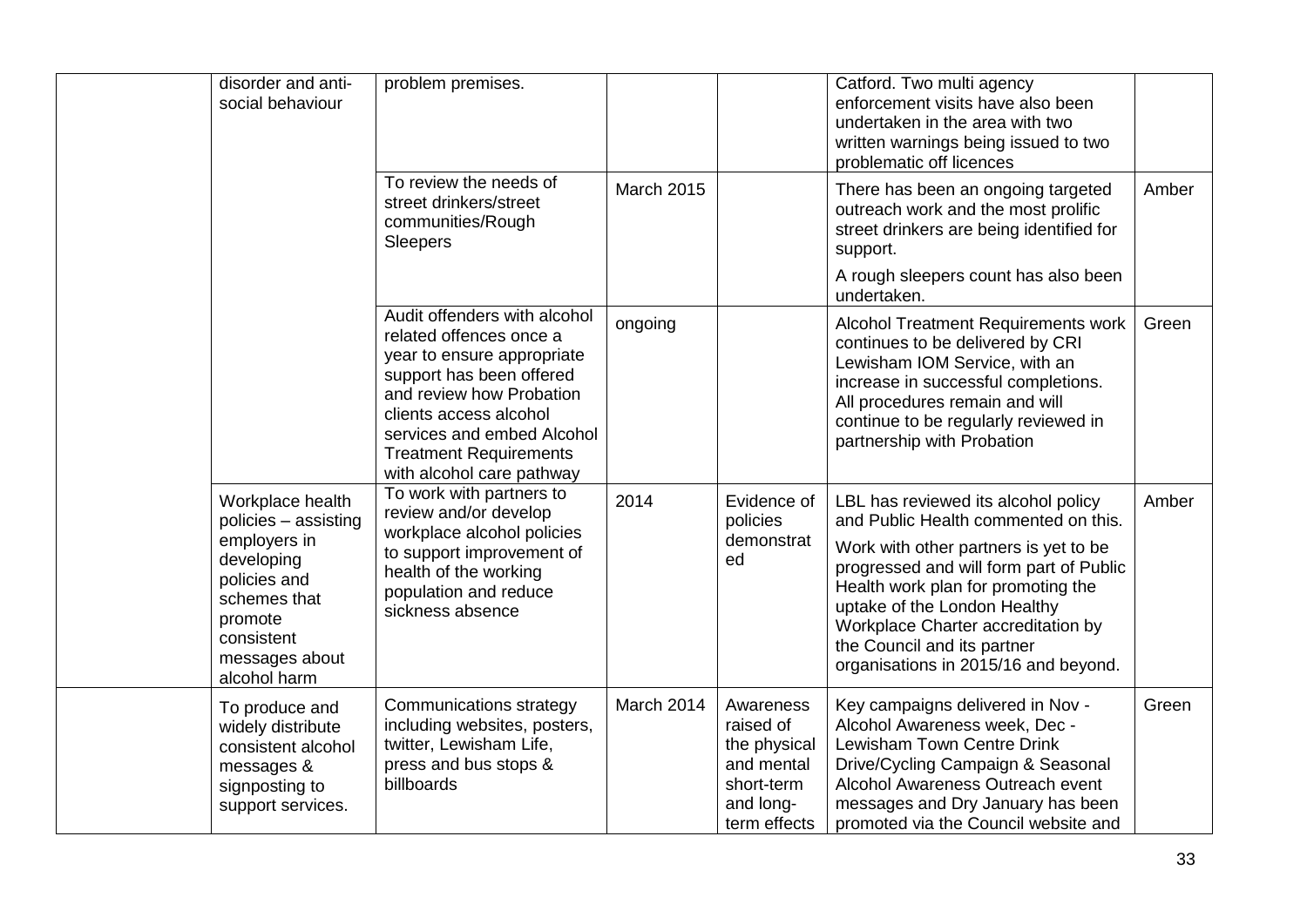|  |                                                                                                                                                             |            | of drinking<br>alcohol                                                                                                                     | Lewisham Life magazine.                                                                                                                                                                                                                                                                                                                                                                                                                                                                                                                    |       |
|--|-------------------------------------------------------------------------------------------------------------------------------------------------------------|------------|--------------------------------------------------------------------------------------------------------------------------------------------|--------------------------------------------------------------------------------------------------------------------------------------------------------------------------------------------------------------------------------------------------------------------------------------------------------------------------------------------------------------------------------------------------------------------------------------------------------------------------------------------------------------------------------------------|-------|
|  | To raise awareness of<br>alcohol harm amongst<br>children & young people<br>through SE Lesson, Health<br>Days and Junior Citizens.                          | ongoing    | Increase in<br>knowledge,<br>developmen<br>t of skills<br>and<br>attitudes to<br>support<br>making<br>informed<br>choices and<br>decisions | More than 4000 Children and young<br>people have been reached via<br>awareness sessions delivered by the<br>LBL Drugs and Alcohol Action Team<br>since April 2013                                                                                                                                                                                                                                                                                                                                                                          | Green |
|  | To develop partnerships<br>between community groups,<br>including those in<br>Bellingham Well London &<br>North Lewisham and<br>alcohol treatment agencies. | March 2014 | Numbers of<br>residents<br>reached                                                                                                         | Delivered two presentations to the<br>North Lewisham Stakeholder Group<br>on alcohol treatment services.<br>Two meetings were held with<br>Bellingham community co-ordinator to<br>discuss Alcohol training/briefing<br>session for Well London Volunteers.<br>Two Alcohol IBA training sessions<br>been delivered to Bellingham Well<br>London and North Lewisham<br>community groups. Over 35 people<br>attended the training which included<br>IBA skills as well as knowledge of<br>local services.<br>Updates on alcohol services and | Green |
|  |                                                                                                                                                             |            |                                                                                                                                            | campaigns have been provided to the<br>North Lewisham groups via<br>Stakeholder Group. New groups who<br>received funding through the North                                                                                                                                                                                                                                                                                                                                                                                                |       |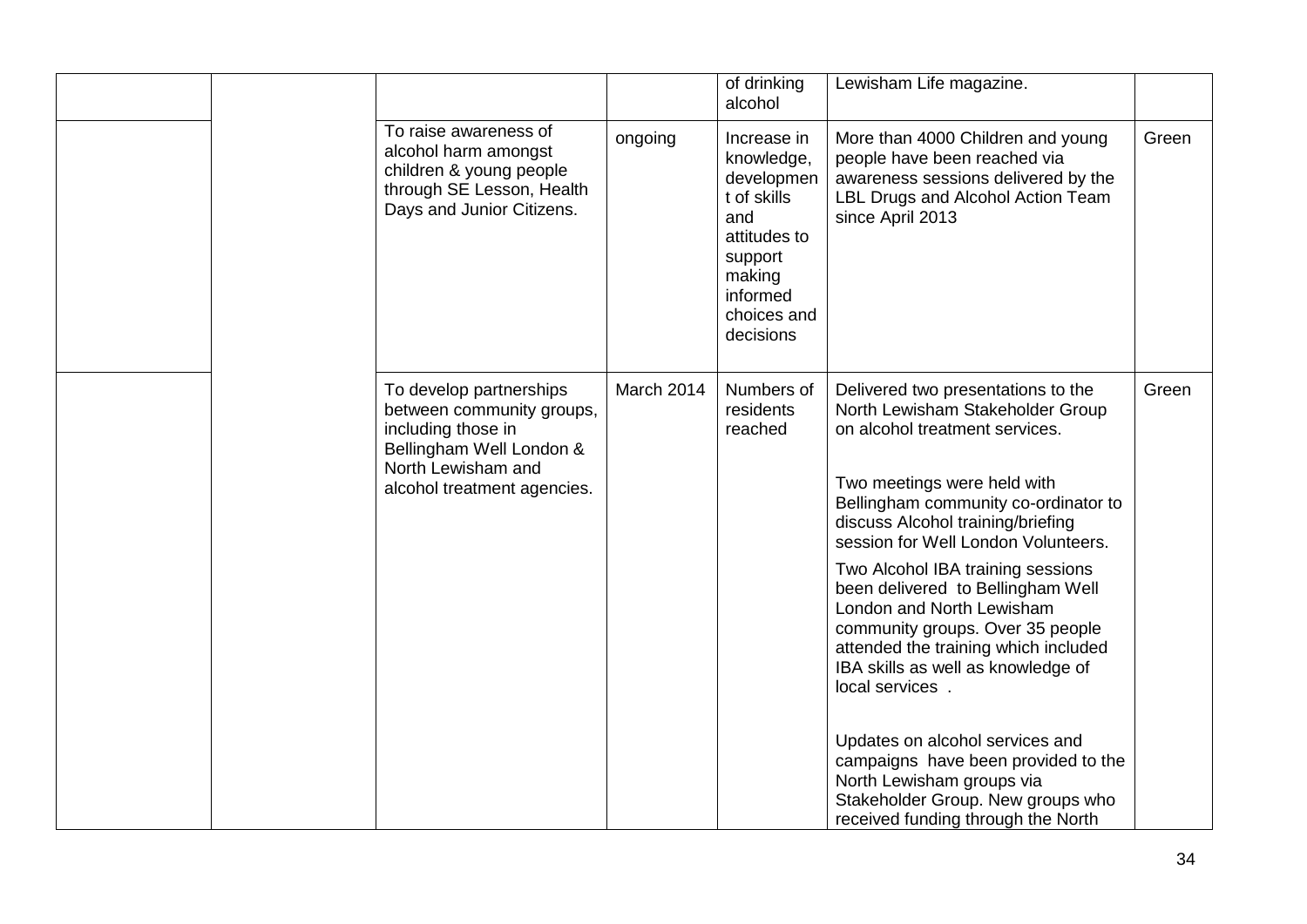| <b>Priority</b><br>Area | <b>Objective</b>                                                                                   | <b>Activity and Action</b>                                                                                                                                                                                           | <b>Timescale</b> | Indicator                                                                              | <b>Achievement</b>                                                                                                                                                                                                                   | <b>Final</b><br><b>RAG</b><br>rating |
|-------------------------|----------------------------------------------------------------------------------------------------|----------------------------------------------------------------------------------------------------------------------------------------------------------------------------------------------------------------------|------------------|----------------------------------------------------------------------------------------|--------------------------------------------------------------------------------------------------------------------------------------------------------------------------------------------------------------------------------------|--------------------------------------|
|                         |                                                                                                    | To identify key hotspots and<br>produce action plan for<br>response                                                                                                                                                  | 2015             | Action plans                                                                           | Data has been used to inform DPH<br>response to licensing applications.<br>No clear hotspots for targeted action<br>have emerged to date.                                                                                            | Green                                |
|                         |                                                                                                    | To collate and analyse UHL<br>A&E and Police Data on<br>quarterly basis, to Map<br><b>Alcohol Related Issues</b>                                                                                                     | 2015             | Quarterly<br>reports                                                                   | This has not been progressed due to<br>lack of capacity but is planned for<br>2015/16                                                                                                                                                | Red                                  |
|                         | Share intelligence<br>to ensure a<br>targeted approach<br>to tackling alcohol<br>related violence. | To establish a process that<br>allows alcohol related<br>assault data to be collected<br>by UHL A&E and shared<br>with the police and public<br>health to inform a targeted<br>response.                             | 2014             | Data shared                                                                            | There was initially some difficulty in<br>obtaining data from L> since the<br>Routine data now being sent through<br>regularly from A & E. Report to be<br>produced shortly to inform targeted<br>interventions.                     | Green                                |
|                         |                                                                                                    | To develop a social<br>marketing campaign to<br>include raising awareness<br>of alcohol harm amongst<br>young women and a mobile<br>one application aimed at<br>those most at risk to reduce<br>alcohol related harm | March 2014       | Usage of<br>application<br>Alcohol<br>related<br>admissions<br>among<br>young<br>women | Mobile phone APP development was<br>completed in Quarter 4 of 2013/14<br>and tested in Quarter 1 of 2014/15.                                                                                                                         | Green                                |
|                         |                                                                                                    |                                                                                                                                                                                                                      |                  |                                                                                        | condition.<br>Health Trainers continue to signpost<br>clients to the Alcohol services. In<br>2013/14 the number signposted into<br>alcohol pathway following screening<br>was 57, and in 2014/15 for the first 3<br>quarters was 99. |                                      |
|                         |                                                                                                    |                                                                                                                                                                                                                      |                  |                                                                                        | Lewisham Participatory Budgeting<br>are all expected to attend Alcohol IBA<br>training as part of their funding                                                                                                                      |                                      |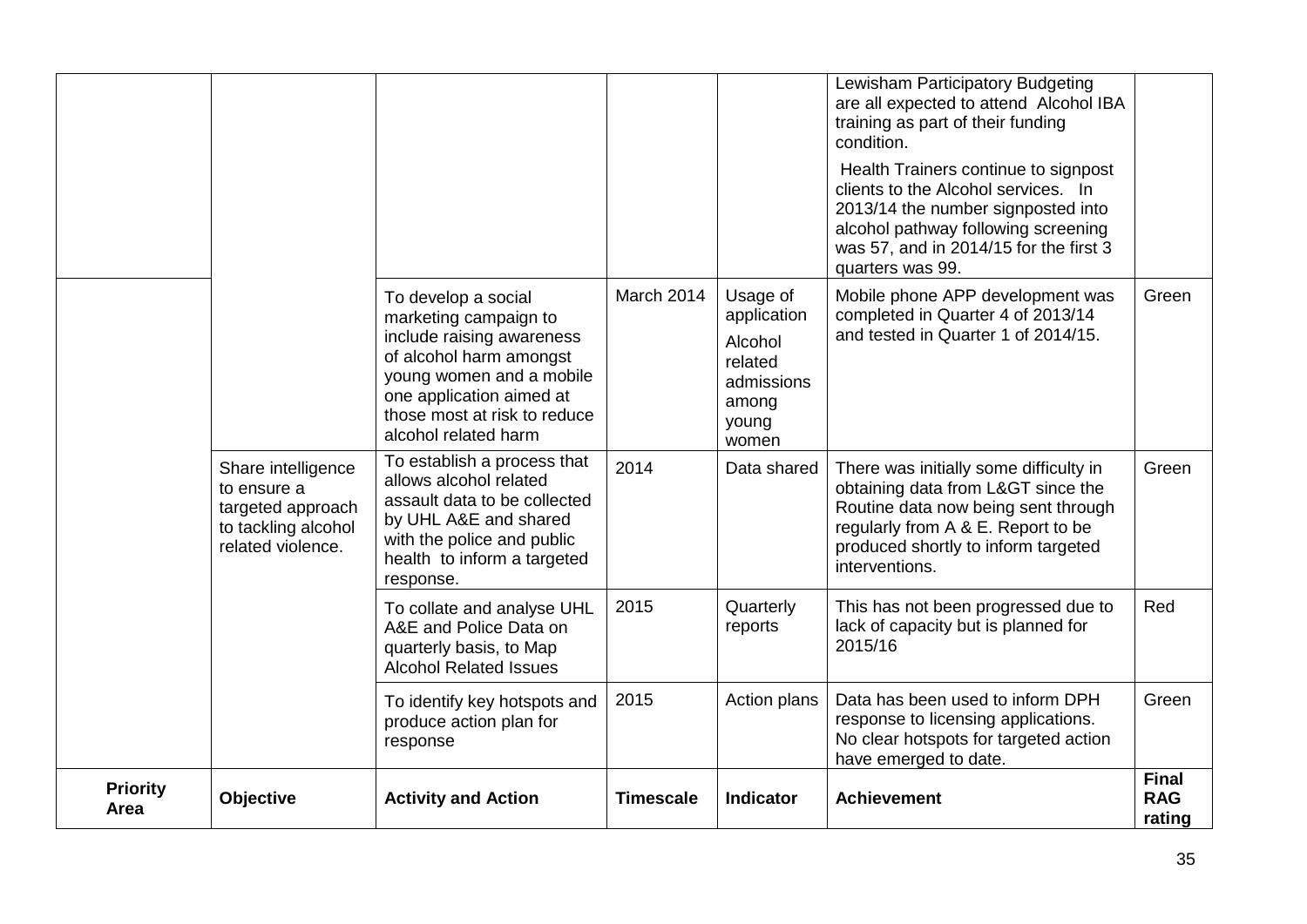| 5.<br>Preventing<br>the uptake<br>of smoking<br>among<br>children and<br>young<br>people and | Vision for tackling<br>tobacco use is<br>understood and<br>shared across the<br>Health and Well<br><b>Being Board</b><br>partners | To develop a clearly<br>articulated and shared<br>vision. | March 2014                                                                                                                                                   | All partners<br>report<br>demonstrat<br>e an shared<br>understandi<br>ng of the<br>vision | Paper to Health and Wellbeing Board<br>Sep13 & approach endorsed<br>Mayor & Cabinet signed Local<br>Declaration on Tobacco Control Dec<br>2013  | Green                                                                                                                                                                                                                                                                                                                                                                     |       |
|----------------------------------------------------------------------------------------------|-----------------------------------------------------------------------------------------------------------------------------------|-----------------------------------------------------------|--------------------------------------------------------------------------------------------------------------------------------------------------------------|-------------------------------------------------------------------------------------------|-------------------------------------------------------------------------------------------------------------------------------------------------|---------------------------------------------------------------------------------------------------------------------------------------------------------------------------------------------------------------------------------------------------------------------------------------------------------------------------------------------------------------------------|-------|
|                                                                                              | reducing the<br>numbers of<br>people<br>smoking <sup>2</sup>                                                                      |                                                           | To ensure shared<br>understanding across all<br>partners on the effective<br>methods for reducing<br>tobacco harm and progress.                              | March 2014                                                                                | Partners<br>demonstrat<br>e a shared<br>understandi<br>ng of how to<br>reduce<br>tobacco<br>harm                                                | Health and Wellbeing Board Sep 2013<br>& approach endorsed.<br>Smokefree Future Delivery group -<br>good representation on this from<br>across agencies                                                                                                                                                                                                                   | Green |
|                                                                                              |                                                                                                                                   |                                                           | To disseminate evidence to<br>inform and engage strategic<br>groups                                                                                          | ongoing                                                                                   | Disseminati<br>on by each<br>partner                                                                                                            | Paper to Health and Wellbeing Board<br>Sep 2013 & approach endorsed.                                                                                                                                                                                                                                                                                                      | Green |
|                                                                                              |                                                                                                                                   |                                                           |                                                                                                                                                              |                                                                                           |                                                                                                                                                 | Regular programme provided by Stop<br><b>Smoking Service (SSS)</b>                                                                                                                                                                                                                                                                                                        |       |
|                                                                                              |                                                                                                                                   | Motivate and<br>assist smokers to<br>quit                 | To promote and deliver<br>Very Brief Advice training<br>as widely as possible.<br>(including all health visitors<br>& all school nurses) and<br>primary care | Annual and<br>ongoing                                                                     | Frontline<br>staff trained<br>from a<br>range<br>agencies<br>including all<br>member<br>agencies of<br>Smokefree<br>Future<br>Delivery<br>Group | Regular training programme provided<br>by Stop Smoking Service. At least<br>1200 front line trained in brief advice<br>including SLAM, mental health staff,<br>GP practices, LGT, Maternity Staff,<br>voluntary community sector, housing<br>providers, & children's centres<br>School nurses attended next level,<br>Level 2 training to become stop<br>smoking advisors | Green |

 2 This is part of the Smokefree Future Delivery Plan 2013/16. The overall indicators for actions in delivery plan are:

Reduce smoking prevalence to 15% by 2016

Reduce the number of primary smoking related fires (those that cause harm to people, damage property or require five or more fire engines) Reduce the number of secondary smoking related fires being all other (less serious) fires such as rubbish fires.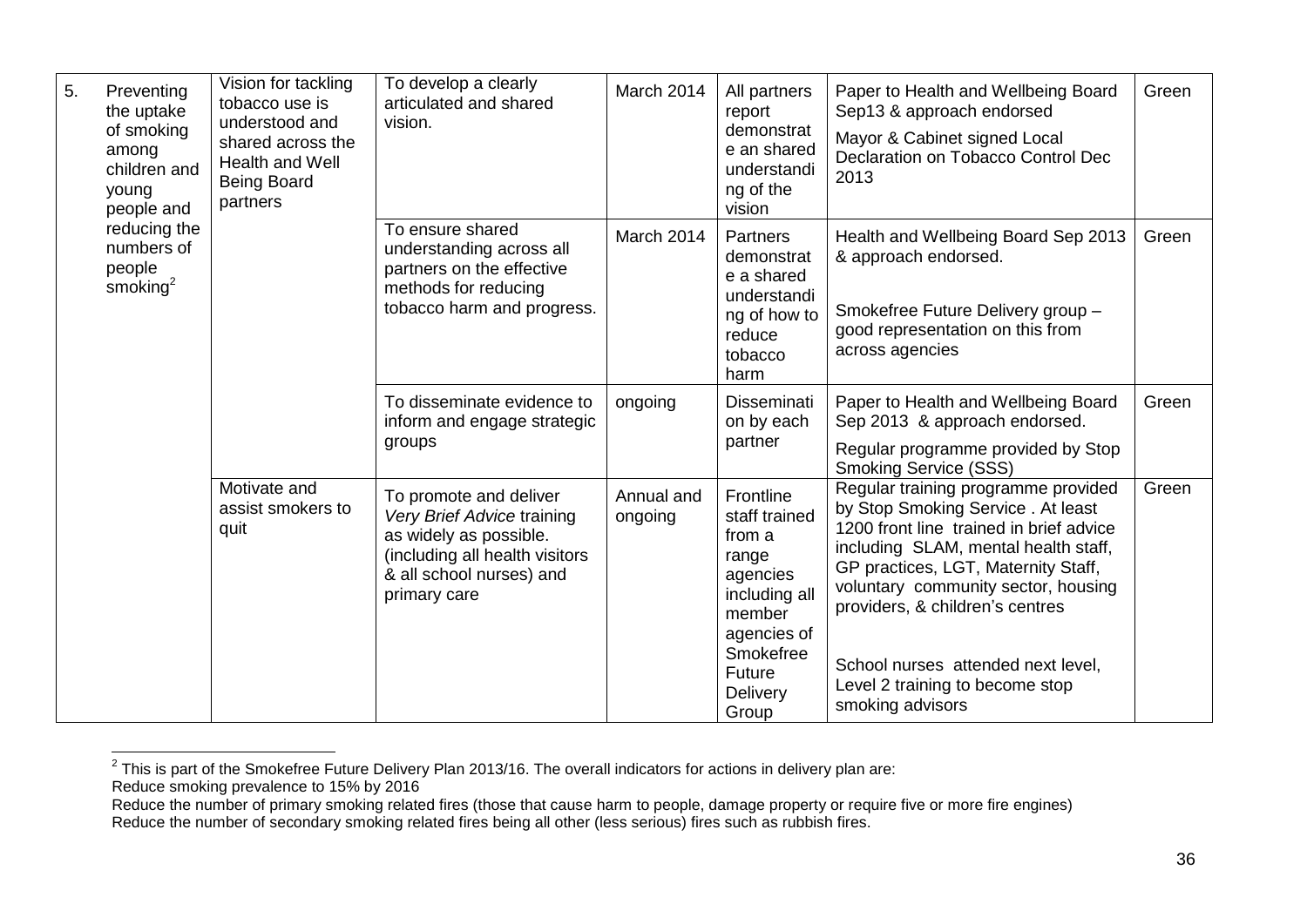|  |                                                                                                                                                        |         | Increased<br>numbers of<br>referrals to<br>stop<br>smoking<br>services,<br>including<br>following<br><b>NHS</b> health<br>check                        |                                                                                                                                                                                                                                                                           |       |
|--|--------------------------------------------------------------------------------------------------------------------------------------------------------|---------|--------------------------------------------------------------------------------------------------------------------------------------------------------|---------------------------------------------------------------------------------------------------------------------------------------------------------------------------------------------------------------------------------------------------------------------------|-------|
|  | To target smoking parents<br>of asthmatic children and<br>work with CCG, primary<br>care and others on<br>identification and<br>developing action plan | 2014-15 | Implementa<br>tion of<br>Action plan                                                                                                                   | In CCG strategy and Commissioning<br>intentions<br>Trained A+E paediatrics, outpatients<br>and doctors.<br>New pathway established whereby all<br>parent smokers of children with<br>asthma referred to SSS automatically.<br>Level 1 training offered to ward<br>nurses. | Green |
|  | To ensure that service spec<br>and action plan of SSS<br>incorporates<br>recommendations from<br>health equity audit 2013.                             | annual  | 50 quits x<br>pregnancy<br>40 quits x<br>acute<br>patients<br>20 quits x<br>mental<br>health<br>5%<br>increase in<br>routine and<br>manual<br>quitters | Recommendations reflected in<br>2014/15 and 2015/16 Service<br>Specifications for SSS.                                                                                                                                                                                    | Green |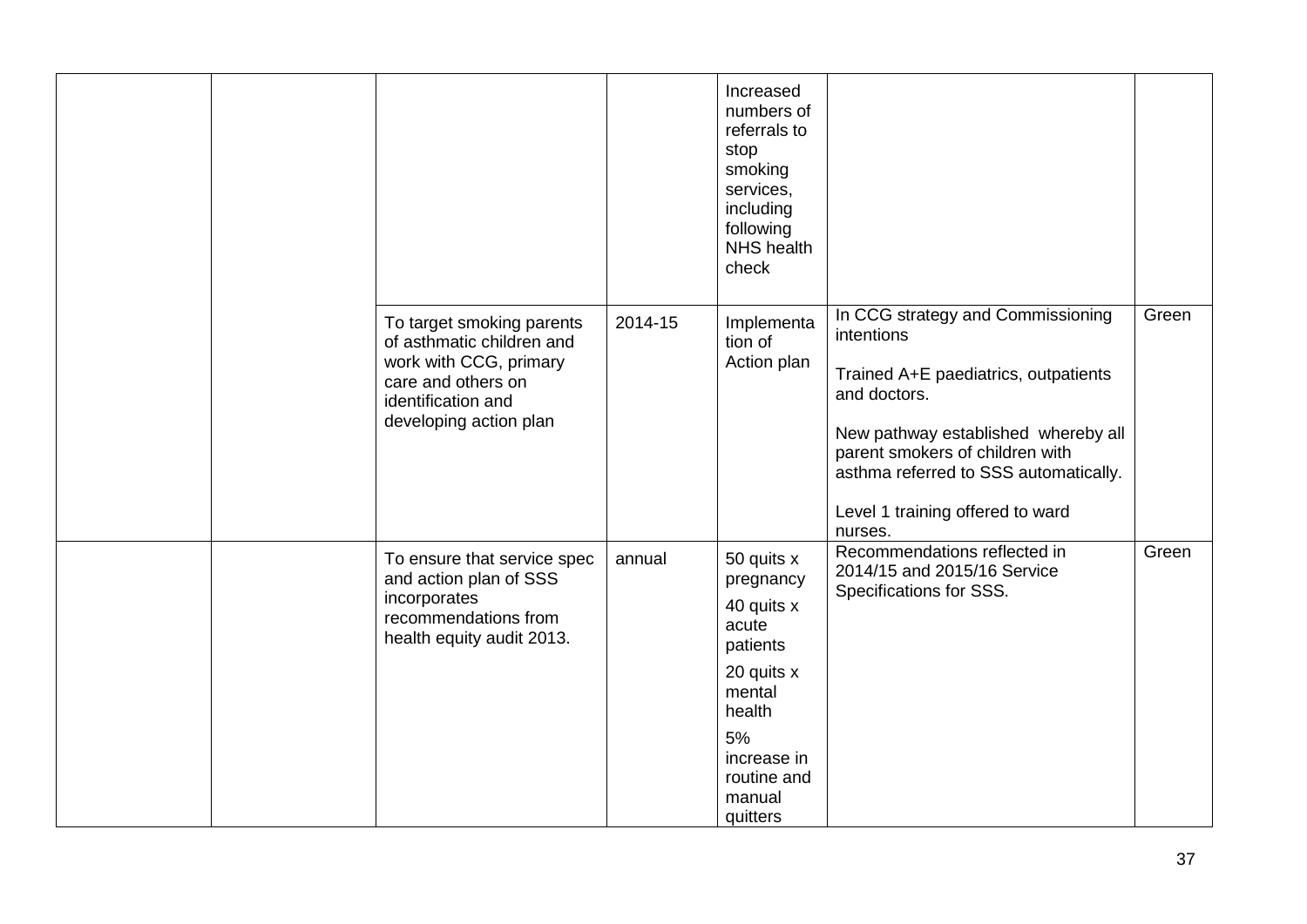|  |                                                                                                                 |         | 10%<br>increase in<br>quitters<br>aged 30-35<br>10%<br>increase in<br>women<br>quitters<br>over <sub>60</sub><br>5%<br>increase in<br><b>Black</b><br>African<br>quitters |                                                                                                                                                                                                                                                                                                    |       |
|--|-----------------------------------------------------------------------------------------------------------------|---------|---------------------------------------------------------------------------------------------------------------------------------------------------------------------------|----------------------------------------------------------------------------------------------------------------------------------------------------------------------------------------------------------------------------------------------------------------------------------------------------|-------|
|  | To contact people who<br>have received service and<br>to re-engage them in<br>service if they have<br>relapsed. | ongoing | All service<br>contacts<br>called at 52<br>weeks to<br>establish<br>status                                                                                                | SSS following up people who have<br>relapsed.<br>All lost to follow ups are called.<br>Monthly messages to clients to invite<br>them into group session.                                                                                                                                           |       |
|  | To develop<br>communications plan for<br>Stop Smoking service.                                                  | Ongoing | Systematic<br>and<br>planned<br>response to<br>national and<br>local<br>campaigns                                                                                         | Stoptober campaign supported by<br><b>LBL</b><br>Integrated smokefree communications<br>plan in place encompassing Stop<br>Smoking Service, Smokefree Homes<br>and Preventing the uptake of smoking<br>among young people<br>Stop Smoking referral form on LBL<br>website and targeted emails sent | Green |
|  |                                                                                                                 |         |                                                                                                                                                                           | encouraging smokers to quit for 2015.<br>Also promoted on social media.<br>Web pages updated to reflect<br>additional stop smoking drop-ins.                                                                                                                                                       |       |
|  |                                                                                                                 |         |                                                                                                                                                                           | Infographic being prepared for use                                                                                                                                                                                                                                                                 |       |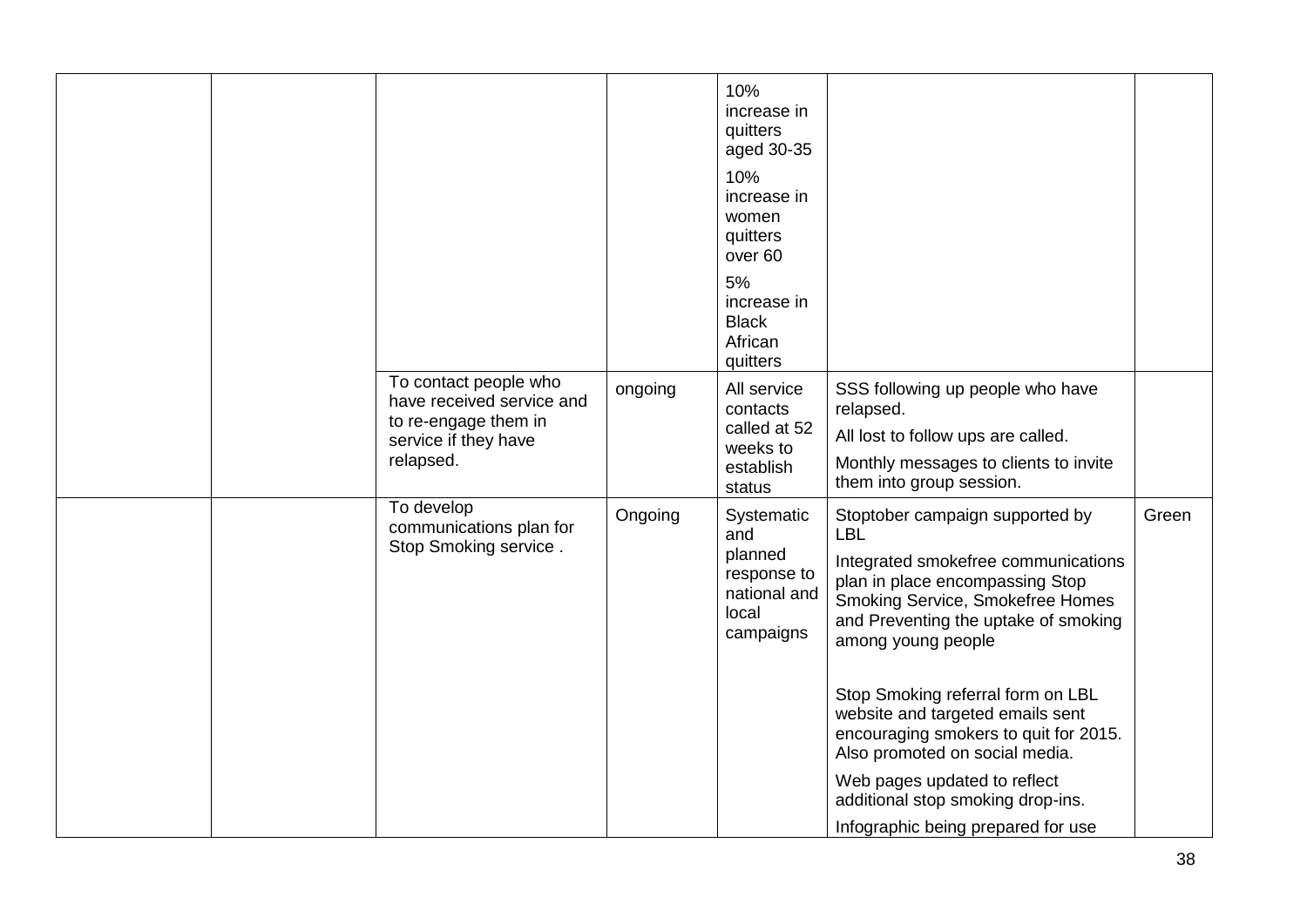|                                                                                                               |                                 |                                                                                                        |          |                                                | with young people focussing on<br>manipulation by tobacco companies<br>and cost to developing countries             |       |
|---------------------------------------------------------------------------------------------------------------|---------------------------------|--------------------------------------------------------------------------------------------------------|----------|------------------------------------------------|---------------------------------------------------------------------------------------------------------------------|-------|
|                                                                                                               |                                 | To improve referral<br>pathway to stop smoking<br>services                                             | annually |                                                | Primary care - electronic referral form<br>created in EMIS. PLT event to<br>promote VBA.                            |       |
| Engage schools<br>and colleges in<br>'tobacco free'<br>agenda and<br>commission<br>education<br>programmes to |                                 |                                                                                                        |          |                                                | SLAM - electronic referrals from<br>ePJS system - opt out referrals for all<br>smokers.                             |       |
|                                                                                                               |                                 |                                                                                                        |          |                                                | L+GT - Level 1 training across<br>departments                                                                       |       |
|                                                                                                               |                                 | CYP Forum to promote<br>tobacco free agenda                                                            | 2013/16  | Evidence<br>demonstrat<br>ed                   | No update available                                                                                                 | Red   |
|                                                                                                               | influence young                 | To offer a minimum of 5<br>secondary schools will be<br>offered a tobacco peer<br>education programme. | 2013/14  | Reduce the<br>$%$ of<br>smokers at<br>15 years | As of January 2014, programme<br>completed with year 8 in 3 schools<br>and was positively received and<br>evaluated | Green |
|                                                                                                               | people not to start<br>smoking. |                                                                                                        |          | 5 schools<br>50 peer                           | As of June 2014 the programme was<br>completed in a total of 5 schools.                                             |       |
|                                                                                                               |                                 |                                                                                                        |          | educators<br>trained                           | The programme continues to be<br>delivered in schools, to be completed                                              |       |
|                                                                                                               |                                 |                                                                                                        |          | 1000 pupils<br>reached                         | March 2015                                                                                                          |       |
|                                                                                                               |                                 | Cut Films to work with<br>LeSoCo on design/ film<br>making curriculum to<br>involve young people in    | 2013/14  | Workplan<br>agreed and<br>implemente<br>d      | LeSoCo Lewisham College 14-16<br>year olds -completed making films<br>(18 young people)                             | Green |
|                                                                                                               |                                 | tobacco peer education.                                                                                |          |                                                | Worked directly with 320 young<br>people, with a total of 43 films in 12<br>youth clubs/schools.                    |       |
|                                                                                                               |                                 |                                                                                                        |          |                                                | A total 76 films made in the borough<br>in 2013/14                                                                  |       |
|                                                                                                               |                                 |                                                                                                        |          |                                                |                                                                                                                     |       |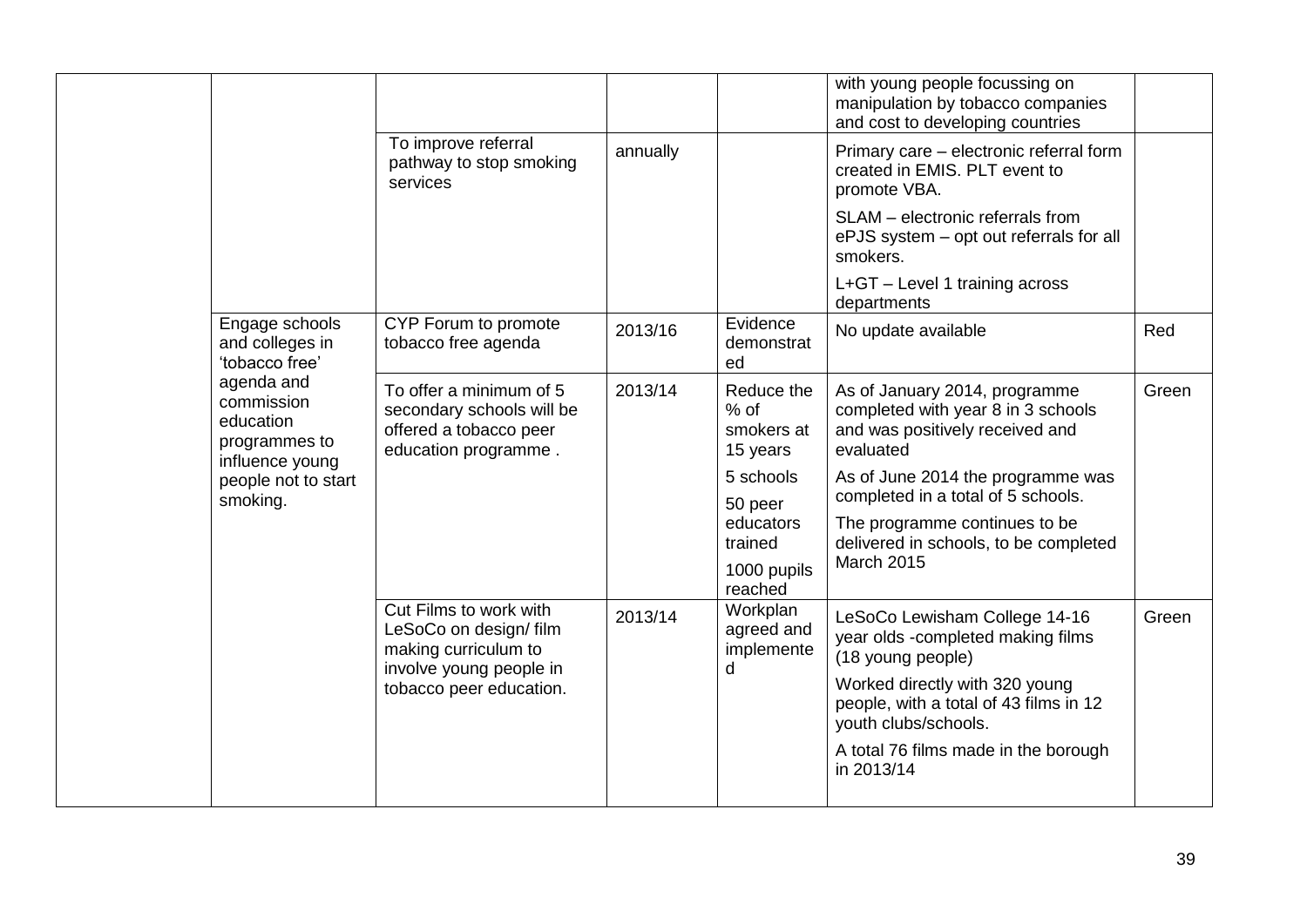| Regulate tobacco<br>products<br>effectively        | <b>Trading Standards to</b><br>reduce access to illicit<br>tobacco through gathering<br>intelligence, targeting<br>suppliers and enforcement. | 2013/15    | Minimum of<br>250 retail<br>premises<br>visited.<br>Evidence of<br>action<br>against<br>covert<br>sources of<br>supply<br>where<br>detected | At least 394 inspections of premises<br>including 170 with detection dog.<br>At least 40 underage tobacco sales<br>test purchases including e cigarettes/e<br>shisha, with 7 actual sales<br>At least 3 prosecutions & 103<br>warnings<br>At least 64 seizures including the<br>biggest local authority seizure in UK<br>Intelligence<br>suggesting<br>$\mathbf a$<br>sophisticated and locally organised<br>criminal supply chain.            | Green |
|----------------------------------------------------|-----------------------------------------------------------------------------------------------------------------------------------------------|------------|---------------------------------------------------------------------------------------------------------------------------------------------|------------------------------------------------------------------------------------------------------------------------------------------------------------------------------------------------------------------------------------------------------------------------------------------------------------------------------------------------------------------------------------------------------------------------------------------------|-------|
|                                                    | To appoint dedicated officer<br>to work on tobacco<br>regulation and continue<br>monitoring compliance with<br>legislation.                   | Sep 2013   | Officer<br>Appointed<br>and work<br>plan<br>delivered                                                                                       | Lewisham is a member of the SELTA<br>of Trading Standards and Public<br>Health Professionals who are working<br>together on tobacco control activities.                                                                                                                                                                                                                                                                                        | Green |
|                                                    |                                                                                                                                               |            |                                                                                                                                             | Dedicated officer recruited and started<br>Dec 2013.                                                                                                                                                                                                                                                                                                                                                                                           |       |
|                                                    | To undertake a Shisha<br>(tobacco) users survey in<br>Lewisham                                                                                | March 2014 | Survey<br>completed                                                                                                                         | Local survey completed on shisha use<br>$-26\%$ of smokers $\&$ 12% of non-<br>smokers. Young people more likely to<br>use shisha. The very high levels of<br>shisha use seen among young<br>cigarette smokers are of concern.<br>Shisha may be acting as a gateway<br>into regular cigarette smoking. poor<br>knowledge of its potential health<br>impacts and legality.<br>Report<br>completed<br>with<br>recommendations disseminated in SE | Green |
|                                                    |                                                                                                                                               |            |                                                                                                                                             | London.                                                                                                                                                                                                                                                                                                                                                                                                                                        |       |
| Communicate<br>tobacco free<br>agenda effectively. | To raise awareness of the<br>risk of cheap illicit tobacco,<br>including the use of social                                                    | 2013/14    | SE London<br>social<br>marketing                                                                                                            | Integrated communications Plan in<br>place.                                                                                                                                                                                                                                                                                                                                                                                                    | Green |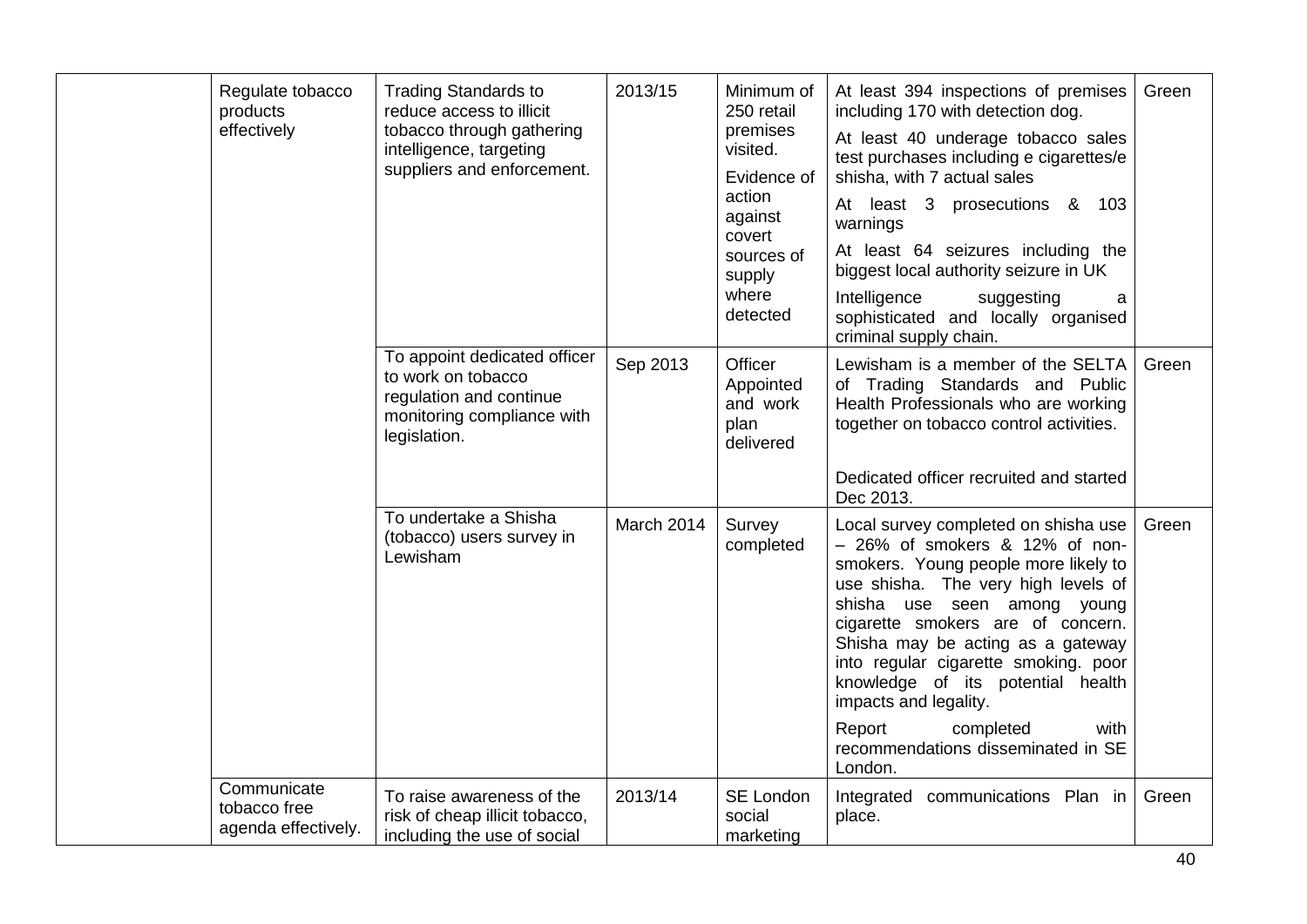|                                            | marketing tools such as<br>Twitter/Facebook                                                                                                                                                                                               |                     | campaign                                                                                                                  | Several media releases about seizure<br>and prosecutions for illicit tobacco,<br>linked to stop Smoking Services<br>Facebook/Twitter/LBL website utilised<br>re: illegal tobacco information and<br>stop smoking services                                       |       |
|--------------------------------------------|-------------------------------------------------------------------------------------------------------------------------------------------------------------------------------------------------------------------------------------------|---------------------|---------------------------------------------------------------------------------------------------------------------------|-----------------------------------------------------------------------------------------------------------------------------------------------------------------------------------------------------------------------------------------------------------------|-------|
|                                            | To promote images of<br>'Smokefree'<br>and align local comms to<br>national campaign on<br>Smokefree                                                                                                                                      | Ongoing<br>Dec 2013 | Range of<br>outlets<br>utilised;<br>min of 1<br>item in<br>Lewisham<br>Life per<br>annum<br>Website<br>pages<br>completed | Stoptober campaign linked locally with<br>social media, website and press<br>releases. Plans to link local campaign<br>with No Smoking Day in March.                                                                                                            | Green |
|                                            | To contribute to Bellingham<br>Well London, North<br>Lewisham Health<br>Improvement programme &<br>other local initiatives by<br>providing information about<br>SSS, developing creative<br>projects and training staff<br>and volunteers | March 2014          | Evidence<br>demonstrat<br>ed                                                                                              | Control Officer attends<br>Tobacco<br>meetings of named organisations and<br>made<br>valuable<br>community<br>has<br>contacts in communities blighted by<br>illegal tobacco. Work is ongoing.<br>In Bellingham $-7$ volunteers trained<br>to Level1 by SSS      | Green |
| Reduce exposure<br>to second hand<br>smoke | To engage animal<br>organisations to promote<br>smokefree homes                                                                                                                                                                           | March 2014          | Increase in<br>number of<br>homes that<br>are<br>smokefree                                                                | Work undertaken with Veterinary<br>Surgeries so that they can provide<br>information to raise awareness about<br>second hand smoke with pet owners<br>who visit their surgeries.<br>Smokefree leaflets developed and<br>distributed to all Veterinary Surgeries | Green |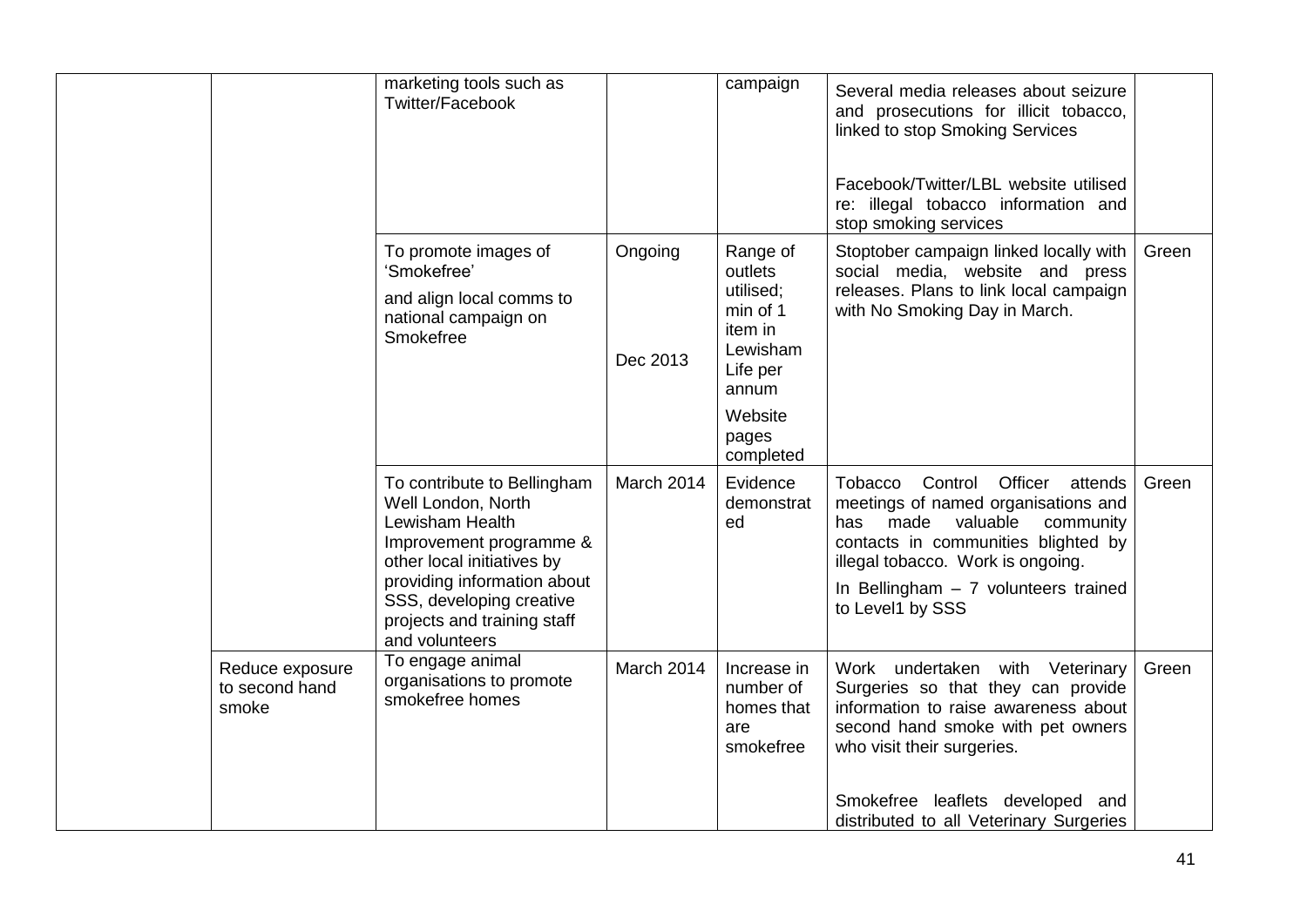|                  |                                                                                                                                                                                       |            |                                                                                            | in Lewisham to raise awareness with<br>pet owners who visit their surgeries -<br>well received by vets & their<br>customers                                                               |                 |
|------------------|---------------------------------------------------------------------------------------------------------------------------------------------------------------------------------------|------------|--------------------------------------------------------------------------------------------|-------------------------------------------------------------------------------------------------------------------------------------------------------------------------------------------|-----------------|
|                  | To promote smokefree<br>homes and cars<br>systematically with all staff<br>working with pregnant<br>women, children and<br>families and housing staff<br>through publicity & training | March 2014 | Increase in<br>number of<br>homes that<br>are<br>smokefree<br>Evidence<br>demonstrat<br>ed | Training undertaken with some small<br>housing providers.<br>Smokefree home posters produced by<br>local primary school pupils<br>Promoted by Phoenix Housing &<br>libraries              | Amber           |
|                  | To commission training on<br>smokefree homes and<br>prevention of CYP uptake of<br>smoking.                                                                                           | March 2014 | 20% staff<br>trained in<br><b>CYP</b> trained<br>each year                                 | Training took place and was attended<br>by 8 people who work with young<br>people                                                                                                         | Amber           |
| Workplace health | To ensure brief advice<br>provided to all staff smokers<br>by all partners                                                                                                            | ongoing    | <b>Numbers</b><br>referred to<br><b>SSS</b>                                                | LBL staff have access to SSS quit line<br>on website and a drop in at Laurence<br>House.                                                                                                  | Amber/<br>Green |
|                  |                                                                                                                                                                                       |            |                                                                                            | quit smoking<br>Additional<br>drop-ins<br>publicised on LBL staff intranet.                                                                                                               |                 |
|                  |                                                                                                                                                                                       |            |                                                                                            | New SSS clinic at Forest Hill Library.<br>No update on other partners.                                                                                                                    |                 |
|                  | To work with organisations<br>to enforce no smoking<br>policy outside entrances<br>and in grounds                                                                                     | On going   | No smoker<br>smoking<br>outside<br>buildings of<br>partner<br>agencies                     | SLAM became smokefree in October<br>2014. Lewisham site has been<br>reported as the most successful site.<br>L+GT became smokefree in March<br>2015 at Lewisham and QE hospital<br>sites. | Green           |
|                  |                                                                                                                                                                                       |            |                                                                                            |                                                                                                                                                                                           |                 |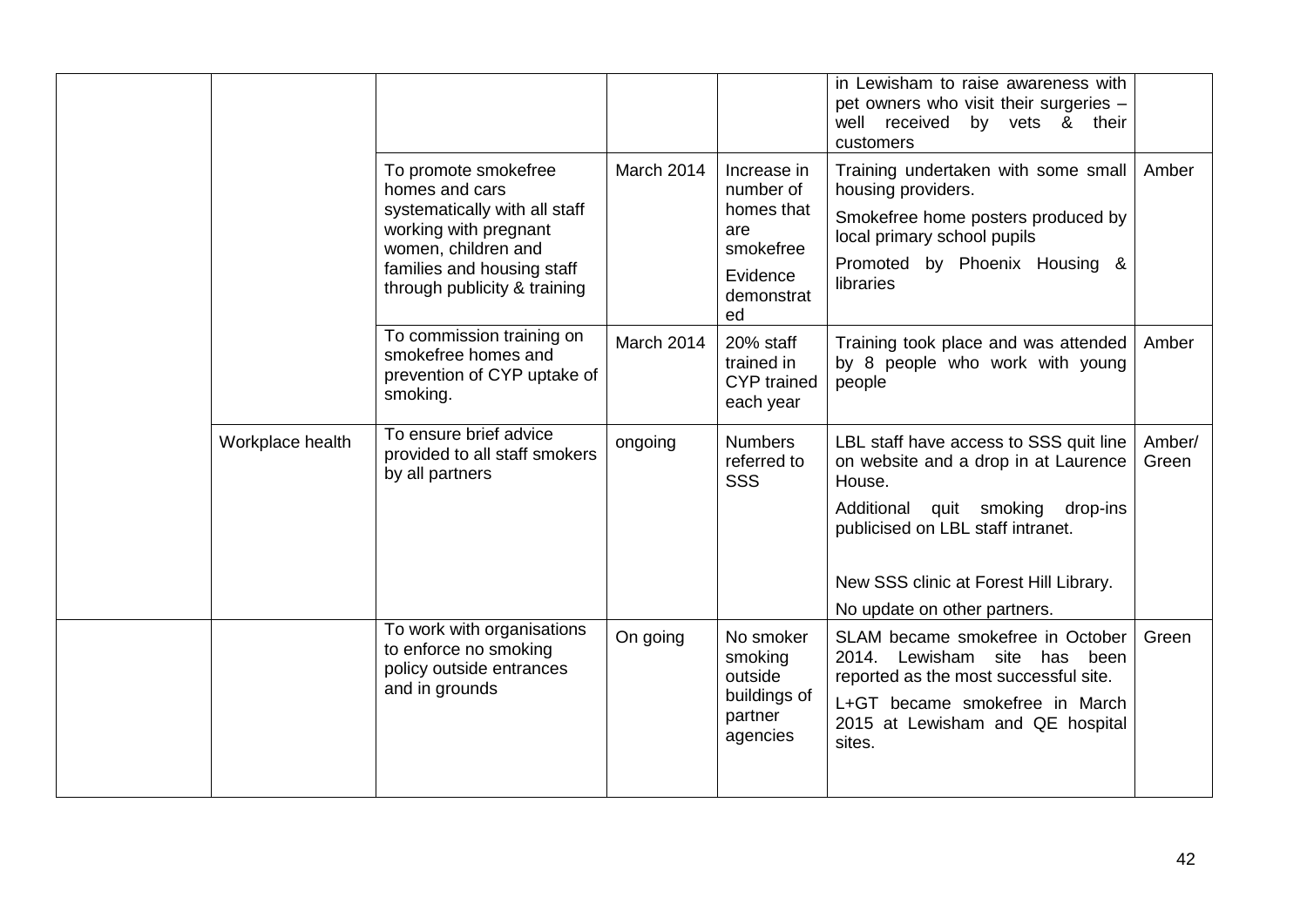| 6.<br>Improving<br>mental<br>BME groups and<br>health and<br>at high risk of<br>wellbeing<br>anxiety and<br>depression get<br>access to IAPT<br>services | To actively promote IAPT<br>services through GP<br>practices in BME groups<br>Patients with long term            | April 2014<br><b>April 2015</b>                                                                                                           | Percentage<br>of IAPT<br>referrals<br>from BME<br>groups<br>Percentage    | As of June 2014, 31% of people<br>referred to IAPT were from BME<br>groups, compared to 46.6% in the<br>(although a significant<br>population<br>proportion of population is under 18<br>and not eligible for IAPT services).<br>62% of referrals come from GP.<br>As of Q3 14/15 a similar proportion,<br>though slightly higher (32.8%) was<br>from BME groups, broken down as<br>follows: 5.8% mixed ethnicity, Asian or<br>Asian British 5%, Black or Black<br>British 19.4%, Chinese or<br>other<br>ethnicity group 2.6%<br>As of Q4 14/15 the IAPT service has | Green<br>Green                                                                                                                                                                                                                                                                |                 |
|----------------------------------------------------------------------------------------------------------------------------------------------------------|------------------------------------------------------------------------------------------------------------------|-------------------------------------------------------------------------------------------------------------------------------------------|---------------------------------------------------------------------------|----------------------------------------------------------------------------------------------------------------------------------------------------------------------------------------------------------------------------------------------------------------------------------------------------------------------------------------------------------------------------------------------------------------------------------------------------------------------------------------------------------------------------------------------------------------------|-------------------------------------------------------------------------------------------------------------------------------------------------------------------------------------------------------------------------------------------------------------------------------|-----------------|
|                                                                                                                                                          | conditions from BME<br>groups to be assessed for<br>anxiety and depression &<br>referred where appropriate       |                                                                                                                                           | of patients<br>assessed<br>for<br>depression<br>with<br>diabetes<br>(QOF) | increased group provision for people<br>with LTHC in order to provide a more<br>specialist offer to individuals suffering<br>from LTHC and requiring some<br>psychological therapy support.                                                                                                                                                                                                                                                                                                                                                                          |                                                                                                                                                                                                                                                                               |                 |
|                                                                                                                                                          |                                                                                                                  | To encourage self referral<br>to IAPT from BME<br>communities through active<br>promotion of services                                     | April 2014                                                                | Increase in<br>the number<br>of BME<br>referrals<br>which come<br>through self<br>referral<br>route                                                                                                                                                                                                                                                                                                                                                                                                                                                                  | When comparing the service with Q1<br>12/15 the service has managed to<br>increase<br>participation from BME<br>communities. This may be due to the<br>service increasing throughput over the<br>reporting period.                                                            | Amber/<br>Green |
|                                                                                                                                                          | Targeting those<br>individuals and<br>families at high<br>risk of long term<br>mental health<br>problems through | To implement CYP IAPT<br>model in Lewisham<br>improving the quality of<br>service delivered to child<br>and their families in<br>Lewisham | December<br>2014                                                          | 2 staff<br>trained from<br>Voluntary<br>sector in<br>accredited<br>parenting<br>therapy                                                                                                                                                                                                                                                                                                                                                                                                                                                                              | CYP IAPT<br>in Lewisham<br>includes<br>delivery of psychological therapies<br>and training for people working with<br>children and young people outside of<br>health settings.<br>It focuses on<br>extending training to staff and service<br>managers in CAMHS,<br>embedding | Green           |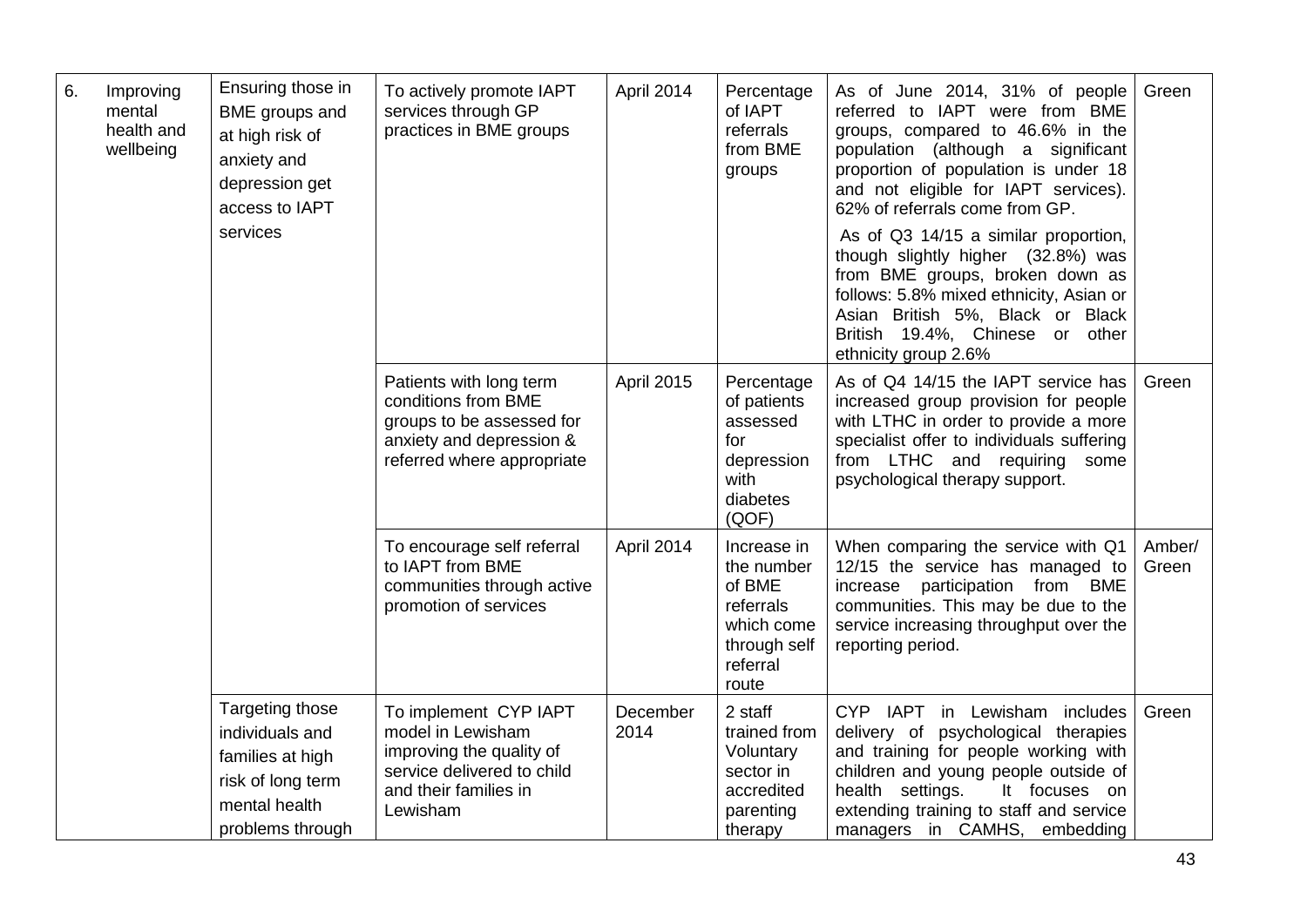| early intervention<br>and parenting<br>support delivered<br>in schools and<br>childrens centres | <b>Targeted Family Support to</b><br>work with 400 families a<br>year.                                  | <b>April 2015</b> | programme<br>S<br>(specifically<br>for families<br>of $3 - 10$<br>year olds,<br>with<br>behaviour<br>and conduct<br>issues)<br>Demonstrat<br>ed<br>improveme<br>nt in 3 key<br>outcomes;<br>improved<br>child and<br>family<br>resilience;<br>improved<br>school<br>participation<br>and<br>engagemen<br>t; and<br>prevention<br>of<br>escalation | evidence<br>based<br>practice<br>across<br>services. A report in November 2014<br>documented that over 50 additional<br>young people have received cognitive<br>behaviour therapy for anxiety and<br>with<br>depression<br>parent/carers<br>benefiting from parenting support,<br>child<br>where<br>their<br>has<br>a<br>behaviour/conduct disorder.<br>Early<br>finding showed that families have<br>welcomed support in these areas.<br>Over 400 families have benefited from<br>targeted family support in the year<br>ending March 2015. The three key<br>outcome areas and others were<br>considered for all families,<br>and<br>outcomes set for those relevant to<br>each family. It is estimated, based on<br>returns from the first three quarters of<br>the year that over 90% of outcomes<br>agreed with families were achieved. | Green |
|-------------------------------------------------------------------------------------------------|---------------------------------------------------------------------------------------------------------|-------------------|---------------------------------------------------------------------------------------------------------------------------------------------------------------------------------------------------------------------------------------------------------------------------------------------------------------------------------------------------|---------------------------------------------------------------------------------------------------------------------------------------------------------------------------------------------------------------------------------------------------------------------------------------------------------------------------------------------------------------------------------------------------------------------------------------------------------------------------------------------------------------------------------------------------------------------------------------------------------------------------------------------------------------------------------------------------------------------------------------------------------------------------------------------------------------------------------------------|-------|
| <b>Priority</b><br><b>Objective</b><br>Area                                                     | <b>Activity and Action</b>                                                                              | <b>Timescale</b>  | Indicator                                                                                                                                                                                                                                                                                                                                         | <b>Achievement and final RAG rating</b>                                                                                                                                                                                                                                                                                                                                                                                                                                                                                                                                                                                                                                                                                                                                                                                                     |       |
|                                                                                                 | Lewisham schools to be<br>offered the opportunity to<br>participate in place2be or<br>similar models of | <b>April 2015</b> | Number of<br>schools<br>offering<br>Place2be or                                                                                                                                                                                                                                                                                                   | A report to the Children and Young<br>People's<br>Select<br>Committee<br>in<br>November 2014 documented<br>that<br>Place 2B was currently available in                                                                                                                                                                                                                                                                                                                                                                                                                                                                                                                                                                                                                                                                                      | Green |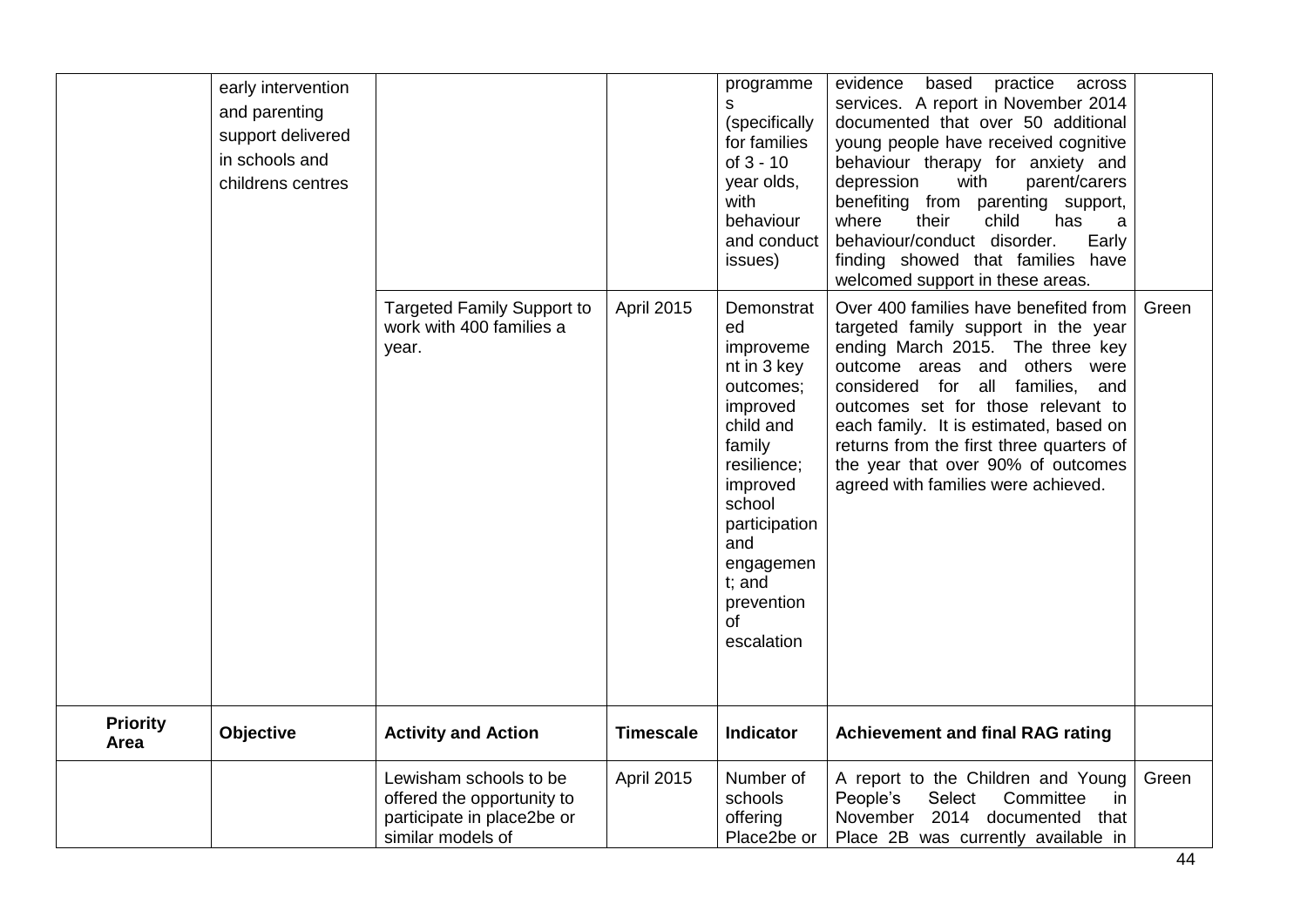|                                                                                                                                                                                                | psychological support to<br>school age children                                                                                                                                                                       |                                            | similar<br>intervention                                                                                                                                          | tens schools, mainly primary, across<br>Lewisham. Between April 2013 and<br>November 2014, P2B had supported<br>in excess of 800 pupils, with 90<br>children and young people having<br>accessed 1:1 counselling sessions<br>approximately<br>500<br>and<br>group<br>sessions had been delivered.<br>In<br>addition to this, over 500 Lewisham<br>based professionals had benefited<br>P <sub>2</sub> B<br>from<br>well-being<br>training.<br>Consistent improvements<br>in the<br>children accessing their services have<br>been<br>reported<br>by<br>teachers,<br>parents/carers and children.<br>Since<br>this report, an additional six schools<br>were to be recruited to this scheme. |       |
|------------------------------------------------------------------------------------------------------------------------------------------------------------------------------------------------|-----------------------------------------------------------------------------------------------------------------------------------------------------------------------------------------------------------------------|--------------------------------------------|------------------------------------------------------------------------------------------------------------------------------------------------------------------|---------------------------------------------------------------------------------------------------------------------------------------------------------------------------------------------------------------------------------------------------------------------------------------------------------------------------------------------------------------------------------------------------------------------------------------------------------------------------------------------------------------------------------------------------------------------------------------------------------------------------------------------------------------------------------------------|-------|
| Supported<br>$discharge - those$<br>who access<br>mental health<br>services will be<br>supported at<br>discharge to<br>prevent relapse                                                         | To develop care pathways<br>which support individuals as<br>they transition through care<br>services eg. Inpatient to<br>community mental health<br>services, community mental<br>health services to primary<br>care. | October<br>2015                            | Percentage<br>of people<br>discharged<br>to primary<br>care with a<br>recovery<br>and support<br>plan in<br>place.                                               | No report                                                                                                                                                                                                                                                                                                                                                                                                                                                                                                                                                                                                                                                                                   | Red   |
| Improve<br>recognition of poor<br>mental health by<br>front line workers<br>(statutory and<br>voluntary sector)<br>and equip them to<br>support individuals<br>experiencing<br>mental illness. | To offer a programme of<br>mental health first aid<br>training to all front line<br>public and voluntary sector<br>workers to support them to<br>respond to the needs of<br>people with mental health<br>needs.       | Reviewed<br>annually<br>from April<br>2014 | 4 mental<br>health first<br>aid training<br>courses to<br>be offered<br>'free' to<br>front line<br>workers in<br>Lewisham<br>Number of<br>course<br>participants | In 2013/14, 2 Adult Mental health first<br>aid course were delivered and were<br>attended by a total of 25 participants.<br>In 2014/15, 2 Adult Mental Health<br>First Aid courses were delivered and<br>were attended by a total of 18<br>participants                                                                                                                                                                                                                                                                                                                                                                                                                                     | Green |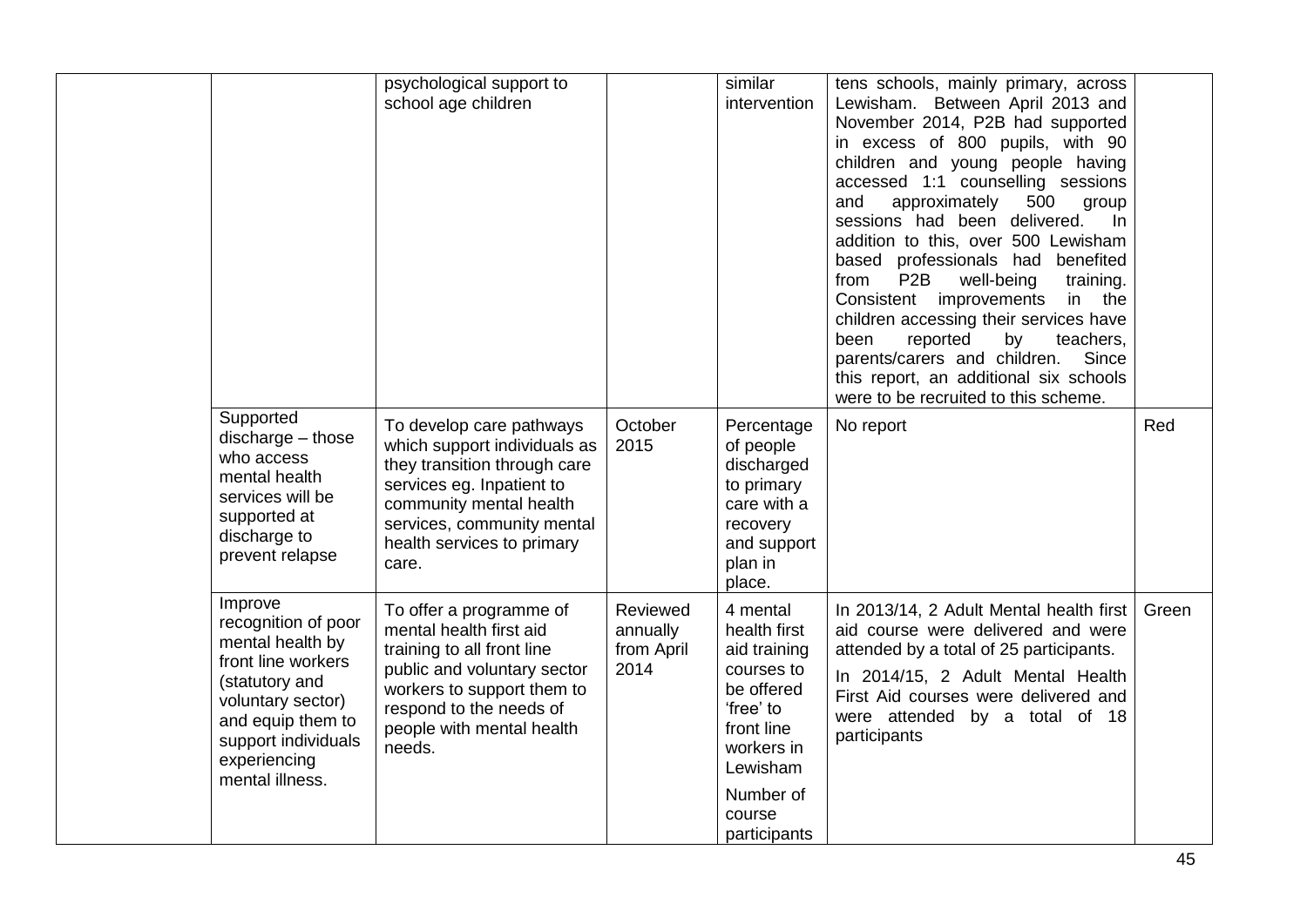|  |                                                                                                                                           |                   | completing<br>courses                                                        |                                                                                                                                                                                                                                                   |       |
|--|-------------------------------------------------------------------------------------------------------------------------------------------|-------------------|------------------------------------------------------------------------------|---------------------------------------------------------------------------------------------------------------------------------------------------------------------------------------------------------------------------------------------------|-------|
|  | <b>Youth Mental Health First</b><br>Aid training courses to be<br>delivered prioritising those<br>working with vulnerable<br>young people | April 2014        | Number of<br>courses run<br>and<br>participants<br>completing<br>the course. | In 2013/14 a total of 5 Youth First Aid<br>Courses were delivered and were<br>attended by a total of 55 participants<br>In 2014/15, 1 Youth Mental Health<br>First Aid course was delivered and<br>was attended by a total of 17<br>participants. | Green |
|  | To offer tier 1 mental health<br>awareness training to all<br>front line staff working with<br>children and young people                  | <b>March 2015</b> | Uptake of<br>tier 1<br>training<br>across the<br>borough                     | Covered as part of Youth Mental<br>Health First Aid courses above                                                                                                                                                                                 | Green |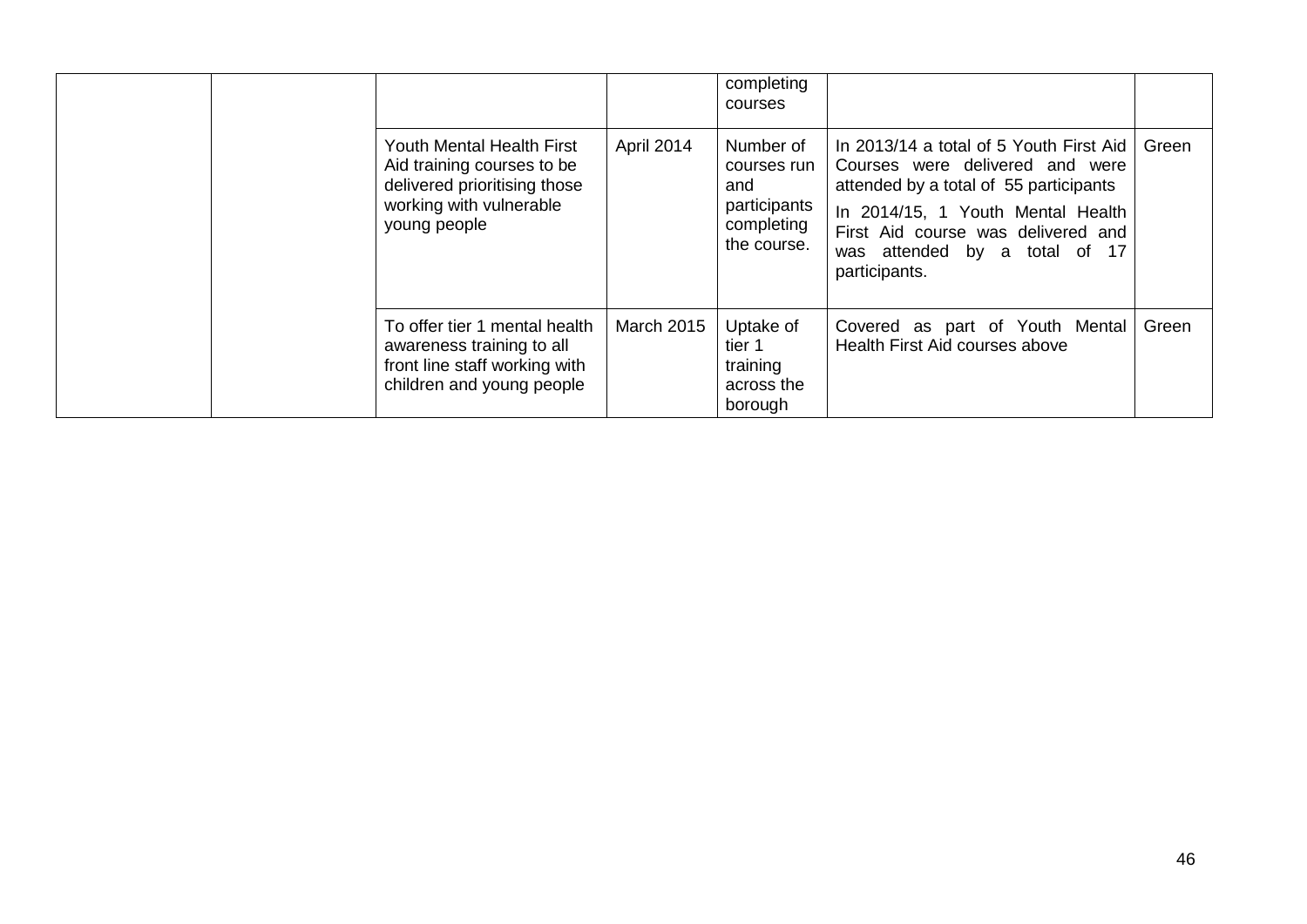|    | <b>Priority</b><br>Area       | Objective                                                                                                                                            | <b>Activity and Action</b>                                                                                                                    | <b>Timescale</b> | <b>Indicator</b>                                                                                                      | <b>Achievement and final RAG rating</b>                                                                                                                                                                                                                                                                   |       |
|----|-------------------------------|------------------------------------------------------------------------------------------------------------------------------------------------------|-----------------------------------------------------------------------------------------------------------------------------------------------|------------------|-----------------------------------------------------------------------------------------------------------------------|-----------------------------------------------------------------------------------------------------------------------------------------------------------------------------------------------------------------------------------------------------------------------------------------------------------|-------|
|    |                               | Improve the<br>physical health of<br>those with poor<br>mental health.                                                                               | To offer support to all patients<br>seen by SLAM identified as<br>smokers to stop smoking                                                     | April 2014       | Percenta<br>ge of<br>service<br>users<br>involved<br>in.<br>developin<br>g their<br>smoking<br>cessation<br>care plan | Over performing on quit target for<br><b>SLAM</b>                                                                                                                                                                                                                                                         | Green |
|    |                               |                                                                                                                                                      | To offer Annual physical health<br>checks to all patients on GP<br>SMI registers                                                              |                  | Uptake of<br>physical<br>health<br>checks                                                                             | As of<br>2014,<br>Lewisham<br>January<br>practices performed worse than London<br>and England on specific health checks<br>for patients with SMI including BP,<br>HBA1c<br>Cholesterol,<br>and cervical<br>screening.                                                                                     | Green |
|    |                               |                                                                                                                                                      |                                                                                                                                               |                  |                                                                                                                       | As of June 2014, percentage of service<br>users who had been in SLaM hospital /<br>long term health care for more than one<br>year had a physical health check in the<br>previous 12 months was reported at<br>100%                                                                                       |       |
| 7. | Improving<br>sexual<br>health | Continue to<br>develop new and<br>innovative ways to<br>deliver sexual<br>health services to<br>the population,<br>including through<br>armacies, GP | To increase access to sexual<br>health services in pharmacies<br>including:<br>Emergency<br>$\bullet$<br>contraception<br>Condom distribution | April 2015       | Number of<br>pharmacie<br>s offering<br>sexual<br>health<br>services;<br>number of<br>individual                      | pharmacies offering emergency<br>19<br>$\boldsymbol{\alpha}$<br>contraception<br>chlamydia<br>and<br>gonorrhoea screening. A pharmacy<br>primary<br>review<br>care<br>has<br>been<br>undertaken and the findings will inform<br>a recommissioned pharmacy sexual<br>health service offer from April 2016. | Green |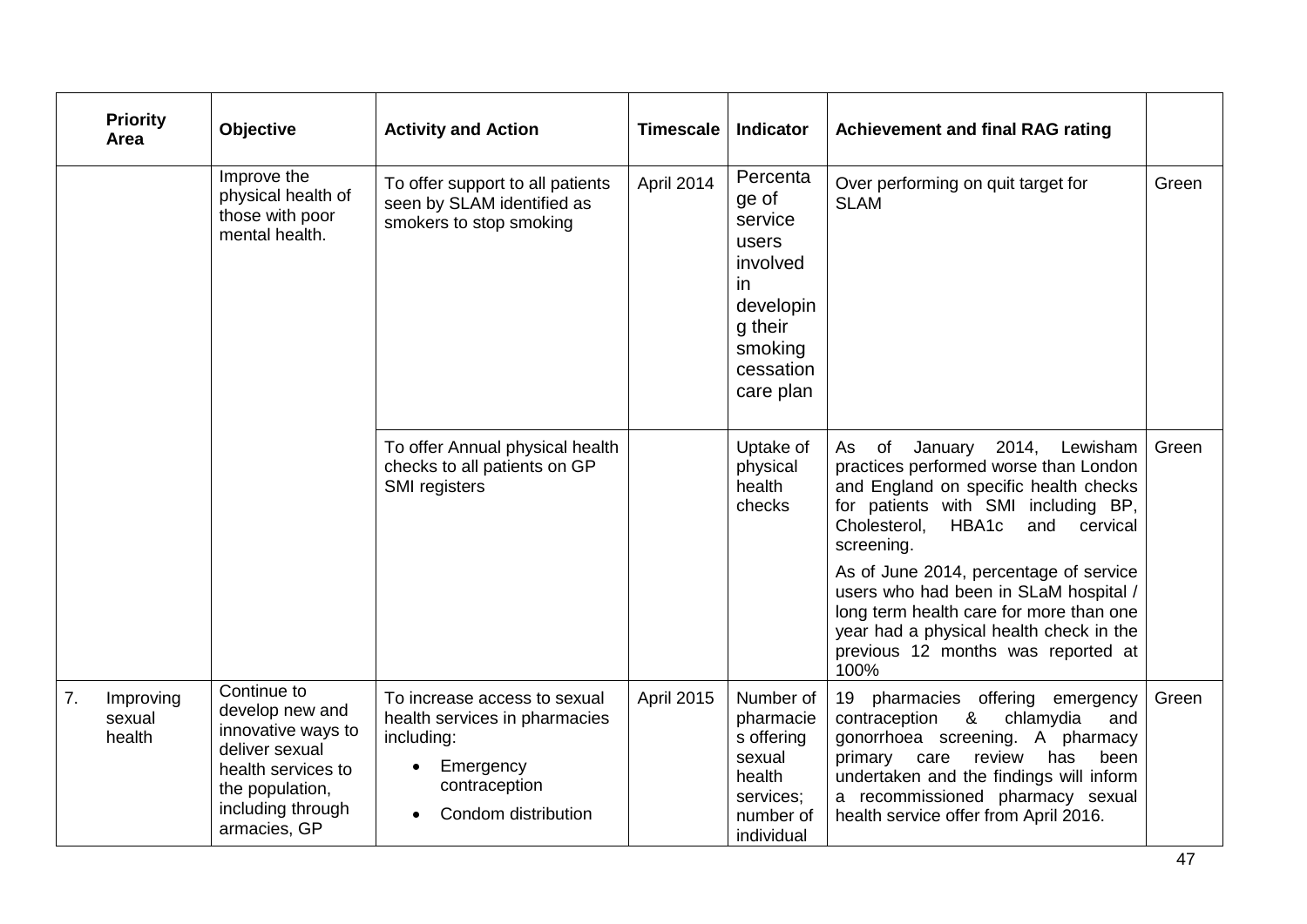| practices, online<br>as well as clinic<br>settings                                                                               | Pregnancy testing<br>$\bullet$<br>Chlamydia and<br>gonorrhoea screening                                                                   |                   | visits to<br>pharmacie<br>s for these<br>services                               |                                                                                                                                                                         |       |
|----------------------------------------------------------------------------------------------------------------------------------|-------------------------------------------------------------------------------------------------------------------------------------------|-------------------|---------------------------------------------------------------------------------|-------------------------------------------------------------------------------------------------------------------------------------------------------------------------|-------|
|                                                                                                                                  | To increase access to online<br>STI screening through<br>promotion of the services<br>available                                           | October<br>2014   | Number of<br>online<br>screening<br>requests                                    | Number of online screening requests in<br>2014/15 increased on previous year.<br>Plans to extend offer to over 25s                                                      | Green |
|                                                                                                                                  | To review sexual health clinic<br>provision across Lewisham in<br>partnership with stakeholders                                           | October<br>2014   | Re-<br>specificati<br>on of<br>Sexual<br>health<br>services in<br>Lewisham      | specification<br>developed<br>for<br>New<br>2015/16. Plan to review whole service<br>in 2016 – with potential to retender with<br><b>Greenwich Council</b>              | Green |
| Ensure that all<br>young people<br>know how to<br>access and use<br>free condoms, and<br>are equipped with<br>negotiation skills | To develop a Lewisham Sex<br>and Relationships Education<br>(SRE) curriculum and lesson<br>plans with school nursing and<br>sexual health | <b>April 2015</b> | Developm<br>ent of<br>lesson<br>plans<br>which can<br>be used in<br>all schools | Lessons plans developed by sexual<br>health and school nurses, but do not<br>appear to have been used outside of<br>formal sessions commissioned from<br>sexual health. | Amber |
| through the SRE<br>programmes to<br>use them to<br>protect<br>themselves.                                                        | To ensure that all Lewisham<br>secondary schools are offered<br>access to SRE lessons from<br>local services                              | April 2014        | Number of<br>schools<br>taking up<br>offer of<br><b>SRE</b><br>lessons          | All secondary schools were offered<br>access to free SRE in the 2013/14<br>school year. 9 schools took up this<br>offer.                                                | Green |
|                                                                                                                                  | To continuously improve the<br>quality of SRE provision in<br>Lewisham                                                                    | October<br>2014   | Feedback<br>from<br>pupils and<br>teachers<br>on content                        | Schools were previously contacted for<br>feedback but none received.                                                                                                    | Red   |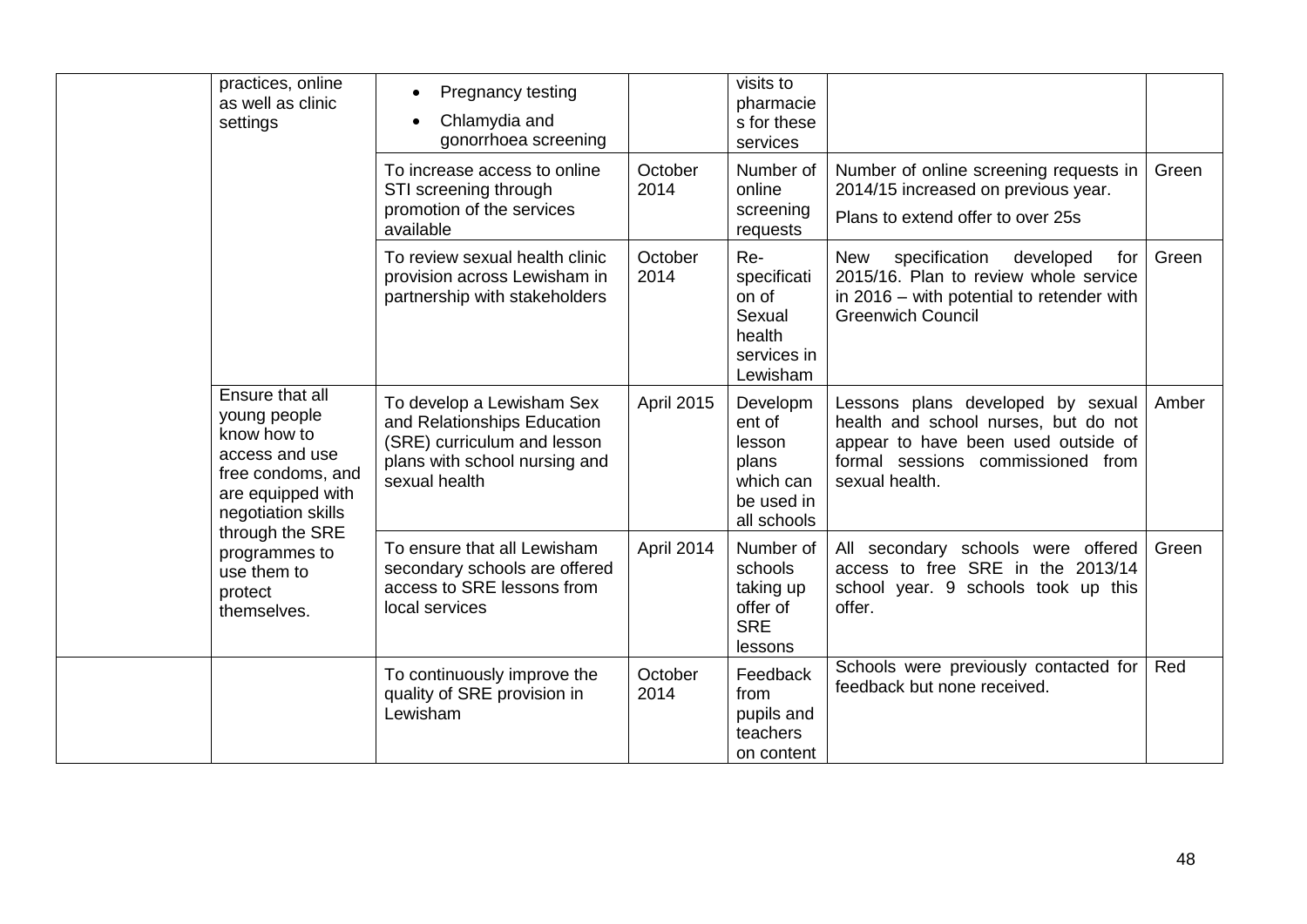|                                                                                                     | To ensure young people are<br>able access sexual health<br>services in a variety of settings<br>in a timely manner                 | April 2014 | Feedback<br>from<br>young<br>people on<br>local<br>services<br><b>Numbers</b><br>of young<br>people<br>accessing<br>different<br>types of<br>service<br>provision                                                               | Young people's focus groups held as<br>part of the sexual health strategy.<br>Overall a smaller proportion of young<br>to be<br>people<br>appear<br>accessing<br>services, however, this could be due to<br>better uptake of contraceptive methods<br>such as implants which require fewer<br>visits. | Amber |
|-----------------------------------------------------------------------------------------------------|------------------------------------------------------------------------------------------------------------------------------------|------------|---------------------------------------------------------------------------------------------------------------------------------------------------------------------------------------------------------------------------------|-------------------------------------------------------------------------------------------------------------------------------------------------------------------------------------------------------------------------------------------------------------------------------------------------------|-------|
| Ensure all our GP<br>practices have the<br>opportunity to be<br>trained in sexual<br>health and HIV | To deliver a sustainable<br>programme of Sexual Health in<br>Practice (SHIP) training across<br>Lambeth, Southwark and<br>Lewisham | April 2014 | Number of<br>GPs and<br>practice<br>nurses<br>attending<br>Sexual<br>Health in<br>Practice<br>Training;<br>number of<br>practices<br>who have<br>at least 1<br>GP and<br>practice<br>nurse who<br>have<br>completed<br>training | 75% of Lewisham GP practices have<br>now got SHIP trained staff. Training is<br>being extended to<br>include<br>basic<br>contraception module<br>for<br>practice<br>nurses and HCAs                                                                                                                   | Green |
| Continue to<br>expand the<br>opportunities to<br>promote and                                        | To develop and commission<br>pathways for Long Acting<br>Reversible Contraception for<br>primary care                              | April 2014 | Re-<br>commissio<br>ned LARC<br>contracts                                                                                                                                                                                       | <b>LARC</b><br>primary<br>service<br>care<br>specification was reviewed for April<br>2014 to enable more GPs to participate.                                                                                                                                                                          | Green |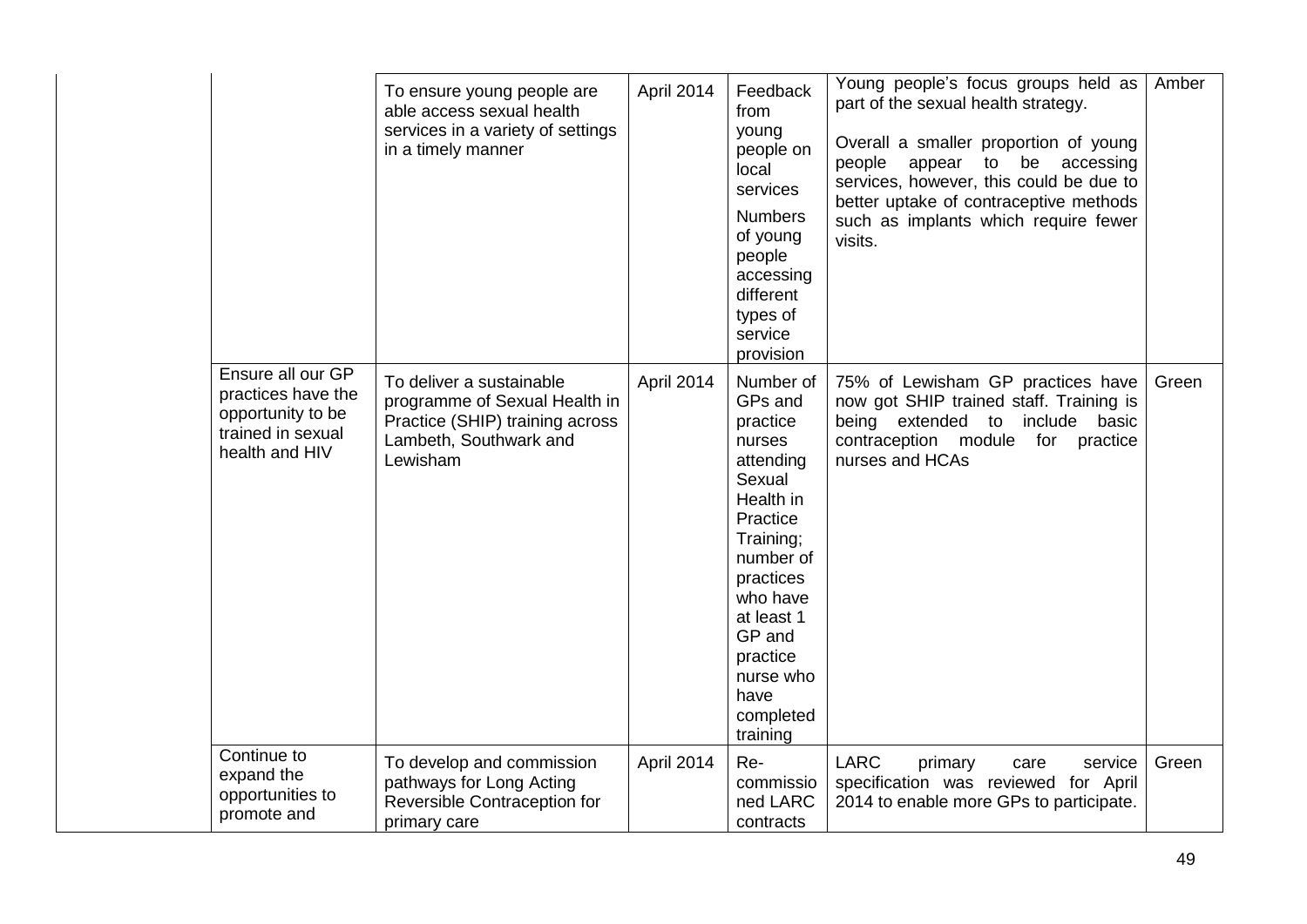| access LARC                                                                                                            |                                                                                                                          |                 | across<br>primary<br>care                                                                          |                                                                                                                                                                                                                                                                                 |                 |
|------------------------------------------------------------------------------------------------------------------------|--------------------------------------------------------------------------------------------------------------------------|-----------------|----------------------------------------------------------------------------------------------------|---------------------------------------------------------------------------------------------------------------------------------------------------------------------------------------------------------------------------------------------------------------------------------|-----------------|
|                                                                                                                        | To improve the experience of<br>women accessing LARC<br>across Lewisham                                                  | October<br>2014 | Feedback<br>from<br>women in<br><b>LARC</b><br>providers<br>reported<br>annually                   | <b>Not</b><br>delivered<br>due<br>capacity<br>to<br>constraints                                                                                                                                                                                                                 | Red             |
|                                                                                                                        | To ensure all women<br>accessing emergency<br>contraception and abortion<br>services are offered rapid<br>access to LARC | April 2014      | Proportion<br>of women<br>under<br>going<br>TOPs who<br>choose<br>LARC as<br>a method              | Specification for pharmacy<br>Service<br>emergency contraception from April<br>2014 includes offer of LARC                                                                                                                                                                      | Amber           |
| Increase the offer<br>and uptake of HIV<br>testing in primary<br>care (GP practices)<br>as part of routine<br>practice | To provide all practices with<br>rapid HIV tests following<br>attendance at SHIP training                                | April 2014      | Increase<br>in the<br>number of<br>positive<br><b>HIV</b> tests<br>performed<br>in primary<br>care | Rapid tests available, but there remain<br>problems with the delivery of tests<br>where no new patient check operates.<br>Practices will be working across<br>neighbourhoods to improve the sexual<br>health offer available and HIV testing<br>may be offered as part of this. | Amber           |
|                                                                                                                        | Offer a rolling programme of<br>HIV training and updates for all<br>primary care staff                                   | Sept 2014       | Increase<br>in the<br>testing<br>rate per<br>1,000<br>patients<br>per<br>practice                  | SHIP HIV training offered x3 per year<br>Lambeth,<br>Southwark<br>across<br>and<br>Lewisham.<br>Significant variation in testing rates<br>between practices, but not enough data<br>yet to compare years.                                                                       | Amber/<br>Green |
|                                                                                                                        |                                                                                                                          |                 |                                                                                                    |                                                                                                                                                                                                                                                                                 |                 |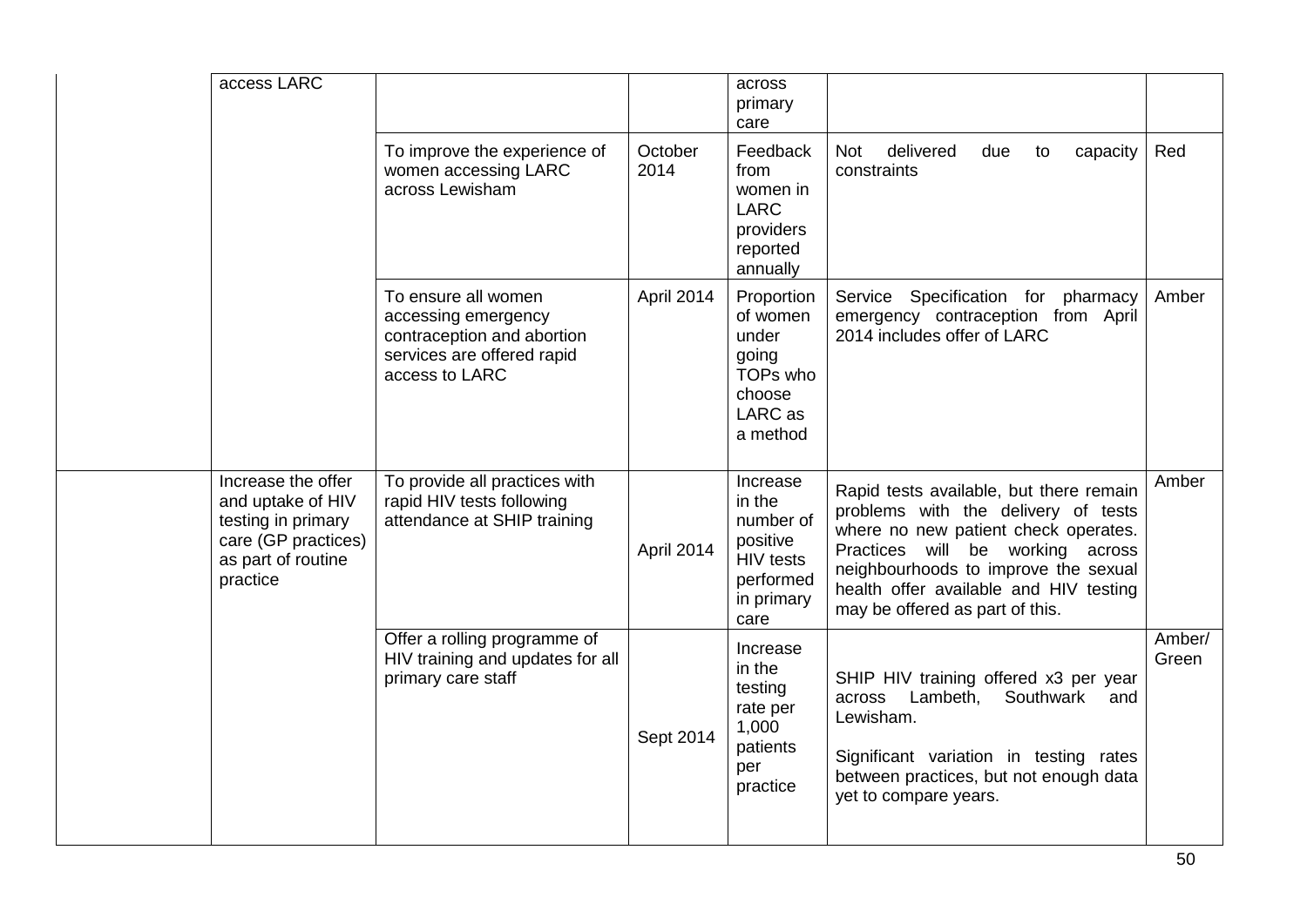| 8. | Delaying<br>and<br>reducing the<br>need for<br>long term<br>care and<br>support | Providing support<br>for people with<br>complex needs to<br>live at home                                            | Admissions avoidance and<br>enablement                                | Ongoing | Update<br>reports<br>from the<br><b>ACIP</b><br><b>Board</b> | The Adult Care Integration Partnership<br>Board (ACIPB) has reviewed a service<br>map of intermediate care, rehabilitation,<br>admissions avoidance and enablement.<br>Board members also discussed the use<br>and impact of the additional Winter<br>Funding for 2013/14 and 2015/16 and<br>looked at the Business Cases that are<br>being developed on the Virtual Ward<br>(hospital@home<br>model)<br>and the<br>Ambulatory Care Unit. The Board<br>agreed that a workshop should take<br>place as soon as possible to progress<br>this work | Green |
|----|---------------------------------------------------------------------------------|---------------------------------------------------------------------------------------------------------------------|-----------------------------------------------------------------------|---------|--------------------------------------------------------------|-------------------------------------------------------------------------------------------------------------------------------------------------------------------------------------------------------------------------------------------------------------------------------------------------------------------------------------------------------------------------------------------------------------------------------------------------------------------------------------------------------------------------------------------------|-------|
|    |                                                                                 | Providing<br>integrated care<br>and support<br>(Transforming<br>care planning and<br>streamlining care<br>pathways) | Establishing the Neighbourhood Ongoing<br><b>Community Care Model</b> |         | Update<br>reports<br>from the<br><b>ACIP</b><br><b>Board</b> | Co-location of key healthcare staff in<br>each of the four neighbourhoods is<br>being progressed.<br>Estates issues yet to be resolved in<br>order to enable the co-location of key<br>staff, in a way that will enhance the<br>growth of these teams in the medium<br>term as care shifts from acute to<br>community settings, and the successful<br>realisation of shared values and co-<br>ordinated working practices.                                                                                                                      | Amber |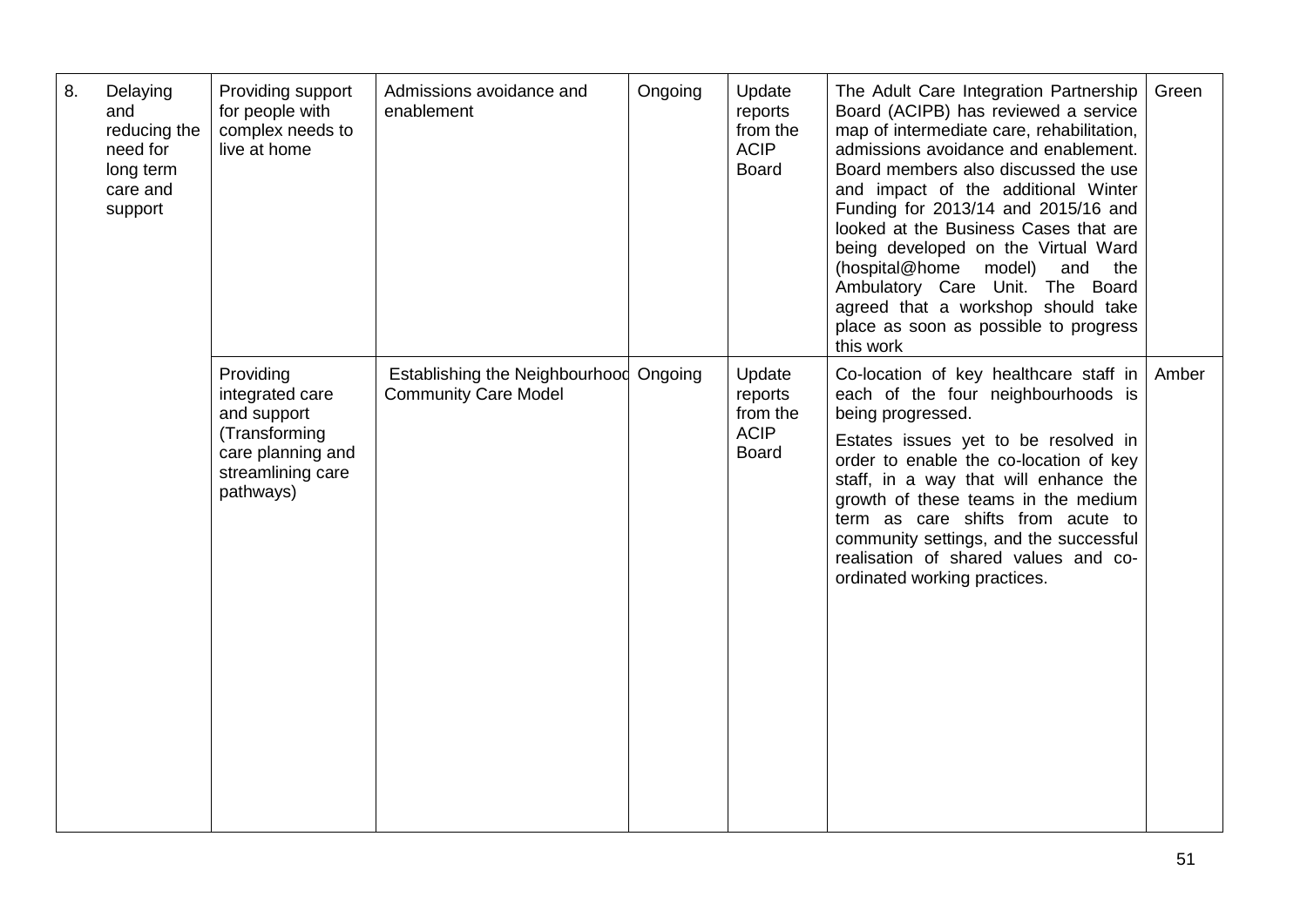|    | <b>Priority</b><br>Area                                                                                                                                                                                                                                                                                       | <b>Objective</b>                                                                                                                                                                               | <b>Activity and Action</b>                                                                                                                                                                                      | <b>Timescale</b> | Indicator                                                        | <b>Achievement</b>                                                                                                                                                                                                                                                                                                                                                                                                                                                                                                                                                                                                                      |                                      |
|----|---------------------------------------------------------------------------------------------------------------------------------------------------------------------------------------------------------------------------------------------------------------------------------------------------------------|------------------------------------------------------------------------------------------------------------------------------------------------------------------------------------------------|-----------------------------------------------------------------------------------------------------------------------------------------------------------------------------------------------------------------|------------------|------------------------------------------------------------------|-----------------------------------------------------------------------------------------------------------------------------------------------------------------------------------------------------------------------------------------------------------------------------------------------------------------------------------------------------------------------------------------------------------------------------------------------------------------------------------------------------------------------------------------------------------------------------------------------------------------------------------------|--------------------------------------|
| 9. | Reducing<br>the number<br>of<br>emergency<br>admissions<br>for people<br>with long<br>term<br>conditions<br>(This priority<br>is has been<br>superseded<br>and is now<br>being<br>delivered via<br>the Adult<br>Integrated<br>Care<br>Programme<br>and<br>supported<br>by the<br><b>Better Care</b><br>Fund). | Implementing the<br>key principles for<br>treatment and<br>care for all people<br>with long term<br>conditions; Risk<br>profiling,<br><b>Integrated Care</b><br><b>Teams and Self</b><br>Care. | To ensure the implementation<br>of the Register, Recall and<br>Review (3Rs) used to support<br>the management and<br>treatment Diabetes in<br>partnership with patients is<br>embedded in Primary Care<br>(GPs) | Ongoing          | Patient<br>Feedback<br>Peer to<br>Peer<br>Review &<br>Evaluation | The 3Rs work was completed in<br>2013/14 and has been superseded by<br>the National Direct Enhanced Scheme<br>(DES) for unplanned admissions. The<br>scheme was launched by NHS England<br>in July 2014 and LCCG supported and<br>developed toolkits, which enabled all<br>Lewisham GPs to sign up to the<br>scheme. NHS England has advised that<br>it is likely that the DES will run again in<br>2015/16. In addition, locally LCCG has<br>included additional elements to support<br>integrated Neighbourhood Community<br>Teams, Risk Profiling and Care Plans in<br>its 2014/15 scheme, which will also<br>continue into 2015/16. | Green                                |
|    | <b>Priority</b><br>Area                                                                                                                                                                                                                                                                                       | <b>Objective</b>                                                                                                                                                                               | <b>Activity and Action</b>                                                                                                                                                                                      | <b>Timescale</b> | Indicator                                                        | <b>Achievement</b>                                                                                                                                                                                                                                                                                                                                                                                                                                                                                                                                                                                                                      | <b>Final</b><br><b>RAG</b><br>rating |
|    |                                                                                                                                                                                                                                                                                                               | <b>Encouraging GPs</b><br>to identify<br>undiagnosed<br>COPD, Diabetes                                                                                                                         | To utilise national schemes<br>to support practices (E.g.<br>QP QOF: Quality and                                                                                                                                | Ongoing          | <b>GP</b><br><b>Disease</b><br>Prevalenc                         | LCCG implemented its local scheme in<br>September 2014, which ran until March<br>2015. The Lewisham Neighbourhood<br>Primary Care Improvement Scheme                                                                                                                                                                                                                                                                                                                                                                                                                                                                                    | Green                                |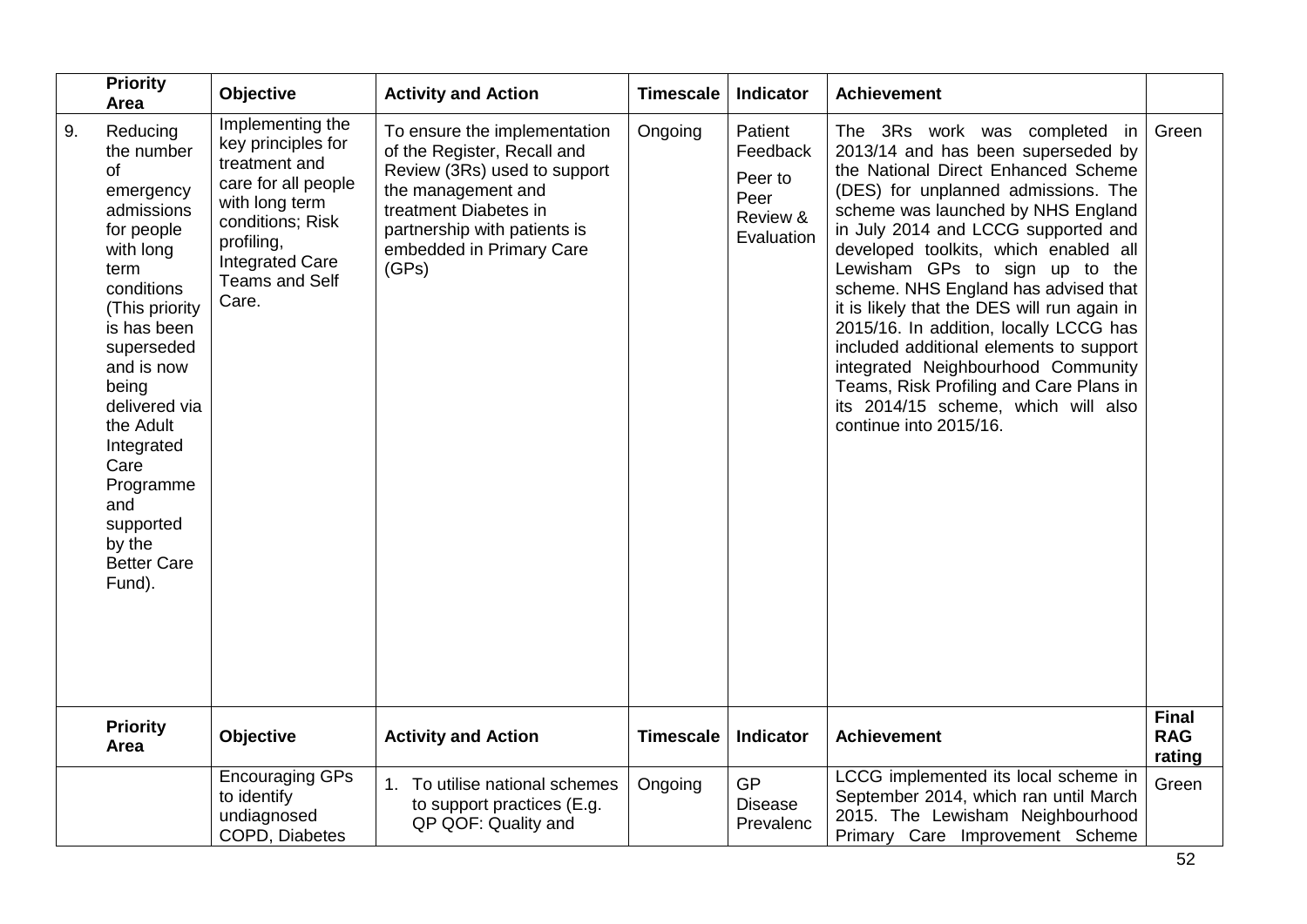| and CVD<br>(hypertension,<br>atrial fribulation,<br>arrythmia, heart<br>failure, CHD)<br>among their<br>patients | Productivity - Quality<br>Outcomes Framework,<br><b>Direct Enhanced Schemes:</b><br>Dementia - DES)                          |         | e<br>Registers<br>(CMS)                                                                                                                               | (LNPCIS), had several aims;<br>To increase self-management for<br>people with long term conditions<br>To have a positive impact on<br>access to primary care services.<br>To build on the collaborative<br>working within Neighbourhoods in<br>Lewisham<br>To reduce variation.<br>To improve the health outcomes<br>for people with Long Term<br>Conditions in Lewisham<br>To provide a platform for the<br>delivery of population based care<br>LTCs covered include; Diabetes,<br>COPD, Hypertension and Cancer. The<br>scheme has provides some positive<br>outcomes (E.g. 5000 care plans, 574<br>newly recorded/diagnosed Type 2 |       |
|------------------------------------------------------------------------------------------------------------------|------------------------------------------------------------------------------------------------------------------------------|---------|-------------------------------------------------------------------------------------------------------------------------------------------------------|----------------------------------------------------------------------------------------------------------------------------------------------------------------------------------------------------------------------------------------------------------------------------------------------------------------------------------------------------------------------------------------------------------------------------------------------------------------------------------------------------------------------------------------------------------------------------------------------------------------------------------------|-------|
|                                                                                                                  | 2. To support practices in<br>order to standardise<br>processes and share best<br>practice in identifying the<br>undiagnosed | Ongoing | <b>GP</b><br><b>Disease</b><br>Prevalenc<br>e<br>Registers<br>(CMS)<br>Patient<br>feedback<br>(Breathea<br>sy,<br><b>Diabetes</b><br>Forum<br>and LTC | diabetes patients, 220 newly diagnosed<br>COPD patients, 309 referrals to<br>Diabetes self-management courses<br>since the scheme commenced) and will<br>be implemented for 2015/16 as BAU.<br>See above. The scheme has enabled<br>neighbourhoods<br>to<br>work<br>more<br>collaboratively<br>in<br>certain<br>areas.<br>Neighbourhoods are now meeting<br>monthly with representatives from their<br>respective practices to discuss their<br>under the improvement<br>progress<br>scheme.                                                                                                                                           | Green |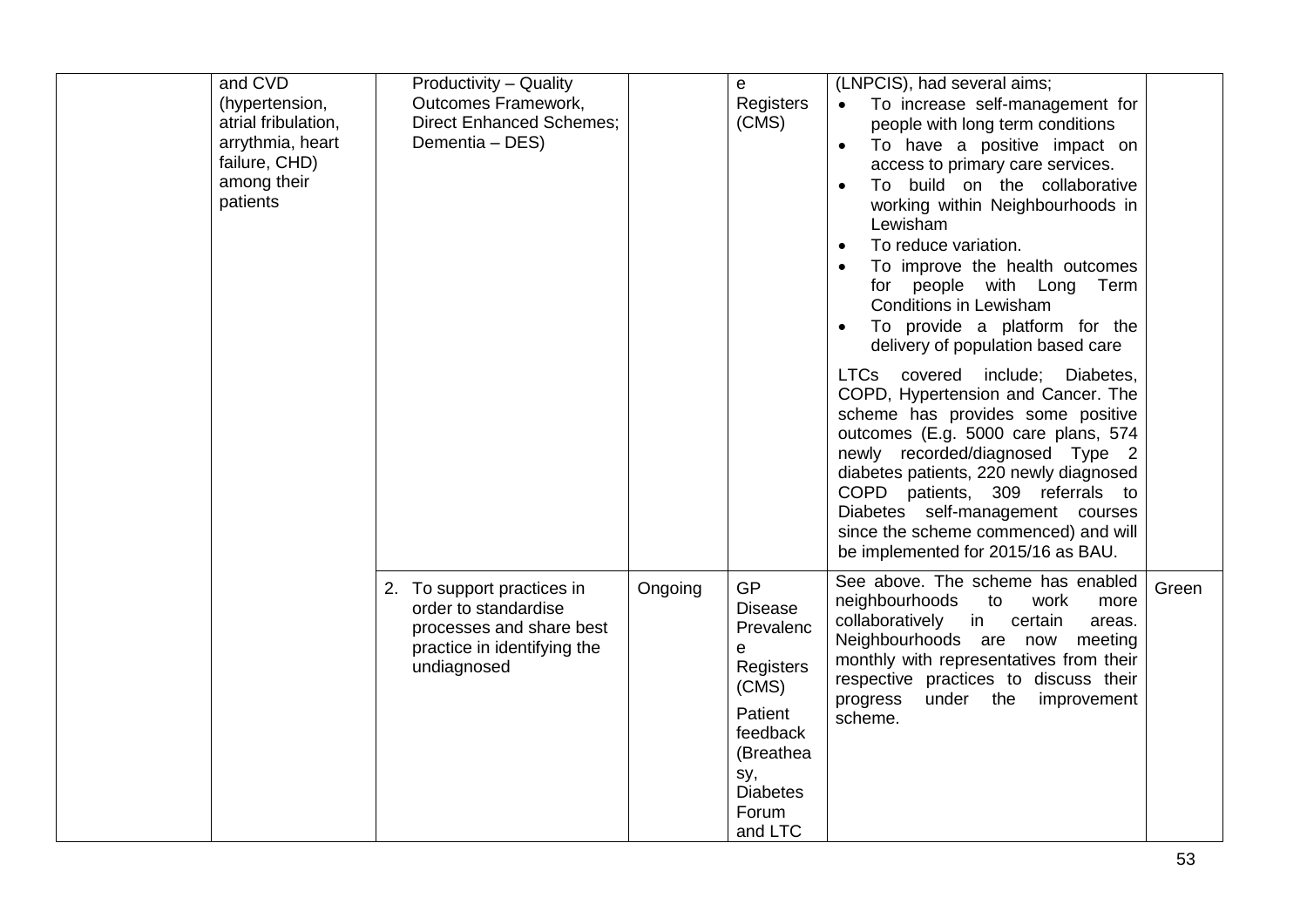|                         |                                                                                                                          |                                                                                                                      |                  | Group)                                                                                                        |                                                                                                                                                                                                                                                                        |                                      |
|-------------------------|--------------------------------------------------------------------------------------------------------------------------|----------------------------------------------------------------------------------------------------------------------|------------------|---------------------------------------------------------------------------------------------------------------|------------------------------------------------------------------------------------------------------------------------------------------------------------------------------------------------------------------------------------------------------------------------|--------------------------------------|
|                         | Providing support,<br>training and<br>development to<br>primary care in the<br>management of<br>long term<br>conditions. | To continue GP Education and<br><b>Training Programmes</b>                                                           | Ongoing          | <b>GP</b><br>Feedback                                                                                         | LCCG has an annual programme of<br>training events for GPs and is<br>developing via HESL bids programmes<br>practice<br><b>LCCG</b><br>for<br>nurse.<br>has<br>appointment a training officer<br>and<br>developed a<br>draft<br>primary<br>care<br>education strategy. | Green                                |
|                         |                                                                                                                          |                                                                                                                      |                  |                                                                                                               |                                                                                                                                                                                                                                                                        |                                      |
| <b>Priority</b><br>Area | Objective                                                                                                                | <b>Activity and Action</b>                                                                                           | <b>Timescale</b> | <b>Indicator</b>                                                                                              | <b>Achievement</b>                                                                                                                                                                                                                                                     | <b>Final</b><br><b>RAG</b><br>rating |
|                         | Redesign of all<br>key LTC pathways                                                                                      | To continue to integrate the<br>diabetes pathway, including<br>primary care, community care<br>and self care aspects | 2014/15          | Quality<br>Innovation<br>Productivit<br>y and<br>Prevention<br>(QIPP)<br>Programm<br>e<br>Patient<br>Feedback | Diabetes pathway work has been<br>complete and a review/refresh of the<br>CCG Diabetes Strategy is underway<br>with the joint (LGT and CCG) clinical<br>reference group.                                                                                               | Green                                |